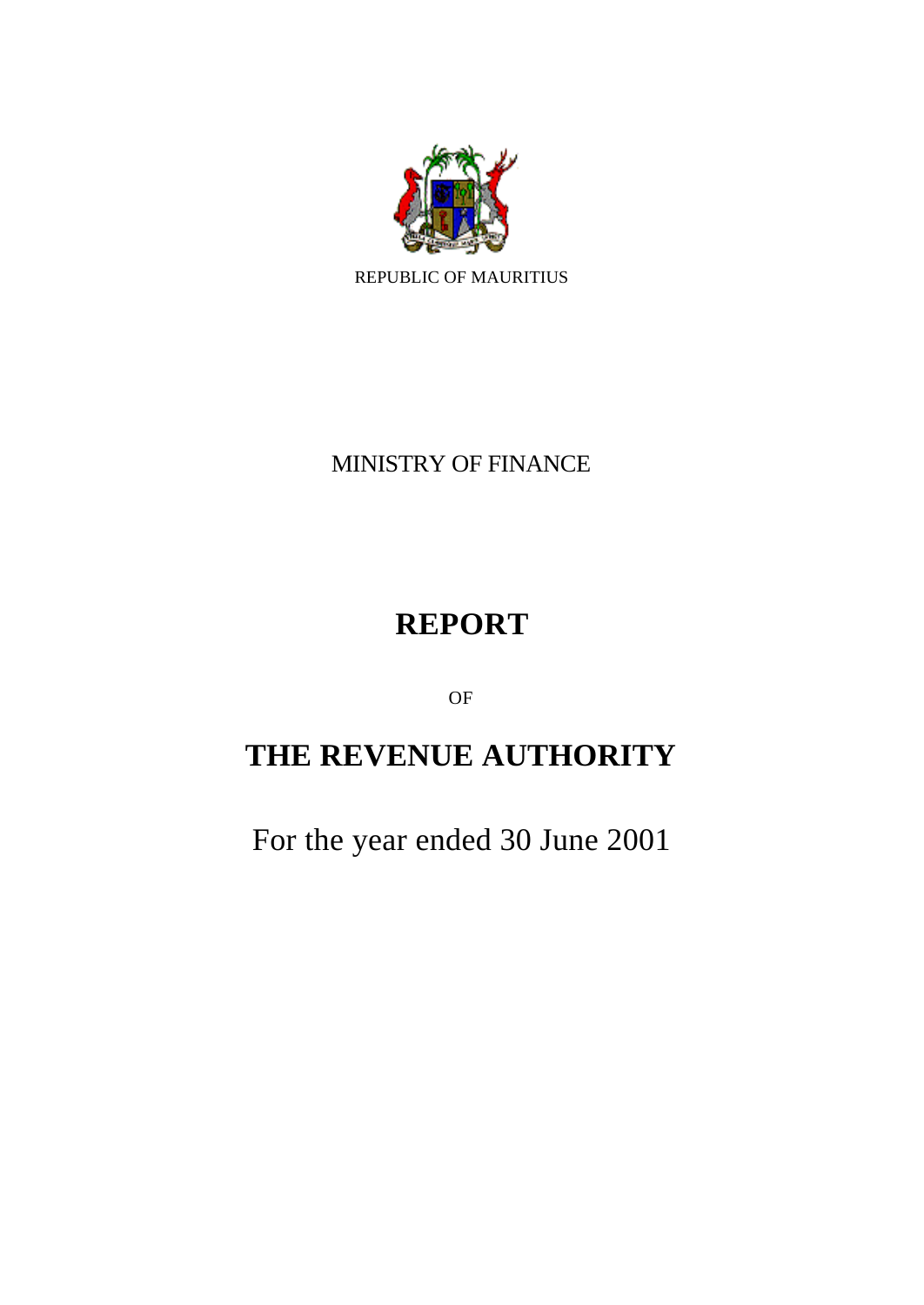# **CONTENTS**

| 2.             |  |
|----------------|--|
| 3.             |  |
| $\mathbf{4}$ . |  |
| 5.             |  |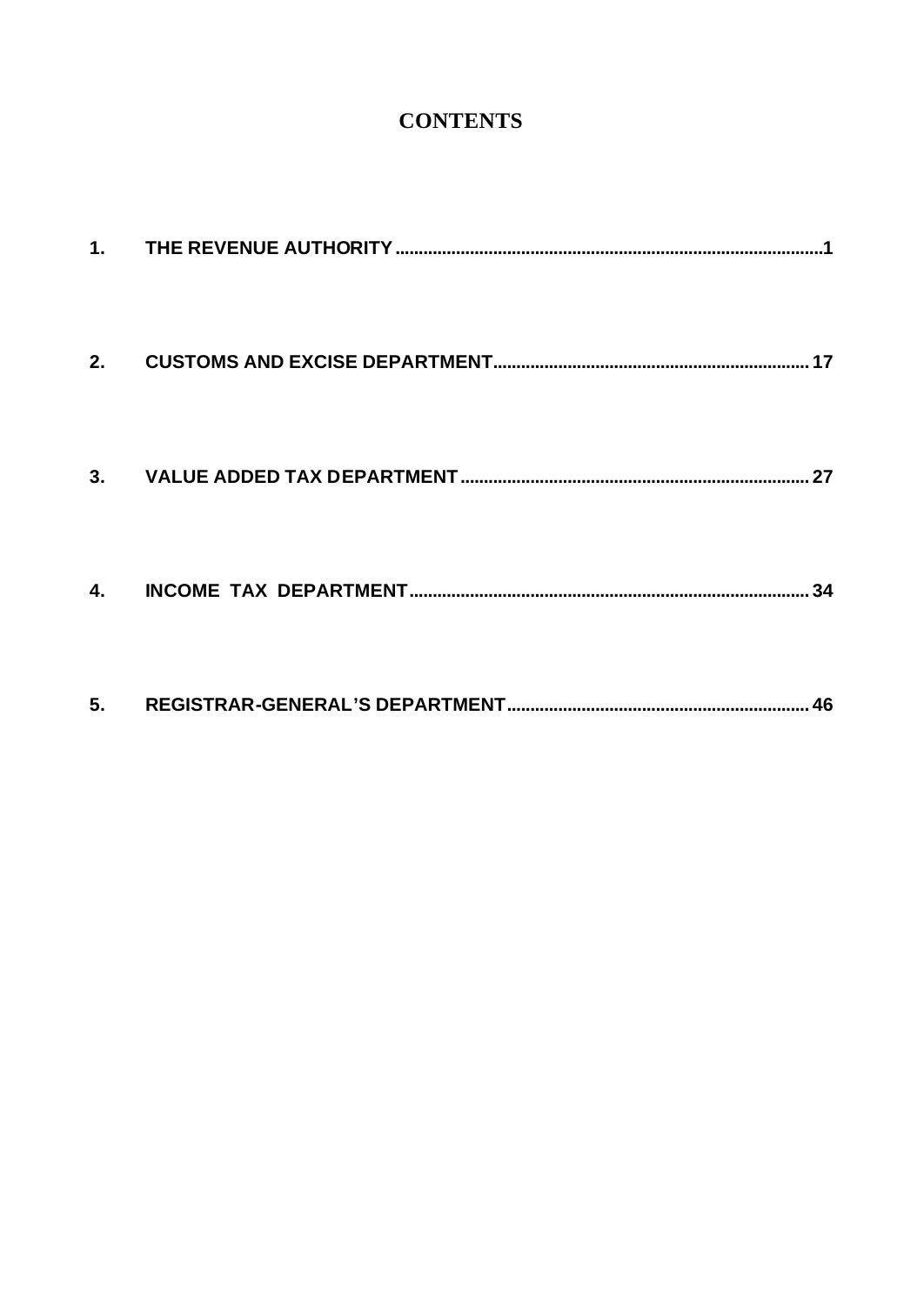*Revenue Authority Ministry of Finance Port Louis*

*4 October 2001*

# *The Hon. Paul Raymond Bérenger Deputy Prime Minister & Minister of Finance*

*I have the honour to submit the Report of the Revenue Authority for the year ended 30 June 2001.*

> *(L. P. Ong Seng) Chairman*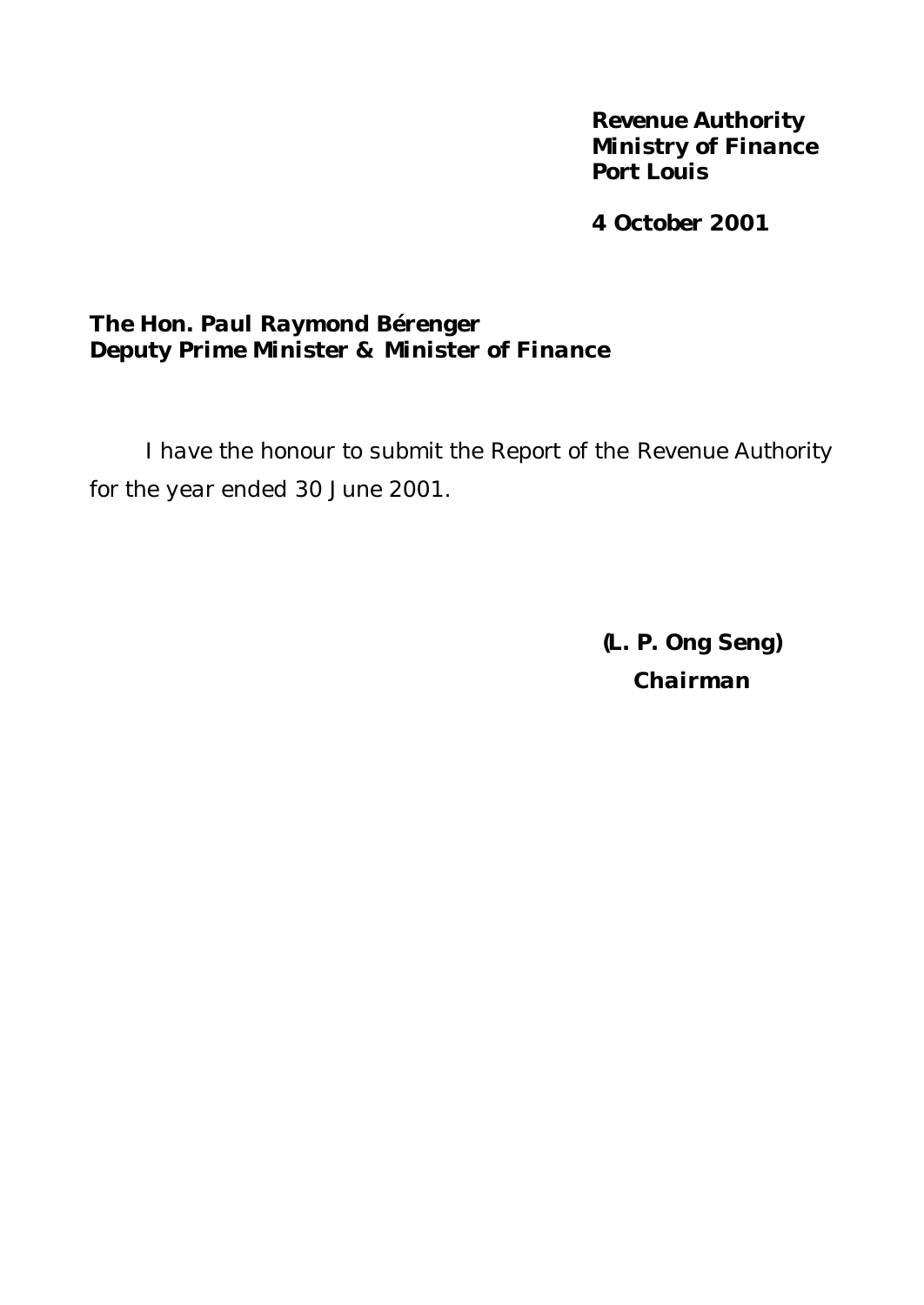# **1. THE REVENUE AUTHORITY**

#### **1.1 The Revenue Authority**

The Revenue Authority was established on 1 July 1999 as an authority under the Ministry of Finance by amendments brought to the Unified Revenue Act 1983. It replaces the Unified Revenue Board. Under the Act, the Authority has the responsibility to oversee, coordinate, monitor and supervise the activities of the revenue departments and to ensure a fair, efficient and effective administration of the taxes and duties imposed by the revenue Acts.

In connection with its responsibility, the Authority is responsible for the overall supervision of the administration of the following Acts:-

The Customs Act The Customs Tariff Act The Excise Act The Value Added Tax Act The Income Tax Act The Unified Revenue Act in so far as it relates to the Large Taxpayer Department The Registration Duty Act The Land (Duties and Taxes) Act The Transcription and Mortgages Act The Gaming Act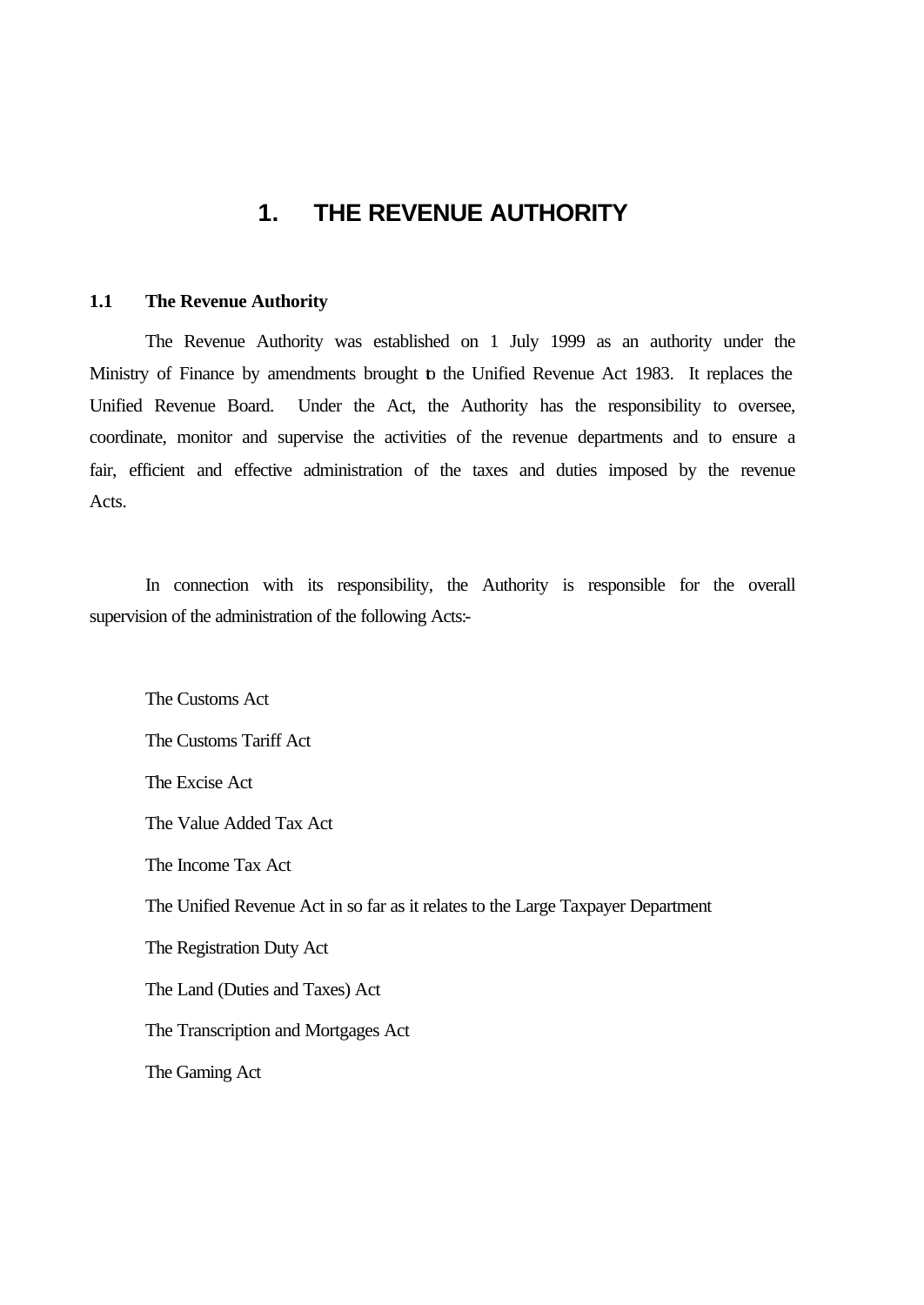#### **1.2 The Board of the Revenue Authority**

The Authority is administered and managed by a Board. The Act provides that the Board shall consist of:-

A Chairperson who shall be a public officer designated by the Minister The Director-General who shall be the Vice-Chairperson The Revenue Commissioners The Registrar-General The Accountant-General Not more than two other public officers designated by the Minister.

The Board of the Revenue Authority was established on 1 July 1999 and at 30 June 2001 it was composed of:

#### **Chairman**

#### **Vice-Chairman**

Mr. N. Seenuth \* Director-General

Financial Secretary

#### **Members**

| Mr. S. Gunnoo    | <b>Comptroller of Customs</b>           |
|------------------|-----------------------------------------|
| Mr. M. Mosafeer  | Commissioner of Income Tax              |
| Mrs. C. Gunnoo   | Acting Commissioner for Value Added Tax |
| Miss J. Jata     | Registrar-General                       |
| Mr. J. Valaythen | <b>Accountant-General</b>               |
| Mr. D. Dabee     | Solicitor-General                       |

#### **Secretary**

| Mrs S. D. Jugmohun | Secretary |
|--------------------|-----------|
|--------------------|-----------|

\* Mr. N. Seenuth, Commissioner for Value Added Tax, is performing the duties of Director-General as from 1 July 1999.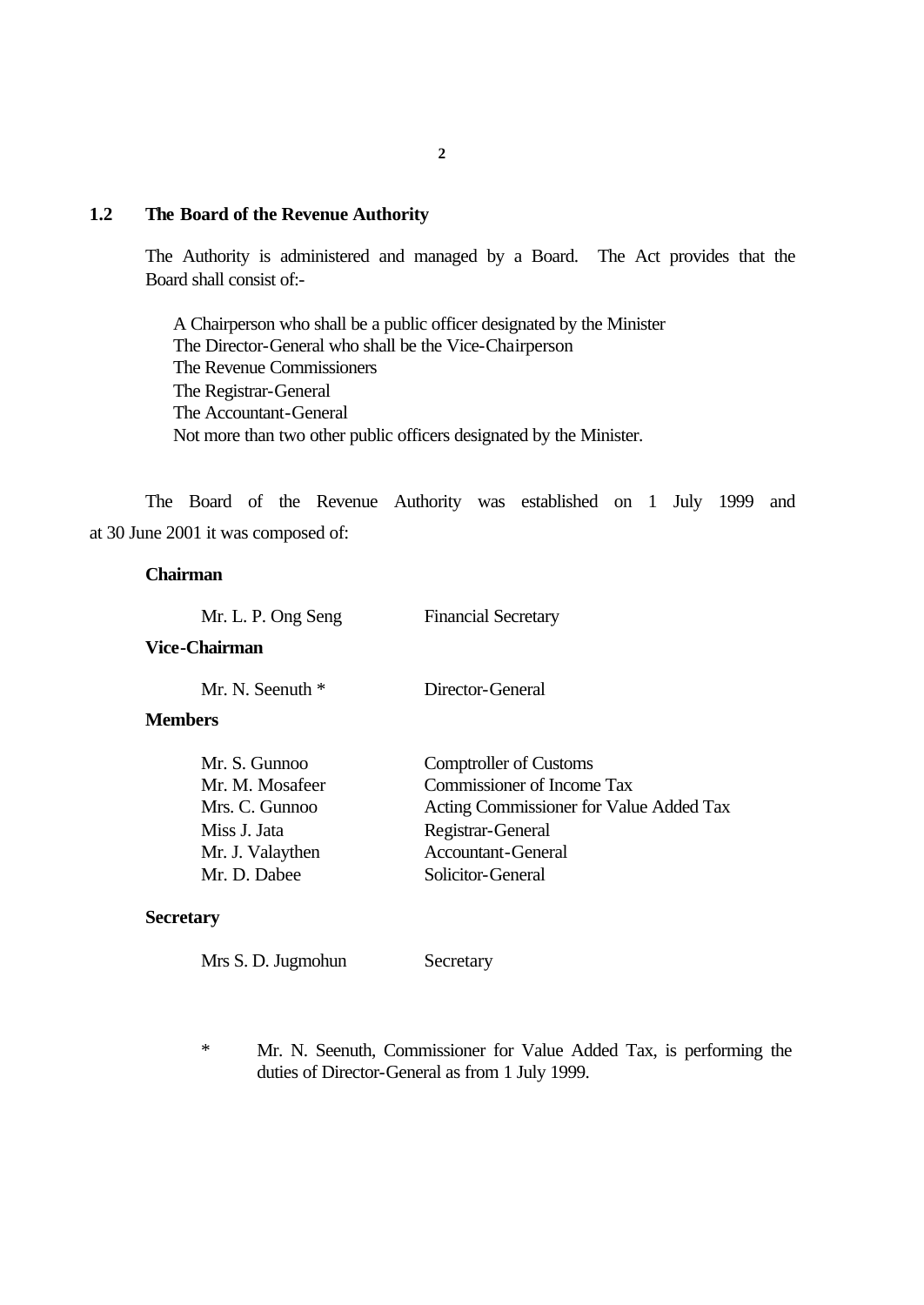#### **1.3 Functions of the Revenue Authority**

In addition to its functions of coordinating, monitoring and supervising the activities of the revenue departments and the efficient and effective administration of the revenue Acts, the Revenue Authority is also responsible for:-

- overseeing and monitoring the setting of objectives and work targets by the revenue departments;
- taking of such measures as may be necessary to promote voluntary compliance with the revenue Acts and to improve the standard of service given to the public with a view to promoting fairness and transparency, increasing the efficiency and effectiveness of the revenue departments and maximising revenue collection;
- determining the steps to be taken to combat fraud and other forms of fiscal evasion;
- setting objectives and work targets and promoting the training for officers of the revenue departments; and
- taking such steps as may be necessary to assist in the compounding of offences under any of the revenue Acts to be done with the concurrence of the Board.

#### **1.4 Revenue Authority Secretariat**

The Secretary of the Revenue Authority assists the Board in the formulation and execution of its policy. In addition to the preparation of the Board's meetings, the Secretariat has been performing coordination work, facilitating the exchange of information and assisting in the implementation of the Board's decisions. During the year 21 board meetings were held.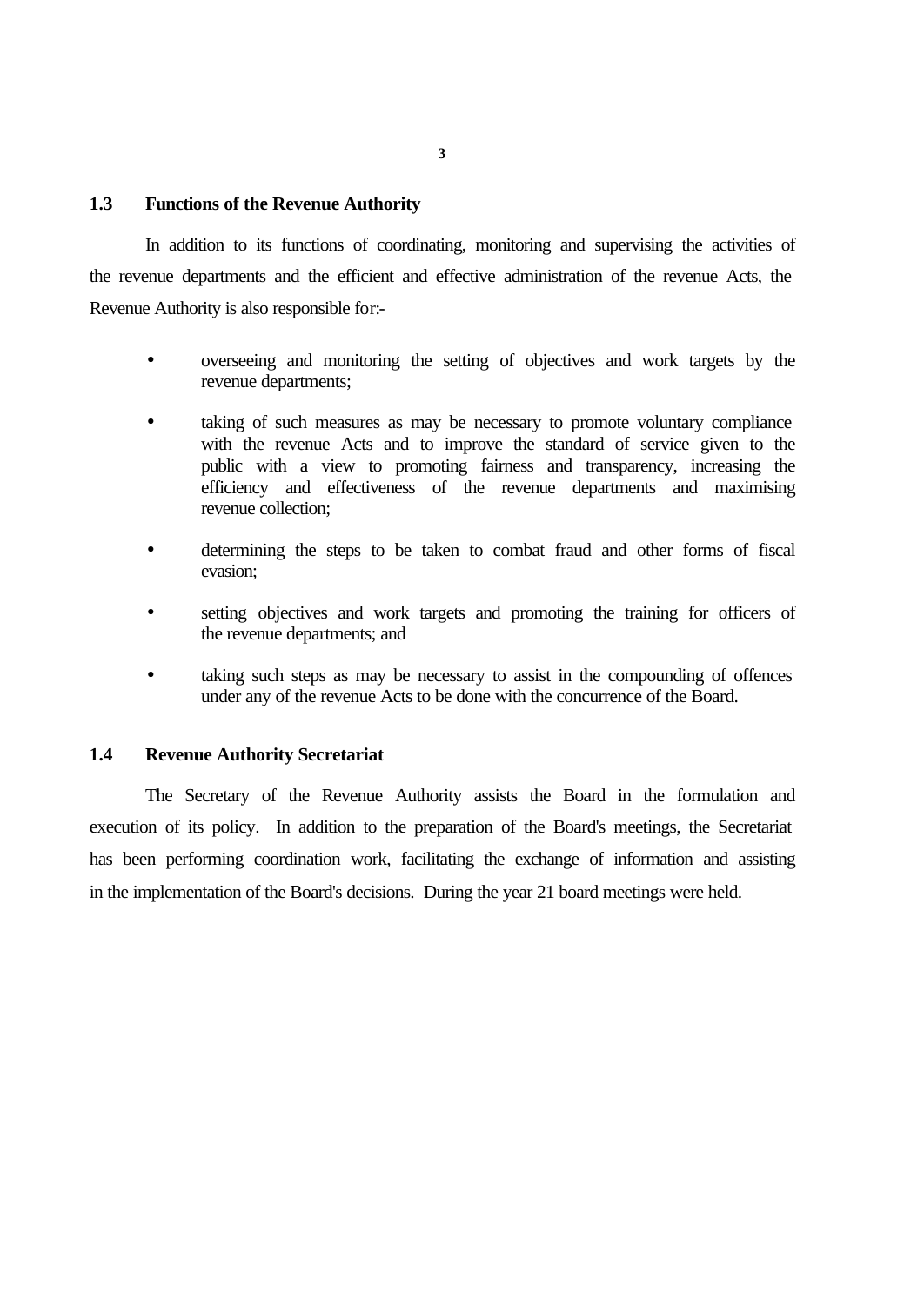At 30 June 2001, the taxes and duties falling under the overall supervision of the Board were:



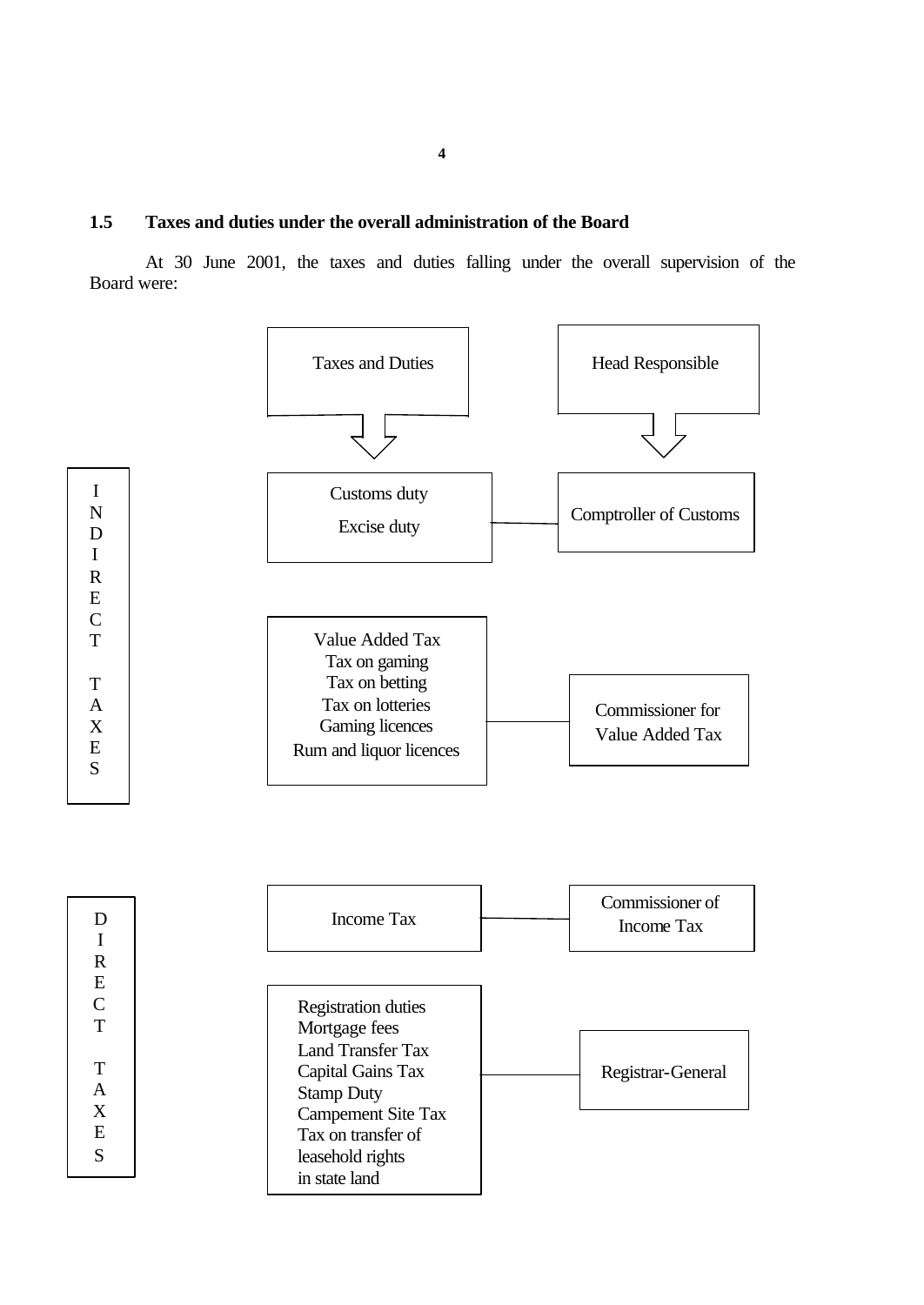# **1.6 Revenue**

The total revenue from the taxes and duties falling under the overall administration of the Board amounted to Rs. 19,492.1 million. This represented 96.7% of the total direct and indirect taxes raised by central government during the year.

The table below shows the revenue collected for the years 1997-98 to 2000-2001.

|                                       |          |          |           | Rs. million |
|---------------------------------------|----------|----------|-----------|-------------|
|                                       | 1997-98  | 1998-99  | 1999-2000 | 2000-2001   |
| <b>Customs and Excise Department</b>  | 7,736.2  | 7,748.0  | 9,094.7   | 8,456.1     |
| <b>VAT Department</b>                 | 3,912.8  | 5,626.9  | 6,527.8   | 6,687.3     |
| <b>Indirect taxes</b>                 | 11,649.0 | 13,374.9 | 15,622.5  | 15,143.4    |
| <b>Income Tax Department</b>          | 2,408.7  | 2,699.8  | 2,880.6   | 3,039.1     |
| <b>Registrar-General's Department</b> | 1,098.1  | 1,208.8  | 1,199.9   | 1,309.6     |
| Direct taxes                          | 3,506.8  | 3,908.6  | 4,080.5   | 4,348.7     |
| <b>TOTAL</b>                          | 15,155.8 | 17,283.5 | 19,703.0  | 19,492.1    |

*Revenue 1997-98 to 2000-2001*

**5**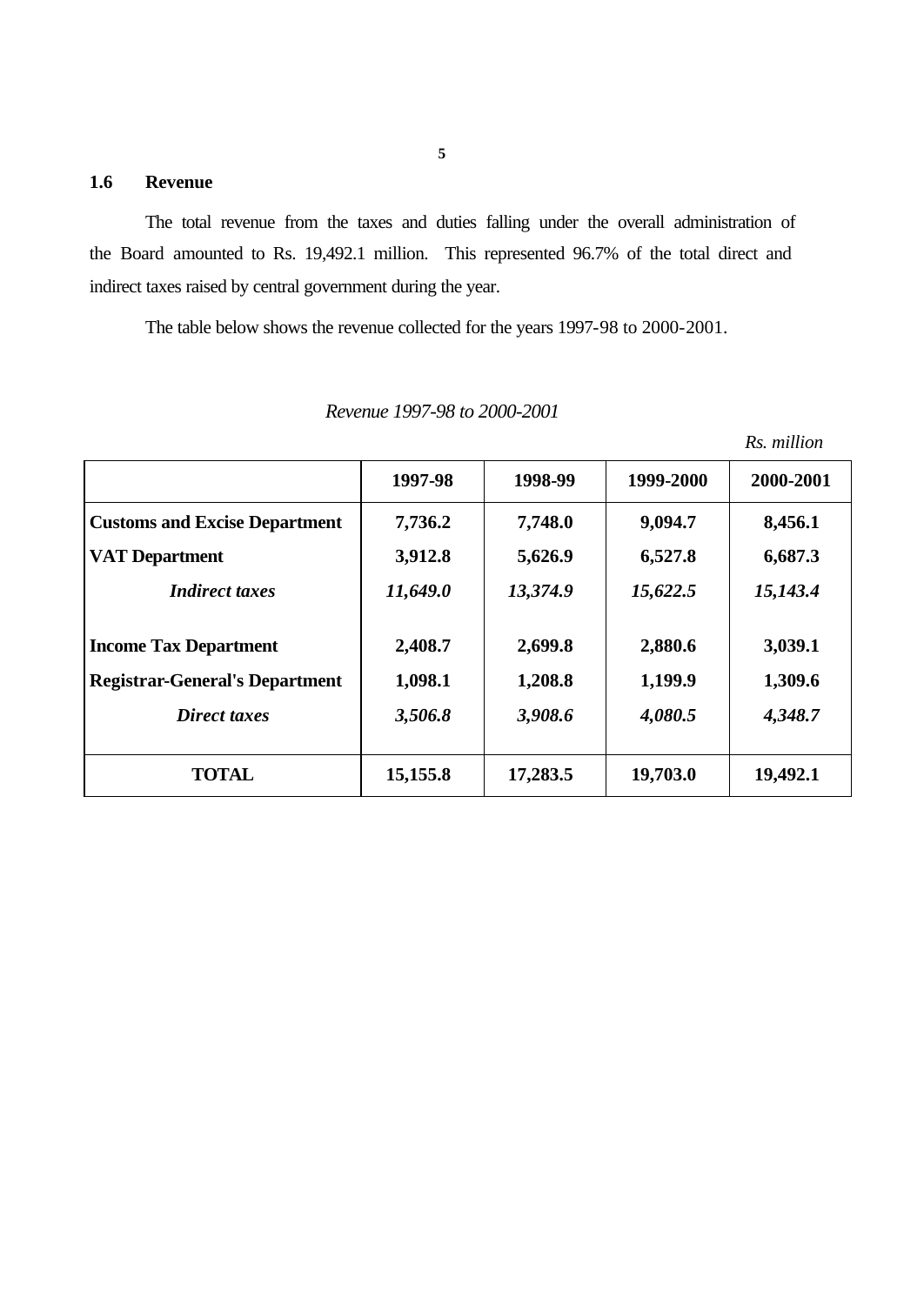*Revenue 1997/98 to 2000/2001*



For the year 2000-2001, the percentage of revenue from direct taxes, indirect taxes and other taxes to total revenue is shown in the pie chart below.



# *Percentage of Direct and Indirect Taxes - 2000/2001*

**6**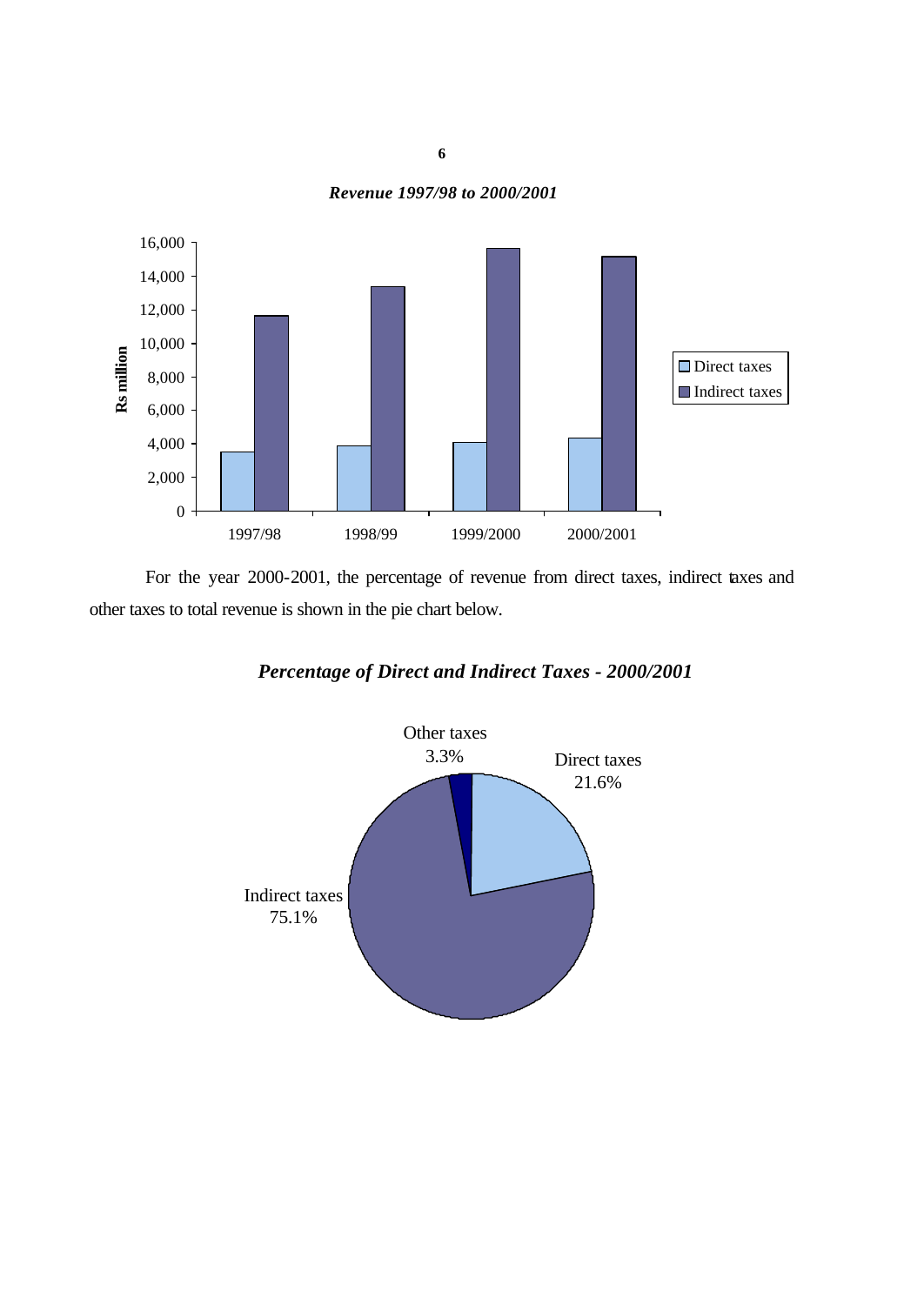# **1.7 Operating costs**

In 2000-2001, the combined expenditure to meet the costs of running the revenue departments and the Revenue Authority was Rs. 281.9 million.

The main areas of expenditure were staff costs (salaries, allowances, travelling and transport) which represents 83% of the amount spent.

The expenditure represented 1.4% of the receipts as against 1.3% for the previous year.

The table below gives the expenditure in each of the years 1999-2000 and 2000-2001.

|                                |           | Rs. million |
|--------------------------------|-----------|-------------|
|                                | 1999-2000 | 2000-2001   |
| Customs & Excise Department    | 131.7     | 152.7       |
| VAT Department                 | 27.4      | 28.8        |
| Income Tax Department          | 71.9      | 75.7        |
| Registrar-General's Department | 18.5      | 18.0        |
| <b>Revenue Authority</b>       | 5.4       | 6.7         |
| <b>TOTAL</b>                   | 254.9     | 281.9       |

*Expenditure of revenue departments and the Revenue Authority*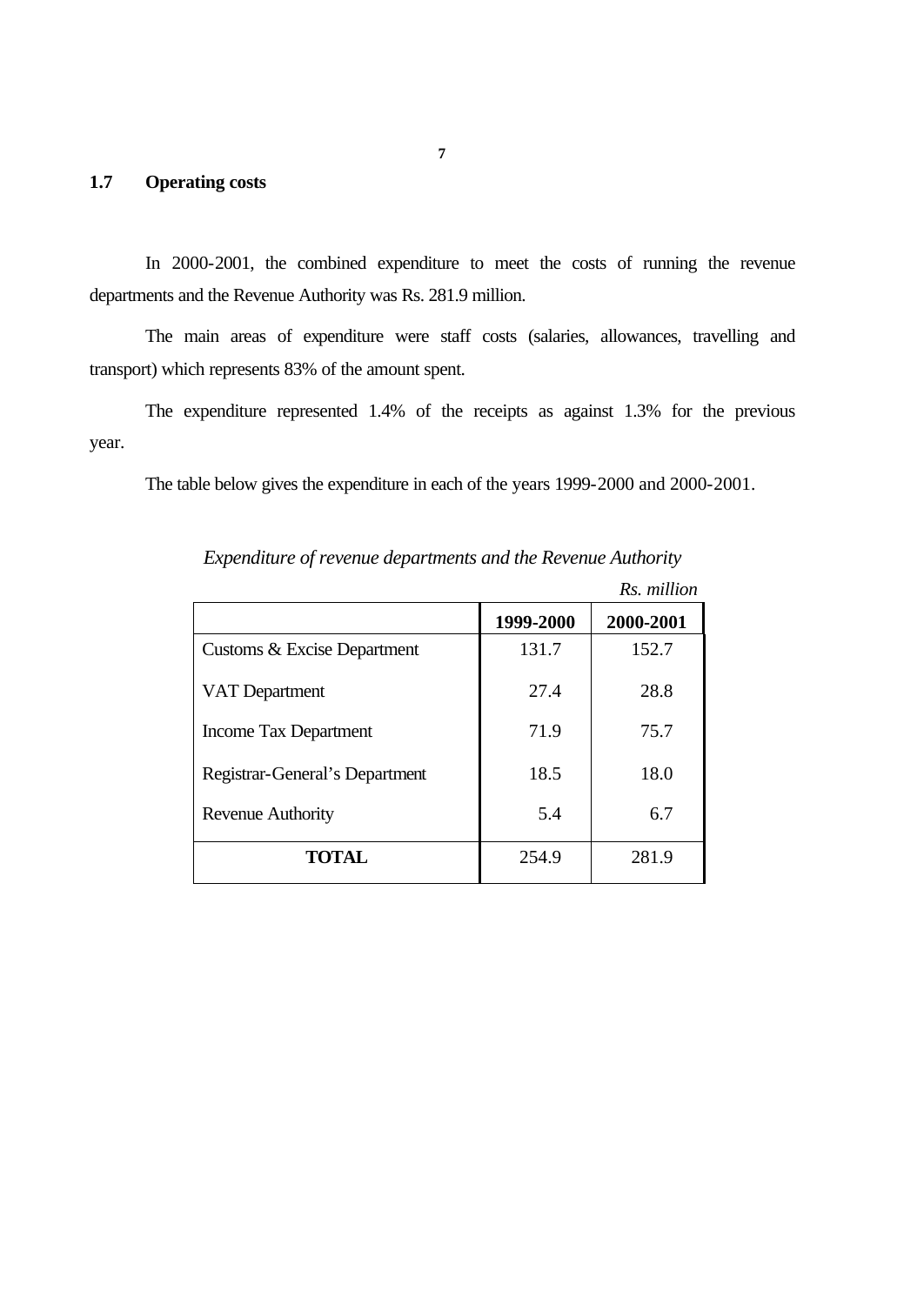# **1.8 Double Taxation Avoidance Treaty**

As at 30 June 2001, Mauritius had ratified Double Taxation Avoidance Treaties with the following 26 countries –

| Belgium         | Mozambique                          |
|-----------------|-------------------------------------|
| <b>Botswana</b> | Namibia                             |
| China           | Nepal                               |
| Cyprus          | Oman                                |
| France          | Pakistan                            |
| Germany         | Singapore                           |
| India           | South Africa                        |
| Indonesia       | Sri Lanka                           |
| Italy           | Swaziland                           |
| Kuwait          | Sweden                              |
| Luxembourg      | <b>Thailand</b>                     |
| Madagascar      | United Kingdom and Northern Ireland |
| Malaysia        | Zimbabwe                            |

As at that date, negotiations had been completed with the following countries –

- Bangladesh Russia
- 
- 
- 
- 
- Croatia Tunisia
- Lesotho Uganda
- Malawi Vietnam

Negotiations were going on with –

- Canada Nigeria
- Czech Republic Portugal
- 
- 
- 
- Greece Zambia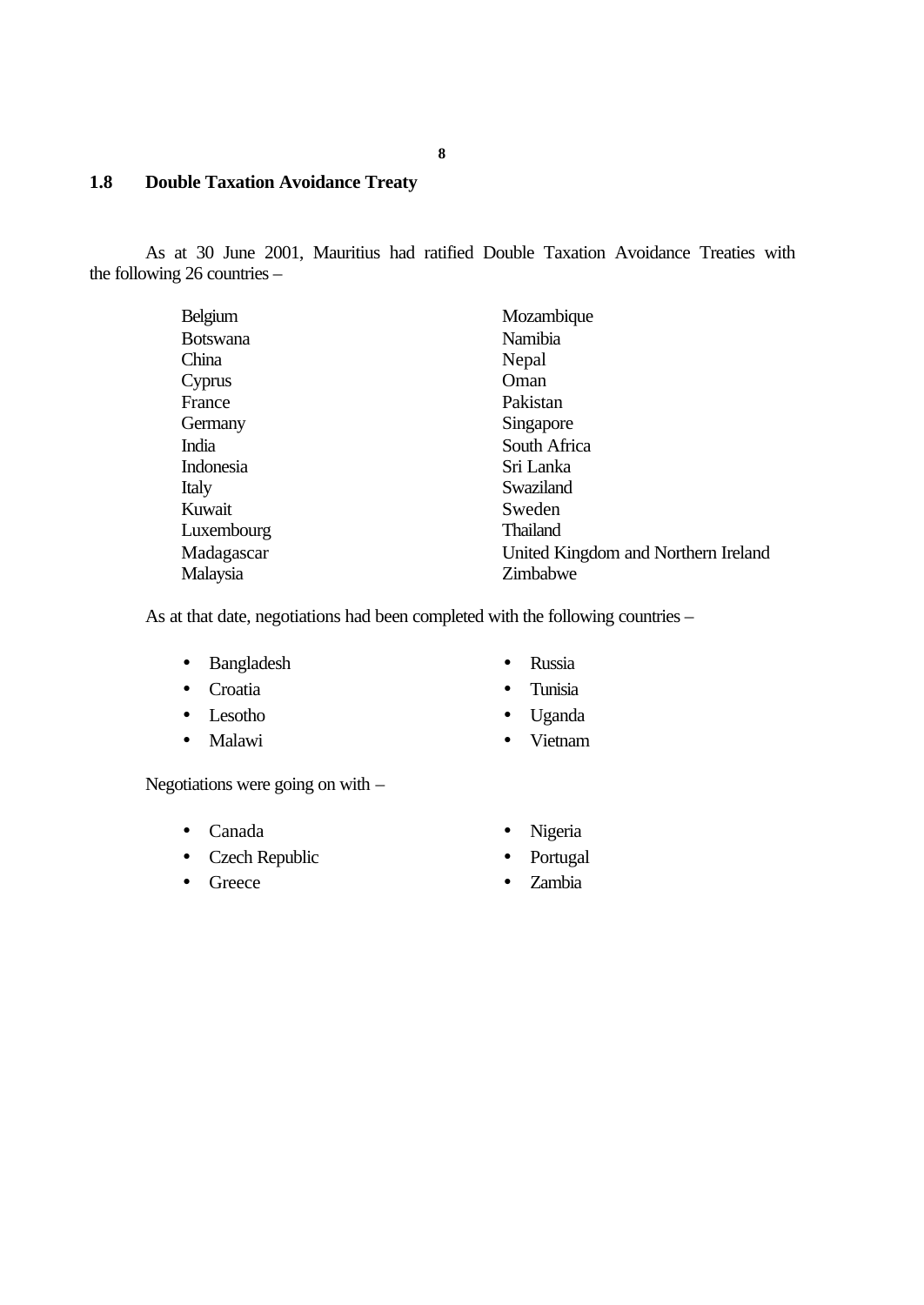**9**

# **1.9 Changes brought by legislation**

The main changes brought by legislation during the year are summarised below.

#### **Customs**

- reduction of duties on goods originated from COMESA member countries;
- exemption of customs duty on materials used by Small and Medium Enterprises and on apparatus and equipment used by motor vehicle workshops;
- removal of customs duty on malt, hops, canes, pigments, fungicides, plant growth regulators, rodenticides (rat killers), patterns of paper and of textiles, glass fibre materials, gas cylinders, iron sheeting in coils, magnetic tapes, direction finding compasses and baby seats of a kind used in a car;
- reduction of customs duty on rubber sheeting and profiles, mosquito nets, aluminium cables, accumulators, aerials, buses, dumpers, magnetic tapes, baby carriages and cycles fitted with auxiliary electric motors;
- specific duty of Rs 30,000 per unit has been introduced on live horses;
- reintroduction of customs duty on ozone depleting substances and laminated and toughed glass in sheets;
- increase of excise duty on beer, wine and other fermented beverages, whisky, brandy and other alcoholic beverages;
- a specific and an ad valorem duty has been introduced on cigarettes and imported alcoholic beverages;
- increase of excise duties on motor spirits including aviation spirits and gas oils.

### **Value Added Tax**

- increase in rate of VAT from 10% to 12% with effect from 1 July 2001;
- provision has been introduced for an alternative basis of apportionment for the purposes of allowing credit for input tax;
- removal of the requirement for input tax to have been paid for the purposes of making claim for repayment;
- provision for reduced payment and non-payment of VAT at importation by VAT-Registered export companies to be limited to scheduled equipment and scheduled materials imported into an export processing zone;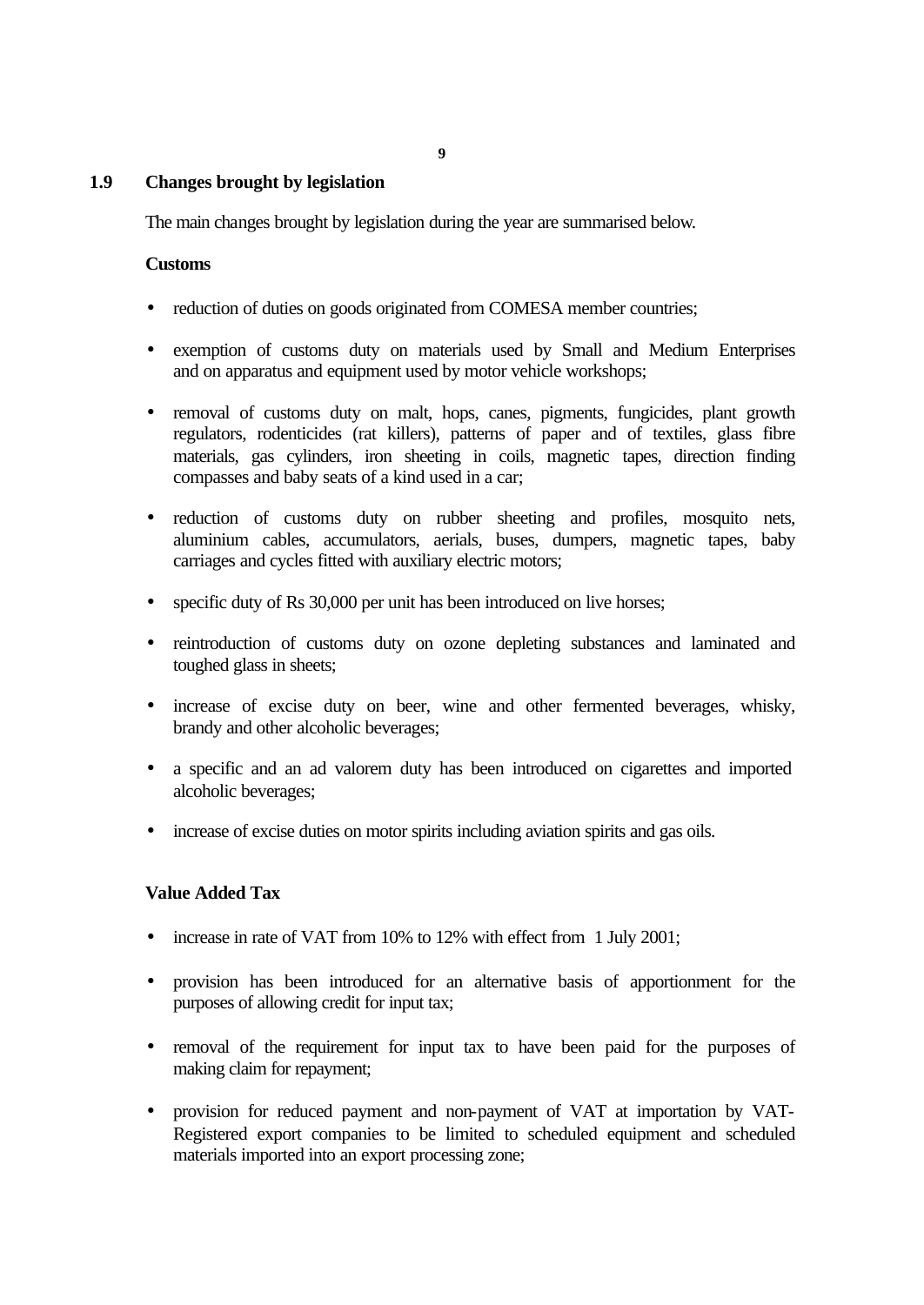- provision for zero-rating in respect of supply of goods or services to a licensee in the freeport zone to be limited to goods and services meant wholly and exclusively for the freeport activities of the licensee;
- provision for non-payment of VAT on goods supplied by a registered person to a duty free shop for sale therein.

### **Gaming and Betting**

- increase in the rate of betting tax for race meetings held after 16 August 2001 as follows –
	- *Totalisator*

Win and place bets, from 12% to 14%;

Other bets from 14% to 16%.

- *Bookmakers*

Betting tax from 10% to 12%;

- repeal of the provisions relating to payment of an admission charge in respect of casinos and increase in the licence fee of casinos from Rs 400,000 to Rs 500,000, with effect from 1 January 2002;
- abolition of the monthly payment of a tax of Rs 200 by Gaming House 'C' licensees and increase in licence fee payable by them from Rs 8,000 to Rs 10,000, with effect from 1 January 2002;
- harmonisation of the penalty provisions as follows
	- 10% of the duty or tax for the first month or part of the month the duty or tax remains unpaid; and
	- 2% of the duty or tax excluding the penalty for each subsequent month or part of month during which the duty or tax remains unpaid,

up to a maximum of 100% of the duty or tax, as the case may be.

- provision for licensees to keep proper books, records , accounts and documents for a period of at least 5 years after the completion of the transaction to which it relates;
- a time limit of 5 years for the making of an assessment;
- provisions for the recovery of debts in respect of licensees under the Gaming Act.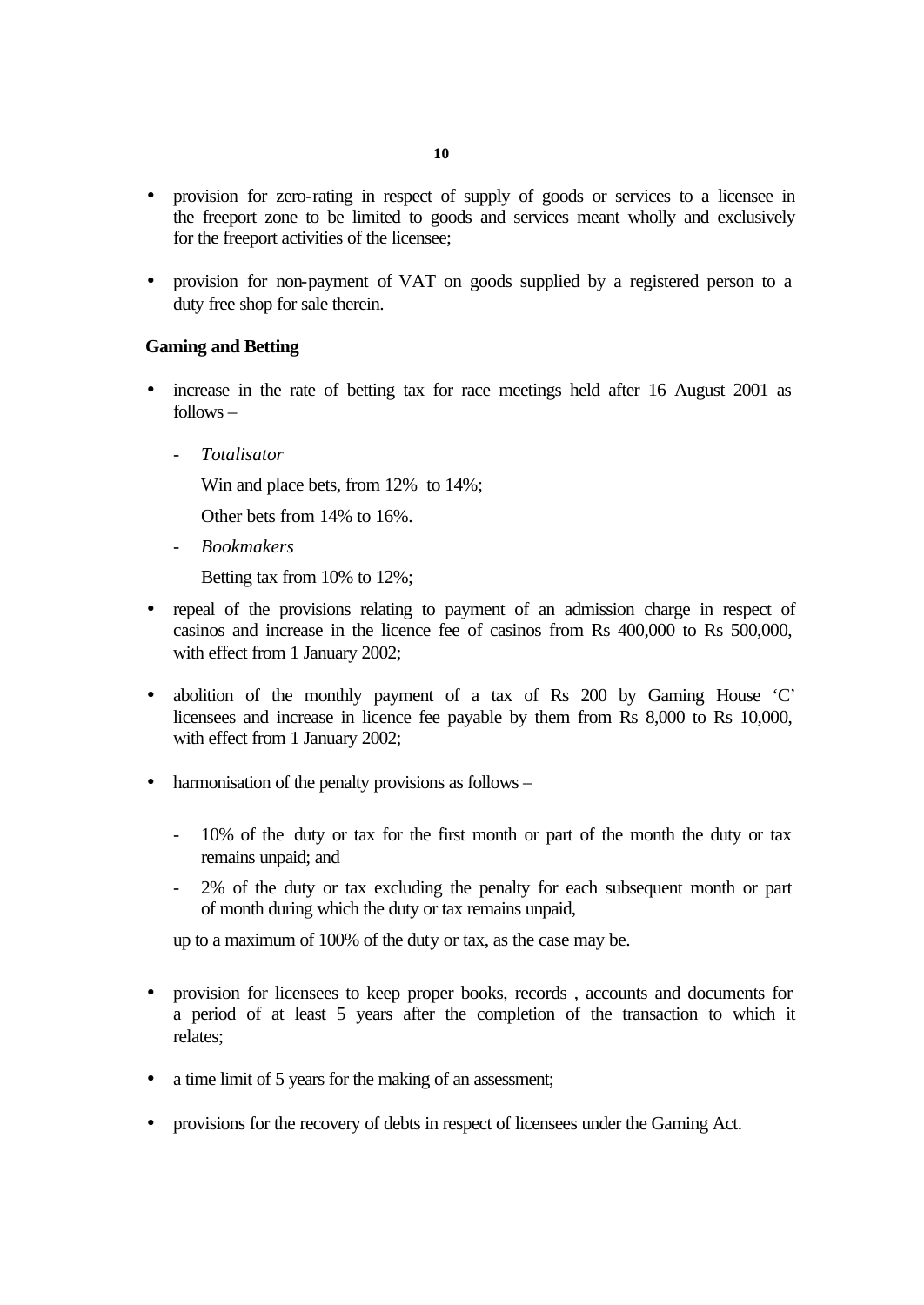#### **Income Tax**

- increase in the basic personal deduction from Rs 65,000 to Rs 70,000 and in the deduction for dependent spouse from Rs 50,000 to Rs 55,000;
- increase in deduction for dependent child from Rs 20,000 to Rs 23,000;
- child deduction of Rs 50,000 extended to children attending an approved educational institution providing tertiary education;
- relief in respect of interest payable on secured loans extended to loans contracted to finance the tertiary education of dependent children;
- increase in the limit of exemption of transport allowance from Rs 5,250 to Rs 5,730;
- requirement for individuals deriving emoluments exceeding Rs 400,000 per year to submit a return of income at the end of the year, whether or not they have tax to pay;
- definition of the term 'industrial premises' extended to any building used for the purposes of operating an aerodrome;
- company operating an aerodrome added to the list of tax incentive companies;
- re-definition of the term 'dividends' and any benefit other than payment of dividend by a company to any of its shareholders made taxable;
- definition given to the term 'hotel';
- exemption of income of a company holding a Human Resource Development Certificate for a period of 5 years from the year in which the company starts operations;
- provision for filing a return or document or pay income tax electronically;
- penalty for non-payment of tax assessed to be calculated as from the date the tax is due, whether the tax claimed is under dispute or not.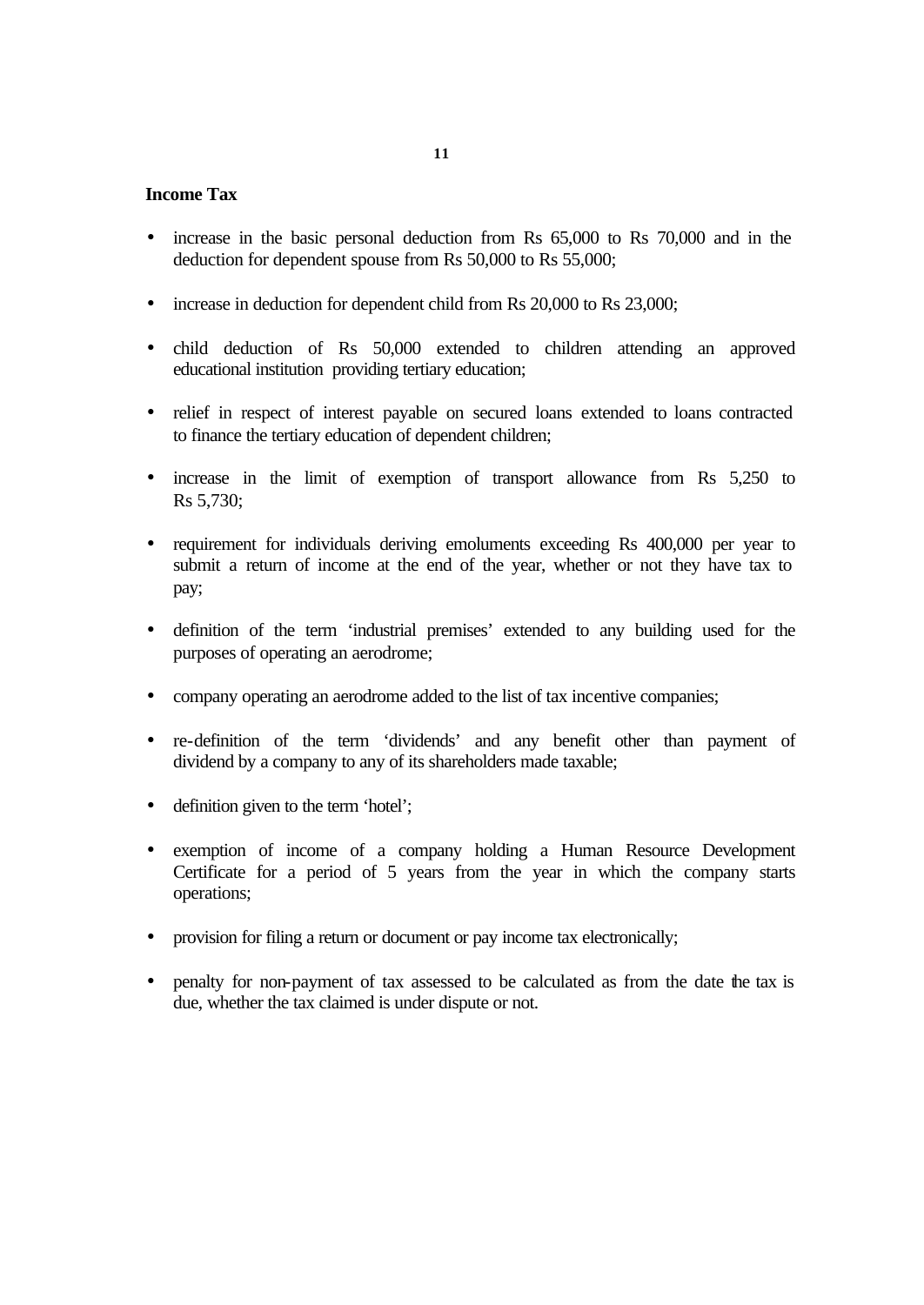# **Land Transfer Tax, Capital Gains Tax, Tax on transfer of leasehold rights in State Land**

- reinstatement of the provisions of the law prior to amendments made in 1999 relating to the attribution of property to the partners on dissolution of a partnership;
- simplification of the provision for payment of tax on transfer of leasehold rights in state land in relation to transfer of shares to be in such proportion as the number of shares transferred bears to the total number of shares issued by the Company or to the total number of shares in the civil societe/partnership or association, as the case may be.

#### **Campement Site Tax**

- re-definition of the term 'campement site' to provide for payment of campement site tax by an owner whose site falls within  $81.21 \text{ m}^2$  from the high water mark and has an access to the sea;
- to give power to the "authorised officer" to effect refund of any campement site tax paid in excess.

#### **Registration Duty**

- simplification of the provision for registration duty leviable on transfer of shares to be on the open market value of the immovable property comprised in the assets of the company and in such proportion as the number of shares transferred bears to the total number of shares issued by the company or on the value of the shares transferred, whichever is the lower;
- deed of transfer of leasehold rights in state land to contain a certificate of approval by the Ministry responsible for the subject of lands;
- document witnessing a loan to contain a certificate from Accountant-General attesting that the lender is a duly licensed money lender to exercise better control on money lending activity;
- exemption from payment of registration duty on documents witnessing transfer of debentures in company;
- provision for remission of registration duty on documents witnessing purchase of land by, or lease of land to, a holder of Human Resource Development Certificate.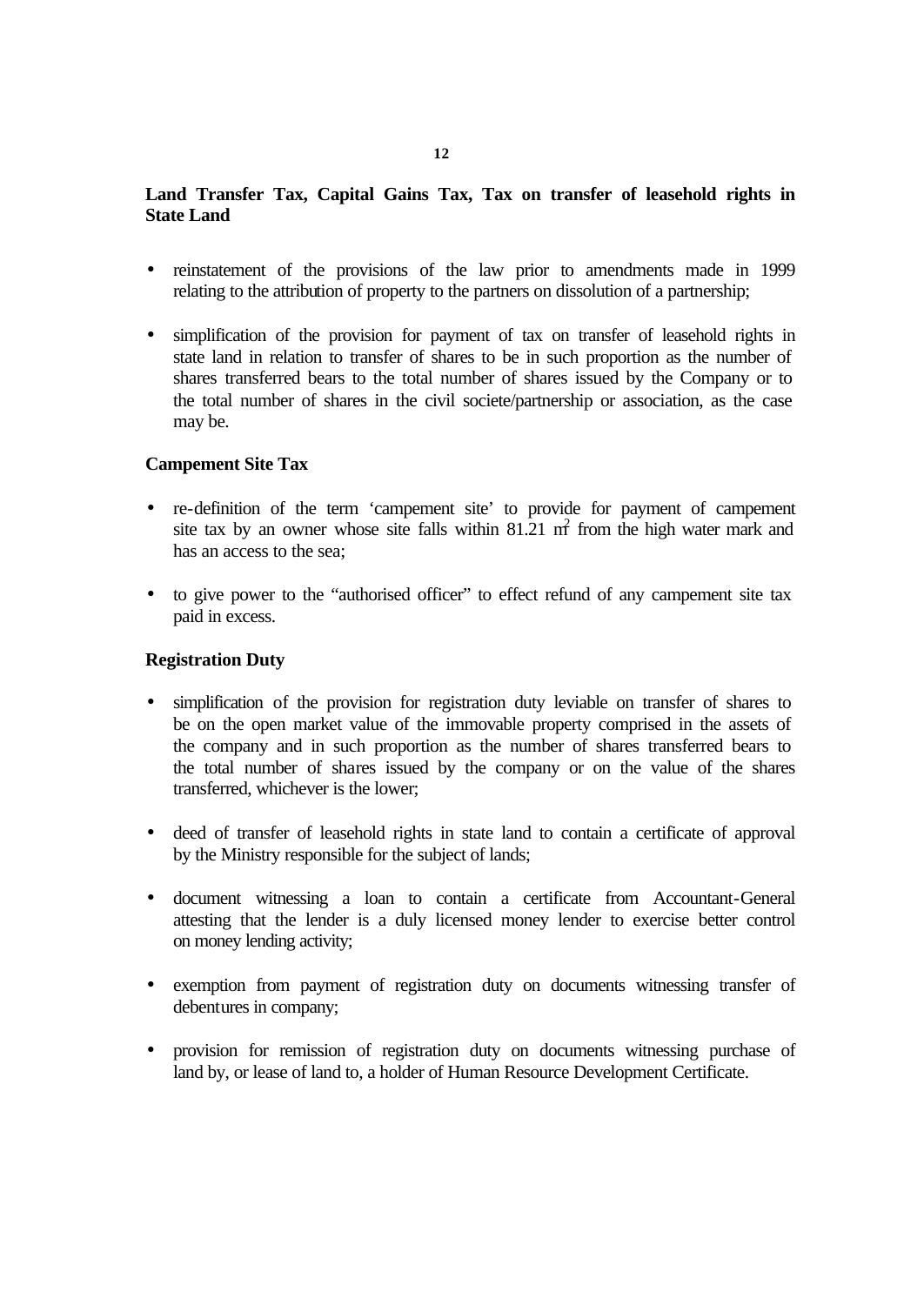#### **1.10 E-Filing of VAT and PAYE Returns**

In the context of implementation of the Contributions Network Project (CNP), Phase I of the Project which consists of electronic filing and electronic payment of VAT and PAYE is operational since May 2000. The VAT Department and the Income Tax Department have started receiving VAT and PAYE returns electronically.

Some 149 taxpayers have already joined the system. Payment of tax made by CNP users are credited through the Mauritius Automated Clearing and Settlement System (MACSS) direct to the accounts of Government with the Bank of Mauritius. During the year, Rs. 525.7 million in respect of these taxpayers have been collected through electronic payment.

#### **1.11 Fiscal Investigations**

On 1 November 1999, a Fiscal Investigations Unit was set up at the Revenue Authority to investigate cases of tax fraud and fiscal evasion which were being investigated by the former URB Investigations Unit. This Unit is composed of nine officers comprising two accountants and seven other officers from Customs, VAT and Income Tax Departments. The Unit also coordinates the activities of the Investigation Units of the revenue departments.

During the financial year, the Fiscal Investigations Unit investigated 48 cases; claims amounting to Rs. 27.1 million were issued, made up of Rs. 16.2 million in customs duty, Rs. 3.2 million in VAT and Rs. 7.7 million in income tax. Investigation is continuing in 7 of these cases.

In addition to the above, the Customs Department carried out investigation into 391 cases of offences relating to wrong declaration, wrong classification, undervaluation, smuggling etc. The proceeds of compounded settlements in those cases amounted to Rs. 21.3 million.

Customs also made two seizures of heroin involving 1,077 grams and 9 detections of cannabis involving 11,225 grams, 1 case of haschich involving 1gram and 6 cases of psychotropic substances involving 207 tablets. The estimated street value of the drugs seized amounted to Rs. 9.4 million.

The Investigation Unit of the VAT Department completed investigation in 31 cases and assessments amounting to Rs.13.4 million were raised in 8 cases.

At the Income Tax Department, 109 investigations cases were completed and assessments totalling Rs. 332.6 million in tax and penalties were raised.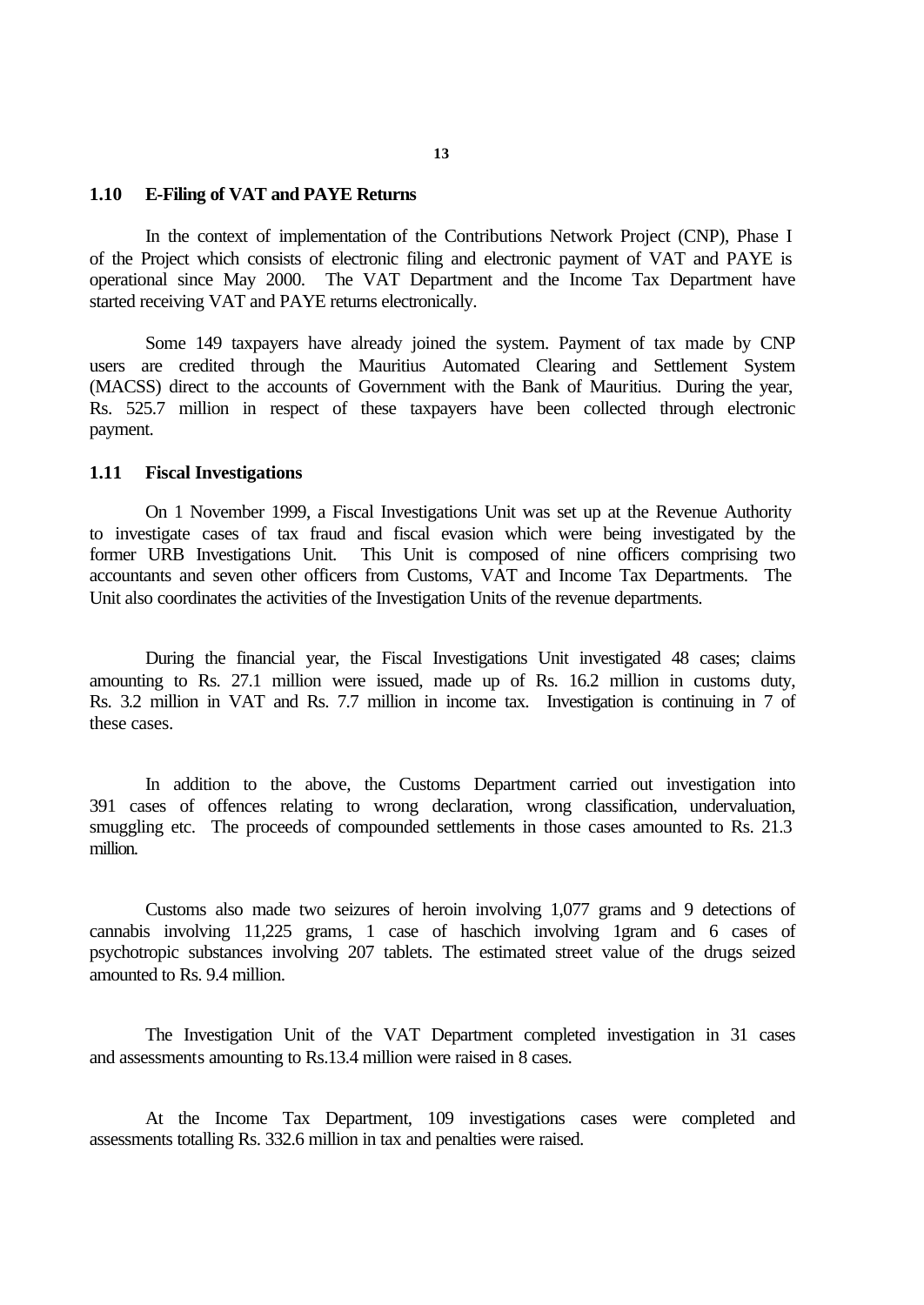#### **1.12 Large Taxpayers Unit/ Large Taxpayer Department**

As a first step towards improving the control of large businesses, a Large Taxpayers Unit was set up on 1 November 1999 to carry out tax audits of VAT, PAYE and Income Tax. The Unit is composed of 3 officers from the VAT Department and 2 officers from the Income Tax Department.

During the year, 15 VAT traders were examined and assessments amounting to Rs 4.2 million have been raised. The examination of records of 5 other VAT traders were in progress. In addition, 15 Income Taxpayers have been examined and assessments amounting to Rs 4.3 million have been issued.

The Unified Revenue Act has been amended by the Finance Act 2001 to provide for the establishment of a Large Taxpayer Department under the responsibility of a Commissioner, Large Taxpayer Department who will administer and manage income tax, PAYE and VAT of large taxpayers having an annual turnover exceeding Rs. 200 million. The provisions will come into force on 1 January 2002.

#### **1.13 Tax Training School**

As part of the programme to improve the effectiveness of tax administration, a Tax Training School was set up in April 2000. The existing Customs Training School was integrated and the training functions of all the revenue departments taken over and brought together within a single training programme under the aegis of the Revenue Authority.

There are presently 3 full-time trainers, one from VAT, one from Income Tax and one from Customs, who are engaged in organising and running training courses at the School. Resource persons from the revenue departments and other local institutions are from time to time called upon to contribute in the training programme.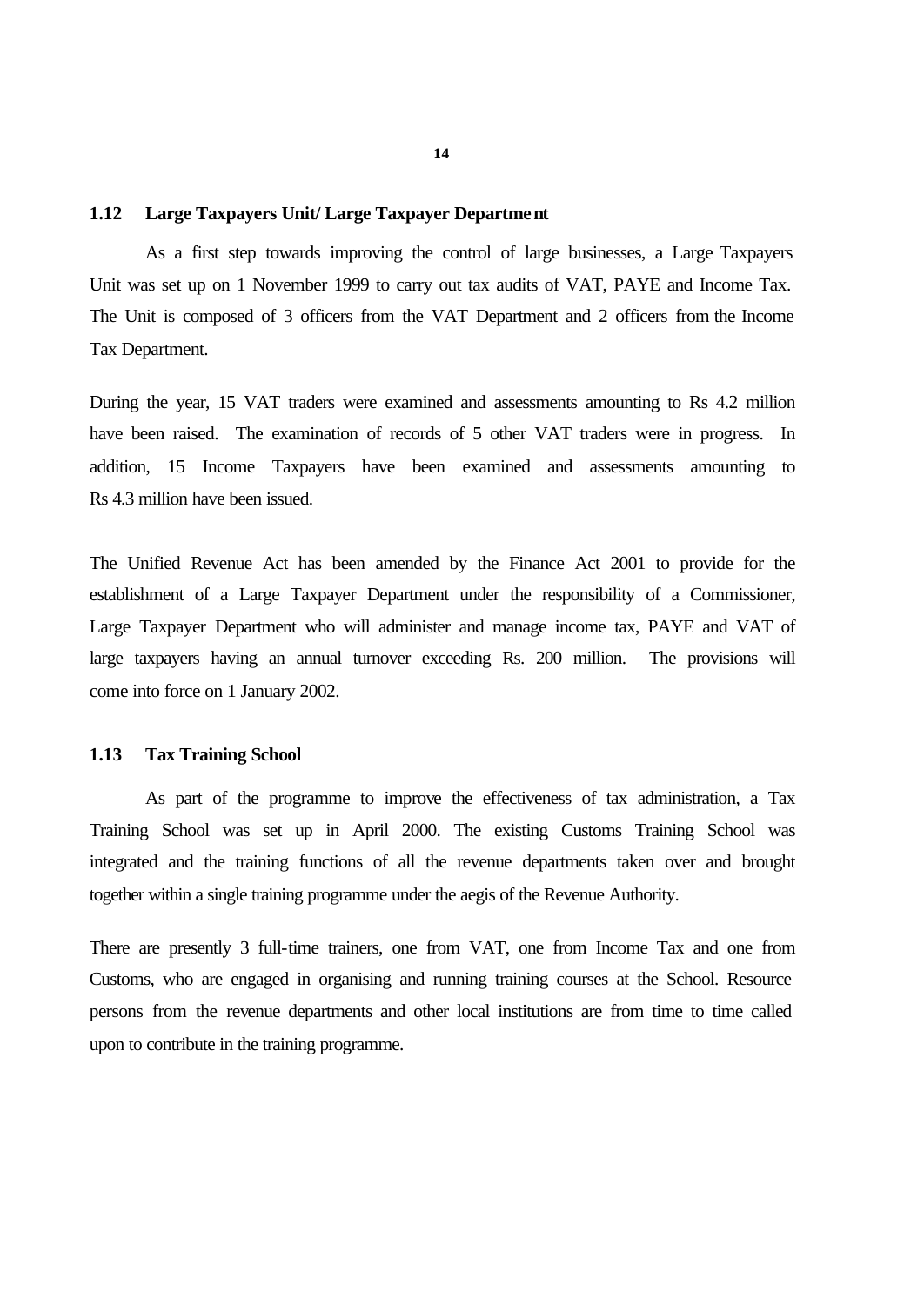Following recommendations made in June 2000 by Mr. Malcom Smith, Head of Training Services Division from Her Majesty's Customs & Excise in U.K., the services of Mr. Robert Mitchell have been obtained from the General Technical Assistance Services Division (GTASD) of the Commonwealth Secretariat in February 2001, Mr. Mitchell is carrying out the duties of Director of the Tax Training School.

Details of courses and seminars organised and conducted by the Tax Training School during the year are given below –

| S/N | <b>Course Title</b>                                  | No. of<br>Participants | <b>Target Audience</b>                                                                                               |
|-----|------------------------------------------------------|------------------------|----------------------------------------------------------------------------------------------------------------------|
| 1.  | Customs & Excise Basic                               | 54                     | appointed Customs<br>$\&$<br>Newly                                                                                   |
|     | Training                                             |                        | <b>Excise Officers</b>                                                                                               |
| 2.  | Rules of Origin                                      | 99                     | <b>Customs &amp; Excise Officers</b>                                                                                 |
| 3.  | WTO Valuation Agreement                              | 67                     | <b>Customs &amp; Excise Officers</b>                                                                                 |
| 4.  | <b>CMS</b> Phase V                                   | 82                     | <b>Customs &amp; Excise Officers</b>                                                                                 |
| 5.  | <b>Building Managerial Skills</b>                    | 19                     | Officers of all revenue departments<br>at middle management level                                                    |
| 6.  | Management Development for<br><b>Senior Officers</b> | 21                     | Senior Officers of all revenue<br>departments                                                                        |
| 7.  | <b>Training for Trainers</b>                         | 17                     | Officers of all revenue departments<br>interested in<br>delivering<br>training<br>courses at the Tax Training School |
| 8.  | <b>Goods Examination Techniques</b>                  | 72                     | Senior Customs and Excise Officers                                                                                   |
| 9.  | Tax Appeal & Court Procedures                        | 25                     | Officers of all revenue departments<br>dealing with prosecution and tax<br>appeal cases                              |
| 10. | <b>Customs Recruits Refresher</b><br><b>Training</b> | 54                     | Newly appointed Customs & Excise<br><b>Officers</b>                                                                  |
| 11. | Induction course - CIIU                              | 65                     | Customs & Excise Officers                                                                                            |
| 12. | Trainee Inspectors of Taxes                          | 13                     | Newly appointed Trainee Inspectors<br>of Taxes                                                                       |
| 13. | <b>Internal Audit</b>                                | 19                     | Officers of Internal Audit Units of<br>all revenue departments                                                       |
| 14. | Induction course - Police Fiscal<br>Unit             | 19                     | Police Officers of Police Fiscal Unit                                                                                |
| 15. | Seminar on Investment Tax<br>Relief (S. 36A)         | 83                     | <b>Income Tax Officers</b>                                                                                           |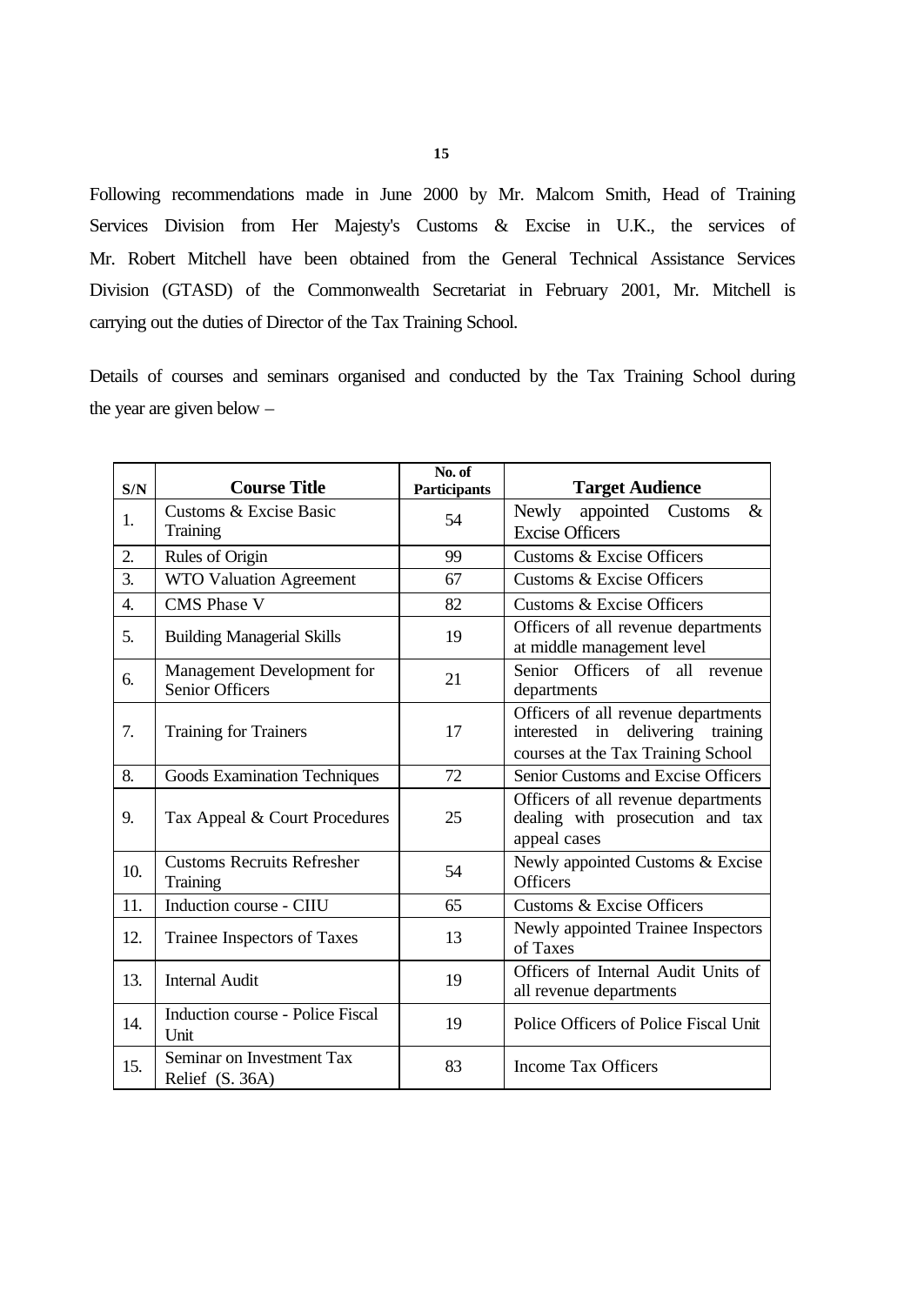#### **1.14 Appeals to Tax Appeal Tribunal**

Decisions of Revenue Commissioners and of the Registrar-General are subject to review on an appeal being made to the Tax Appeal Tribunal established under the Tax Appeal Tribunal Act 1984. Any party who is dissatisfied with a determination of the Tribunal as being erroneous in point of law may take the case further to the Supreme Court. The table below gives details of appeals for the year 2000-2001.

|                                                        | <b>Customs</b> | <b>VAT</b>     | <b>Income</b><br><b>Tax</b> | Registrar<br>-General | <b>Total</b> |
|--------------------------------------------------------|----------------|----------------|-----------------------------|-----------------------|--------------|
| Appeals pending at 1 July 2000                         | 31             | 38             | 512                         | 2,705                 | 3,286        |
| Appeals lodged between 1 July<br>2000 and 30 June 2001 | 20             | 85             | 193                         | 2,054                 | 2,352        |
|                                                        | 51             | 123            | 705                         | 4,759                 | 5,638        |
| Cases remitted to Tribunal by<br><b>Supreme Court</b>  |                | $\mathbf{1}$   |                             | 29                    | $\mathbf{1}$ |
|                                                        | 51             | 124            | 705                         | 4,788                 | 5,639        |
| Cases struck out                                       | 5              | 5              | 10                          | 114                   | 134          |
|                                                        | 46             | 119            | 695                         | 4,674                 | 5,505        |
| Appeals determined                                     | 5              | 9              | 21                          | 40                    | 75           |
|                                                        | 41             | 110            | 674                         | 4,634                 | 5,430        |
| Settled by Agreement/withdrawn                         | $\overline{7}$ | 28             | 159                         | 561                   | 755          |
| Appeals pending at 30 June 2001                        | 34             | 82             | 515                         | 4,073                 | 4,675        |
| Cases pending before Supreme<br>Court                  |                | $\overline{4}$ | 11                          | 10                    | 85           |

*Appeals to Tax Appeal Tribunal*

In order to expedite the determination of appeals, the Finance Act 2001 provides for the setting up of an Assessment Review Committee to hear appeals and representations from aggrieved taxpayers. The Assessment Review Committee will consist of persons with expertise in areas such as accountancy, business administration, economics and taxation and will be required to take a decision within 8 weeks. The committee will become operational on a date to be fixed by proclamation.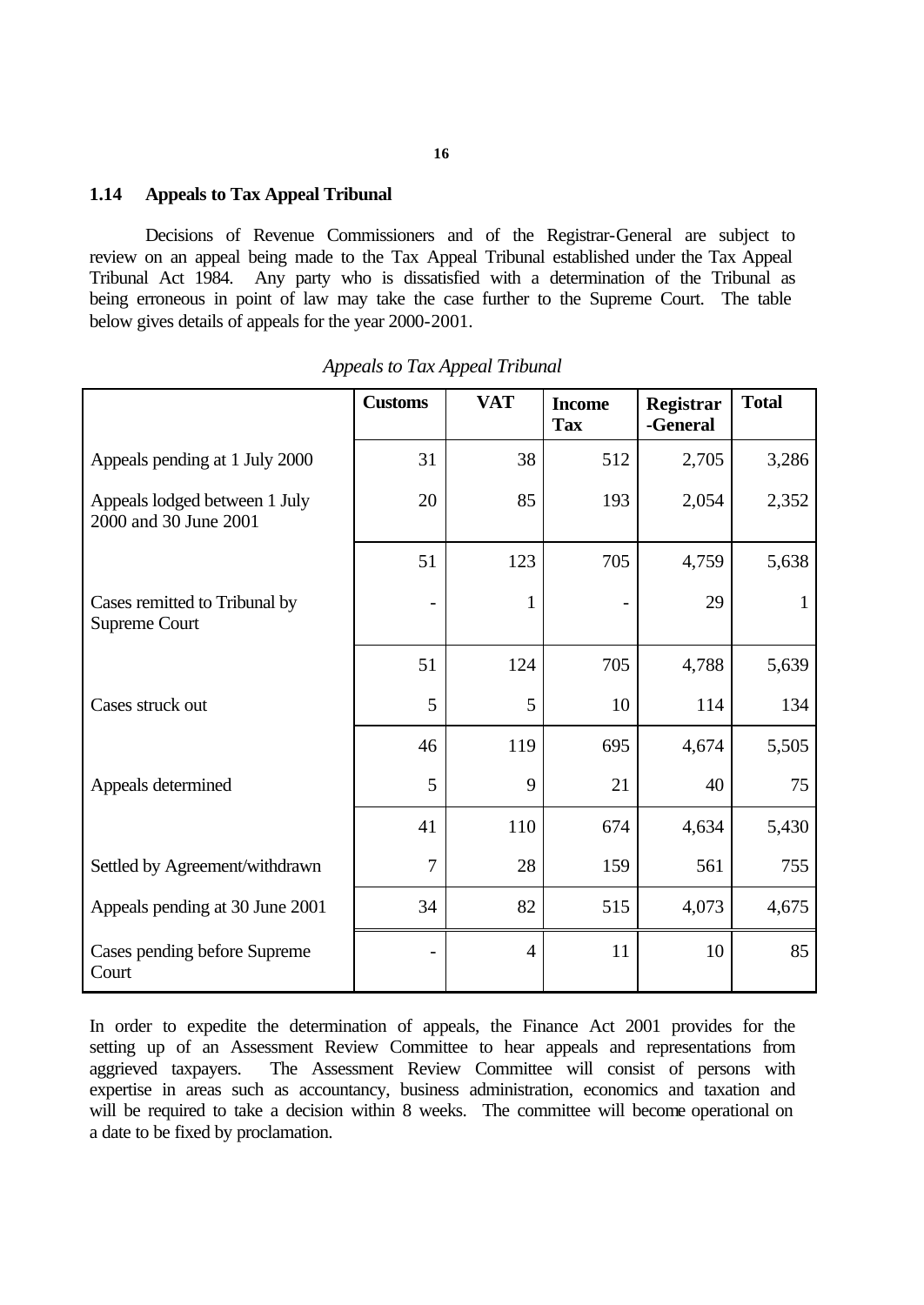# **2. CUSTOMS AND EXCISE DEPARTMENT**

#### **2.1 Responsibilities**

The main responsibilities of the Customs and Excise Department are to –

- collect customs duties and excise duties on imported goods.
- collect excise duties on certain locally manufactured goods such as alcohol, wines, cigarettes, etc.

The Department also collects VAT at importation on behalf of the VAT Department in addition to carrying out certain non-revenue functions such as the enforcement of prohibitions and restrictions on imports (for example drugs and arms and ammunitions).

Customs is also responsible for processing export entries and checking export documentation and for collecting trade statistics.

#### **2.2 Customs and Excise Duty**

A **Customs Duty** is collected at importation on all manifested goods, unless such goods are free of duty. It is also levied on merchandise and goods brought by passengers in excess of their prescribed allowances, at the port and airport. Most of the duties in the Customs Tariff are ad-valorem, but there are a few items like cigarettes and alcoholic beverages which are subject to a specific duty.

An **Excise Duty** is duty levied on certain locally manufactured goods, e.g. alcoholic beverages and cigarettes. However, an **Excise Duty** is also levied on a few selected items in addition to the customs duty, e.g. imported alcoholic beverages and vehicles.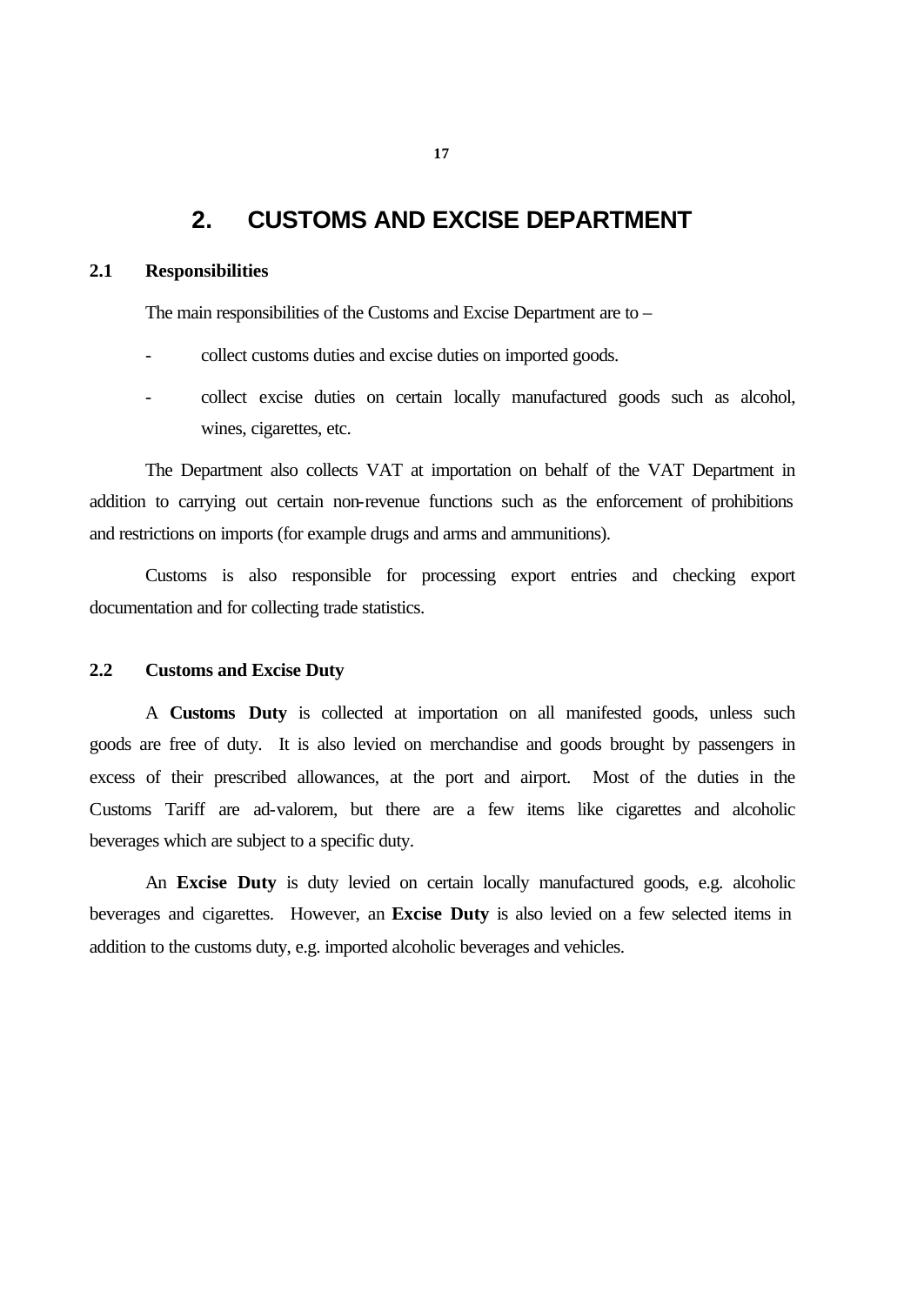### **2.3 Revenue**

Total revenue from customs duties, excise duties on imports and excise duties on locally manufactured goods amounted to Rs. 8,456.1 million for the year 2000-2001 as compared to Rs. 9,094.7 million in 1999-2000.

In 2000-2001, the Customs and Excise Department also collected VAT on imports amounting to Rs. 3,417 million.

The table below shows the trend since 1997-98 and is illustrated in the chart below.

|                                                | 1997-98 | 1998-99 | 1999-2000 2000-2001 |         |
|------------------------------------------------|---------|---------|---------------------|---------|
| Customs duties                                 | 5,193.0 | 5,062.2 | 4,171.5             | 3,467.0 |
| Excise duties on imports                       | 1,013.9 | 909.9   | 2,763.7             | 2,882.1 |
| Excise duties on locally manufactured<br>goods | 1,529.3 | 1,775.9 | 2,159.5             | 2,107.0 |
| <b>TOTAL</b>                                   | 7,736.2 | 7,748.0 | 9,094.7             | 8,456.1 |

*Revenue 1997-98 to 2000-2001*

*Rs. million*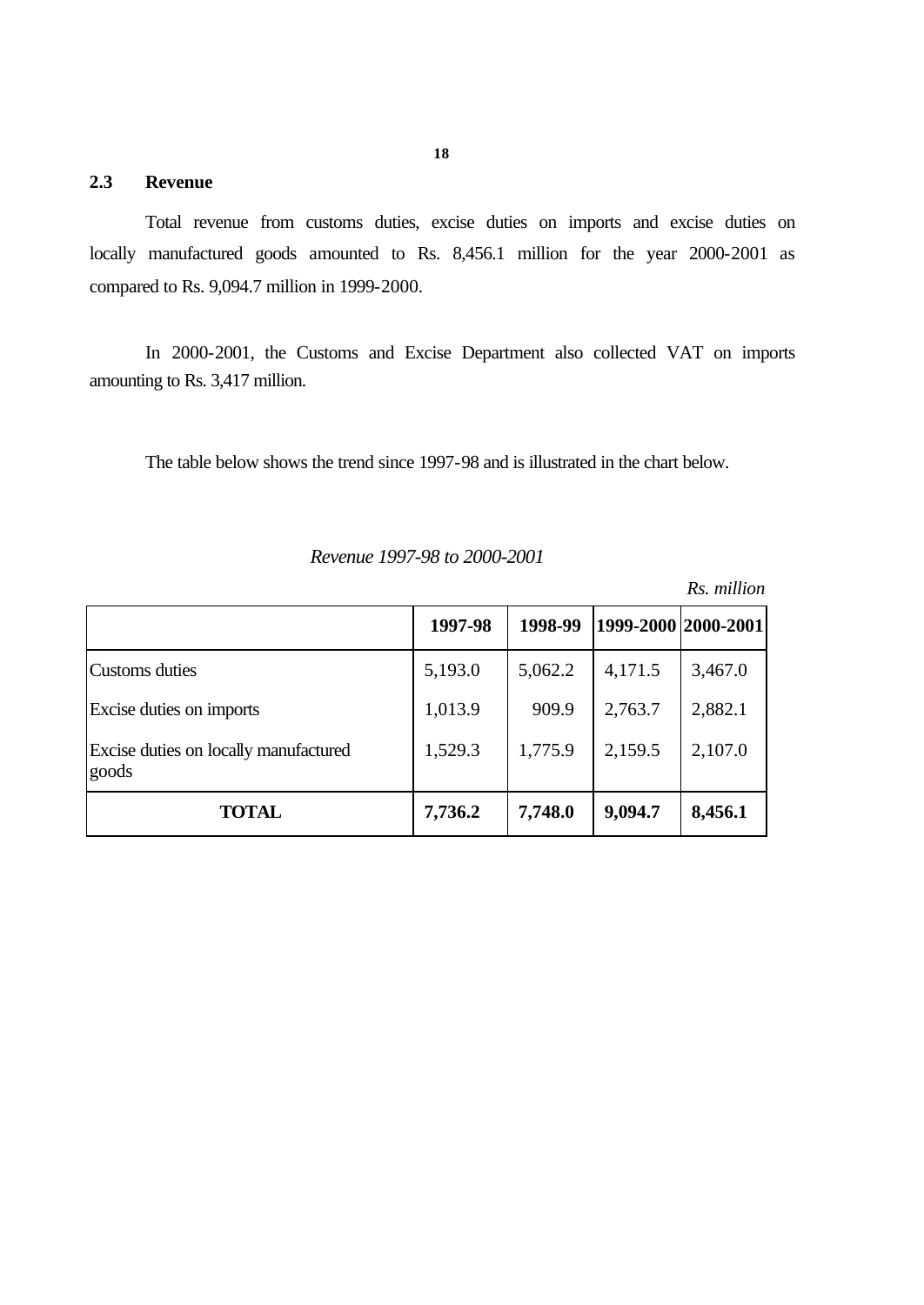**19**

#### *Revenue 1997/98 to 2000/2001*



For the year 2000-2001, the percentage of revenue from customs duties, excise duties on imports and excise duties on locally manufactured goods to total revenue is shown in the chart below.

# *Revenue 2000/2001*

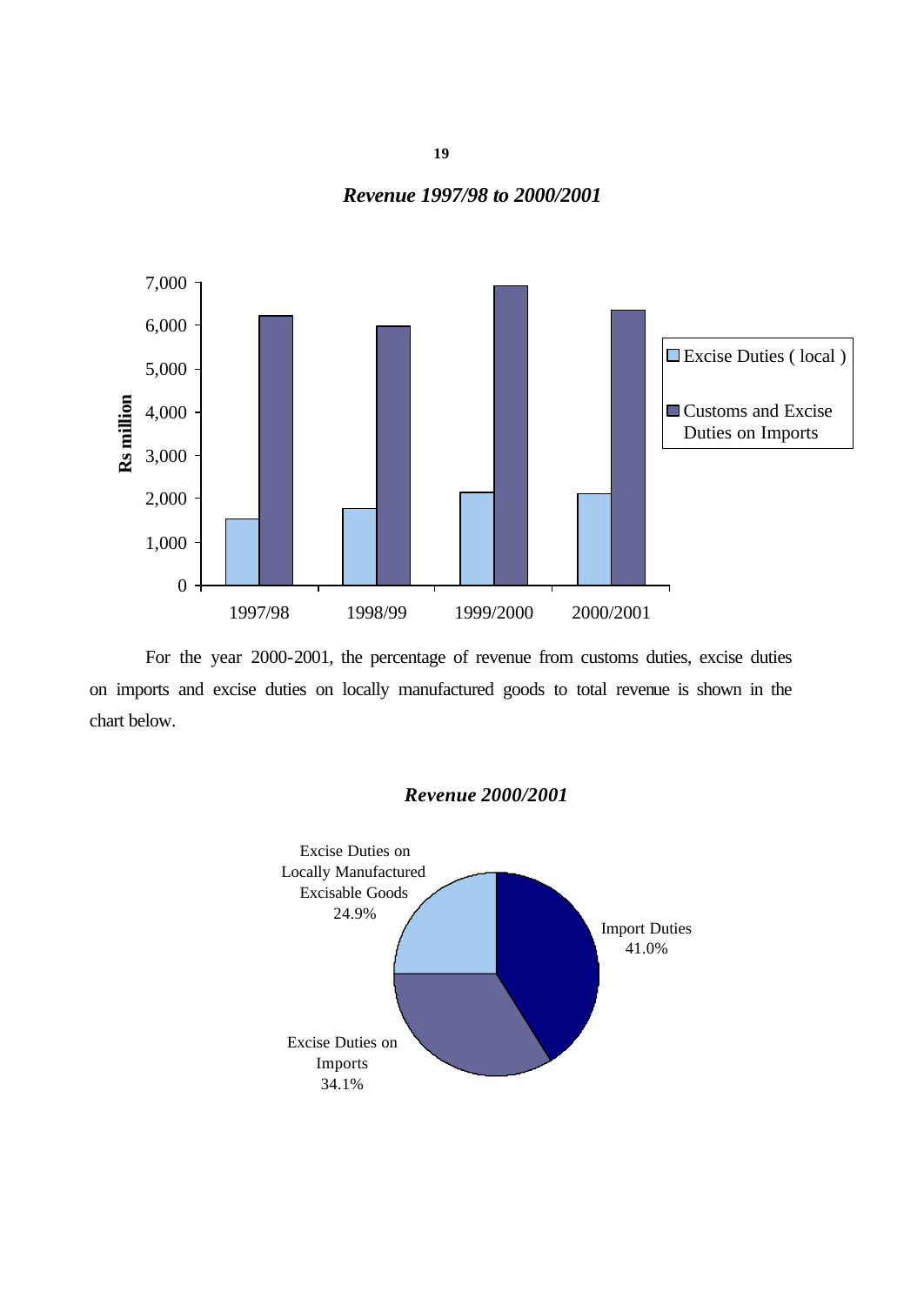# **2.4 Excise duties**

Revenue from excise duties on locally manufactured goods amounted to Rs. 2,126.8 million for the year 2000-2001 as compared to Rs. 2,159.5 million for the year 1999-2000.

The following table gives an analysis of the excise duties collected under the various heads.

|                           |                     | 1999-2000       |                               | 2000-2001       |                               |
|---------------------------|---------------------|-----------------|-------------------------------|-----------------|-------------------------------|
| <b>Excisable</b><br>Goods | Unit                | <b>Quantity</b> | <b>Excise duty</b><br>(Rs. m) | <b>Quantity</b> | <b>Excise duty</b><br>(Rs. m) |
| Rum &<br>alcoholic liquor | <b>Hecto</b> litres | 185,472         | 536.52                        | 102,983         | 541.49                        |
| Beer                      | <b>Hecto</b> litres | 351,800         | 386.98                        | 345,940         | 383.35                        |
| Country liquor            | Hecto litres        | 40,375          | 19.47                         | 421,066         | 20.24                         |
| Others                    | <b>Hecto</b> litres |                 | 3.72                          | 187,143         | 3.30                          |
| Cigarettes                | Units (million)     | 1,032.2         | 1,212.80                      | 967,469         | 1,178.44                      |
| <b>TOTAL</b>              |                     |                 | 2,159.49                      |                 | 2,126.82                      |

*Analysis of excise duties collected*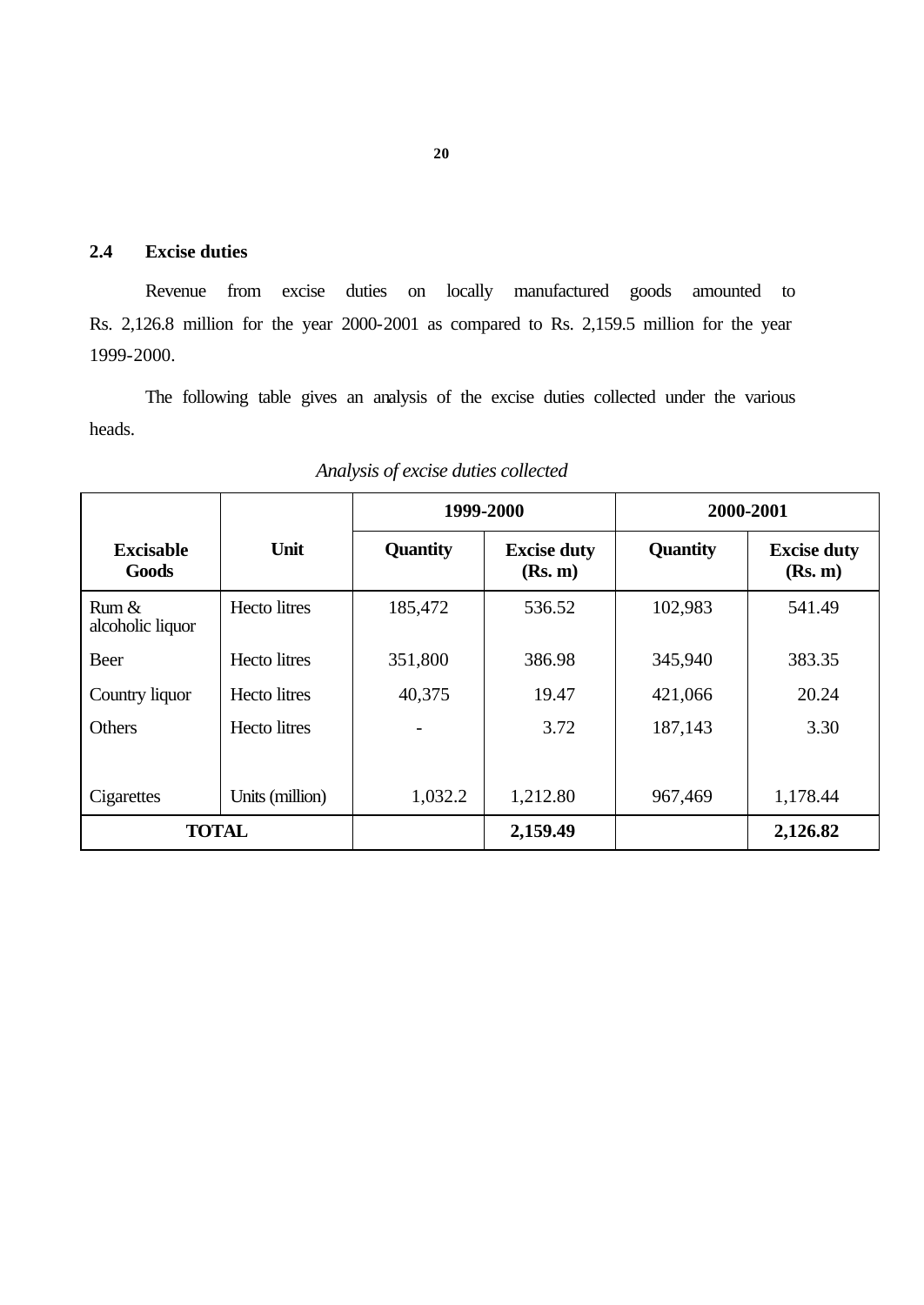**21**

#### **2.5 Reduction in customs duty**

During the year certain changes have been made to the structure of customs duty. These are summarised below.

• abolition of customs duty on:

Baby car seats Walking sticks, walking frames Chairs with toilet bowl Photocopying machines for educational institutions Instructional charts Eye protective spectacles Fire hoses Fire hose reels Safety belts of leather/slings/safety harnesses Varicose vein stockings Speed control systems Machines for balancing mechanical parts Test benches Ozone friendly cylinders Fungicides Anti sprouting products Pigments and colouring matter Bituminous mixtures Malt, whether roasted or not Hop cones Printed tissue paper for pattern making Rovings, slivers, chopped strands of glass fibre Mats, thin sheets, woven fabrics of glass fibre Specialised spare parts for production equipment Anchors, grapnels and parts Direction finding compasses

• reduction of customs duty to 10% on:

Aluminium stranded wires Sport-type catamarans Electric bicycles Packing materials for use in industry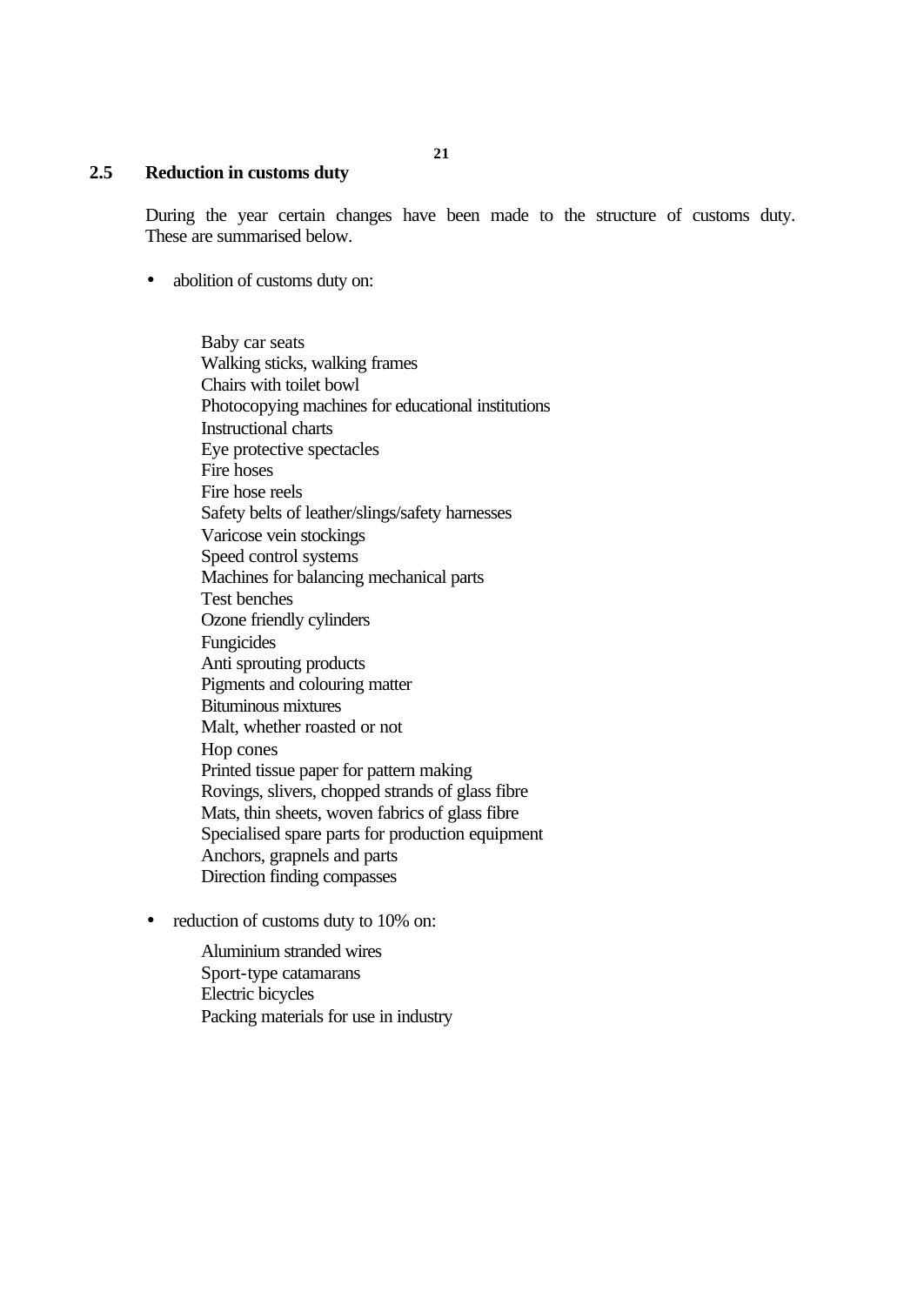• reduction of customs duty to 15% on:

Baby bouncers, rockers Baby carriages, walkers, carriers Baby feeding bottles, teats, soothers Bibs Warmers and sterilizers for babies Mosquito nets Rubberised textile fabrics Electrical fencing used by breeders

• reduction of customs duty from 80% to 40% on:

Leather aprons Magnetic tapes

• reduction of customs duty from 80% to 55% on:

Batteries for motor vehicles

# **Reduction of excise duties on motor vehicles, buses and mini buses:**

| <b>Petrol Engine</b>       | $From(\% )$               |                               |     |
|----------------------------|---------------------------|-------------------------------|-----|
| Cylinder capacity          | Preferential<br>countries | Non Preferential<br>countries |     |
| Up to $1250c.c.$           | 97                        | 157                           | 90  |
| 1251 to 1500 c.c.          | 117                       | 177                           | 130 |
| 1501 to 2000 c.c.          | 157                       | 217                           | 180 |
| Over 2000 c.c.             | 237                       | 297                           | 250 |
| <b>Diesel Engine</b>       |                           |                               |     |
| Up to $1500$ c.c.          | 97                        | 157                           | 90  |
| 1501 to 2000 c.c.          | 117                       | 177                           | 130 |
| 2001 to 3000 c.c.          | 157                       | 217                           | 180 |
| Over 3000 c.c.             | 237                       | 297                           | 250 |
| <b>Buses and Minibuses</b> |                           | 40                            | 20  |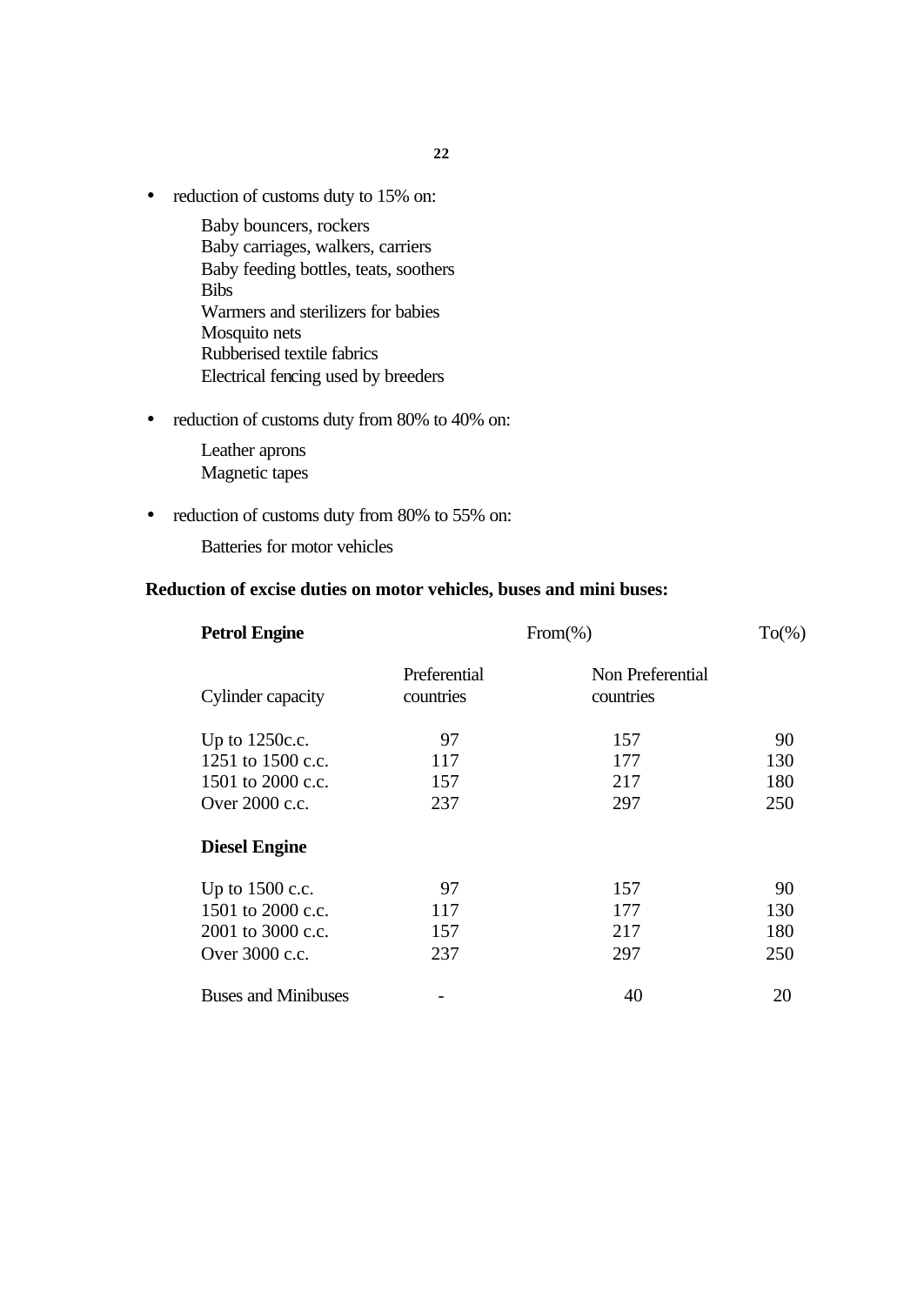#### **2.6 Staffing**

The number of officers at 30 June 2001 was 688 including 127 supporting staff. As at June 2000, the corresponding figures were 563 and 140 respectively.

#### **2.7 Training courses, Seminars and Workshops**

In order to improve efficiency in the Customs Department and to enhance the skills of the staff, several senior officers have followed courses and attended seminars, conferences and workshops abroad and locally. The main ones are:-

- Training Course on Customs Management Techniques in Singapore.
- SADC Technical Committee on sugar in Johannesburg.
- World Customs Summit implementing streamlined Customs processes for Internet driven cross-border commerce in Brussels.
- SADC Sub-Committee on Customs cooperation and trade facilitation in Johannesburg.
- WTO Regional Seminar on Integrated Database in Cape Town.
- WCO 172nd Session of the Permanent Technical Committee in Brussels.
- Seminar on Africa Growth & Opportunity Act in Madagascar.
- Second Seminaire Regional sur la lutte contre les drogues et les Toxicomanies in Zambia.
- Regional Tariff Workshop in Brussels.
- 33rd Fellowship Program in Lusaka.
- Regional Harmonisation of Customs and Trade Statistics Systems in Pretoria.
- SADC Regional Committee in Pretoria.
- Seminar For Senior Managers on the Implementation and Maintenance of the WTO Valuation Agreement in Brussels.
- Workshop on COMESA in Lusaka.
- Eastern and Southern Africa Regional Intelligence Liaison Office meeting in Mombasa.
- CEFOI Seminar on Formation des Formateurs in Madagascar.
- 3rd Meeting of the Working Group on Transnational Organized Crime and 1st Working Group on Mutual Administrative Assistance in Brussels.
- 7th meeting of the Trade and Customs Committee in Lusaka.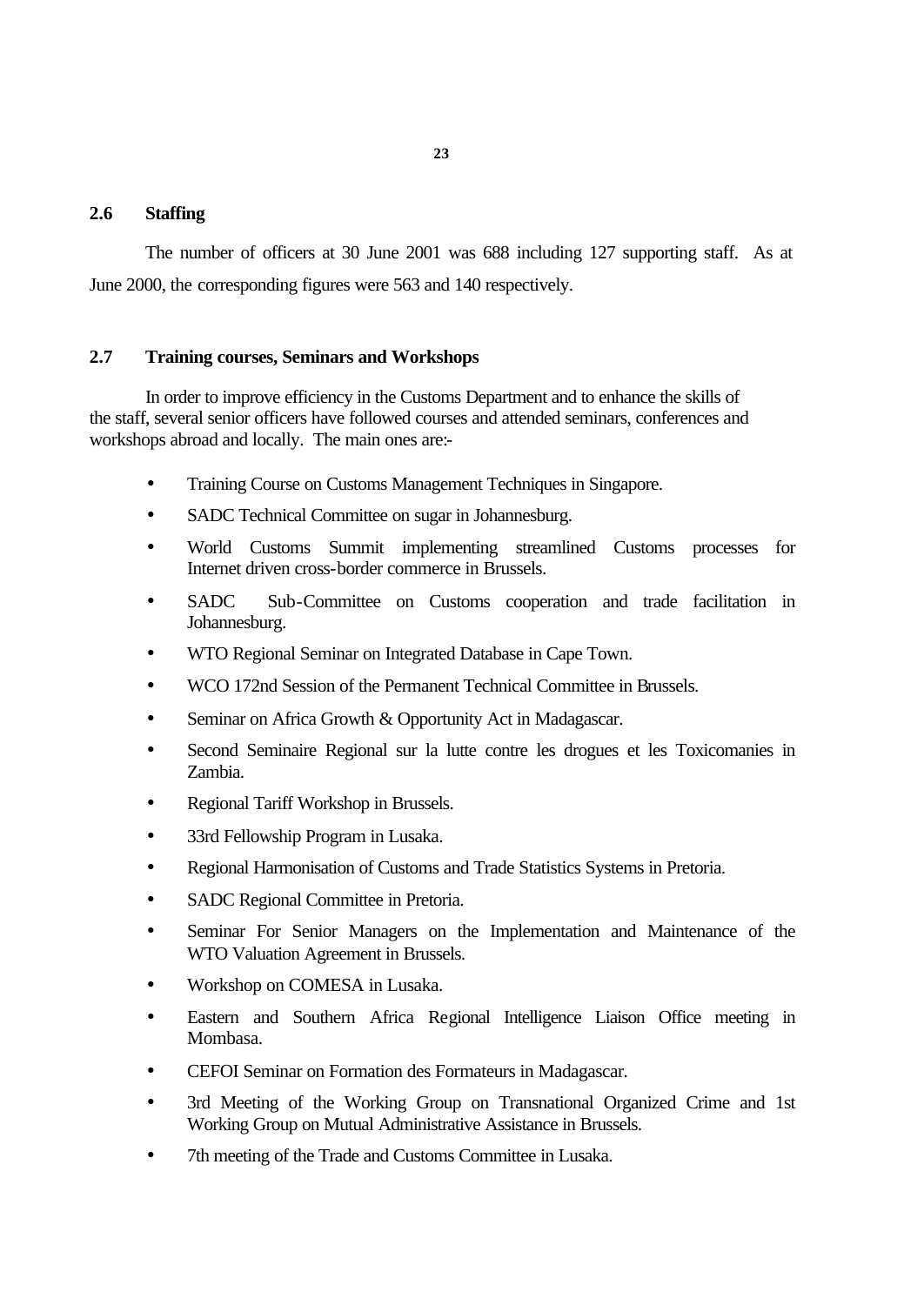- SADC Meeting on Trade Protocol in Lesotho.
- IOC Training Exchange Tourism and Travel Facilitation in Seychelles.
- SADC Trade Sector Meeting in Maputo.
- Customs Advisory Group in Johannesburg.
- Workshop on Harmonisation of Customs Legislation & Procedures in Kampala.
- Regional Seminar on HS related Customs Laboratory matters in Nairobi.
- Regional Harmonisation of Customs and Trade Statistics System Project-Directors Meeting in Nairobi.
- 12th Session of the Technical Committee on Customs Valuation in Brussels.
- 2nd Meeting of the Workshop Group on COMESA Rules of Origin in Lusaka.
- Meeting of SADC Head of Customs in Dar-Es-Salaam.

# **2.8 Imports and Exports**

During the year there has been an increase in the number of import and export entries.

The following table shows the number of Bills of Entry and the value of imports and exports for the year 1999-2000 and the year 2000-2001 .

|    |                                                         | 1999-2000 | 2000-2001 |
|----|---------------------------------------------------------|-----------|-----------|
|    | Number of Bills of Entry                                |           |           |
|    | <b>Imports</b><br>(a)                                   | 186,565   | 194,256   |
|    | (b)<br><b>Exports</b>                                   | 95,542    | 97,719    |
| 2. | CIF Value of Imports<br>(Rs. million)                   | 54,475    | 56,585    |
| 3. | FOB Value of Exports<br>(Rs. million)                   | 38,033    | 42,907    |
| 4. | FOB Value of Bunkers and<br>Ship's Stores (Rs. million) | 989       | 1,800     |

*Number of Entries and Value of Imports and Exports*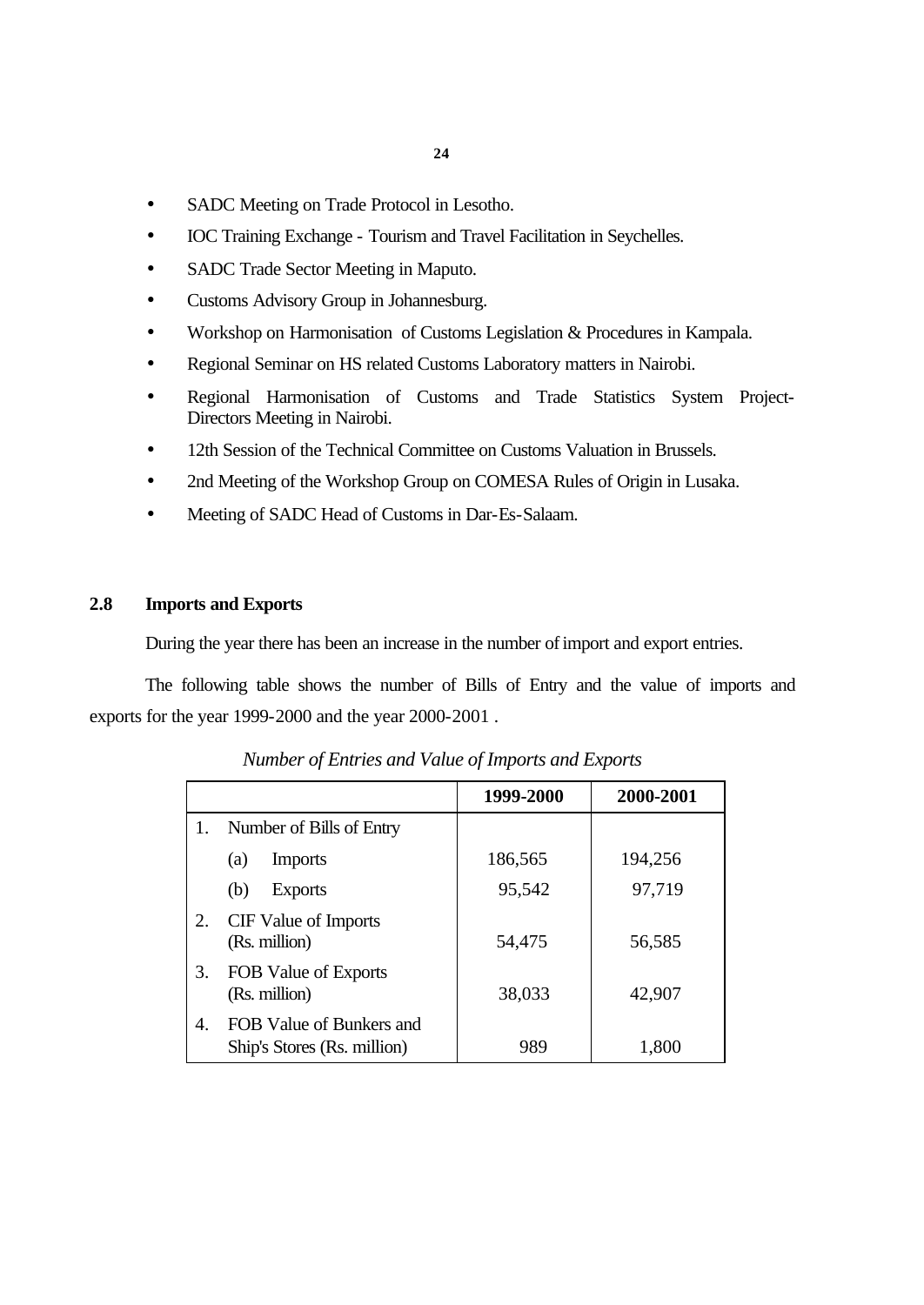# **2.9 Control of ships and aircrafts**

Ships and aircrafts arriving from abroad have to report to Customs. The following table gives details of the number of ships and passengers and the quantity of goods in the year 1999-2000 and 2000-2001.

|                        | 1999-2000 | 2000-2001 |
|------------------------|-----------|-----------|
| 1. Number of Ships     |           |           |
| Entered                | 1,654     | 1,762     |
| Cleared                | 1,648     | 1,585     |
| 2. Cargo (Metric Tons) |           |           |
| Landed                 | 3,592,660 | 4,381,000 |
| Loaded                 | 1,412,352 | 1,552,000 |
| 3. Passengers          |           |           |
| <b>Arrivals</b>        | 23,998    | 16,064    |
| Departures             | 23,939    | 18,218    |

*Number of ships and passengers and quantity of goods*

The table below gives details of the shipping movements during the year.

*Shipping Movements*

|                                            | 1999-2000      |                 | 2000-2001      |                 |
|--------------------------------------------|----------------|-----------------|----------------|-----------------|
|                                            | <b>Inwards</b> | <b>Outwards</b> | <b>Inwards</b> | <b>Outwards</b> |
| 1. Number of Voyages                       |                |                 |                |                 |
| Foreign                                    | 1,654          | 1,648           | 1,762          | 1,585           |
| Coasting                                   | 60             | 58              | 52             | 54              |
| <b>Total</b>                               | 1,714          | 1,706           | 1,814          | 1,639           |
| 2. Net Registered Tonnage<br>(Metric Tons) |                |                 |                |                 |
| Foreign                                    | 6,345,388      | 6,232,914       | 7,070,000      | 6,318,000       |
| Coasting                                   | 72,116         | 62,676          | 62,517         | 64,271          |
| <b>Total</b>                               | 6,417,454      | 6,295,590       | 7,132,517      | 6,382,271       |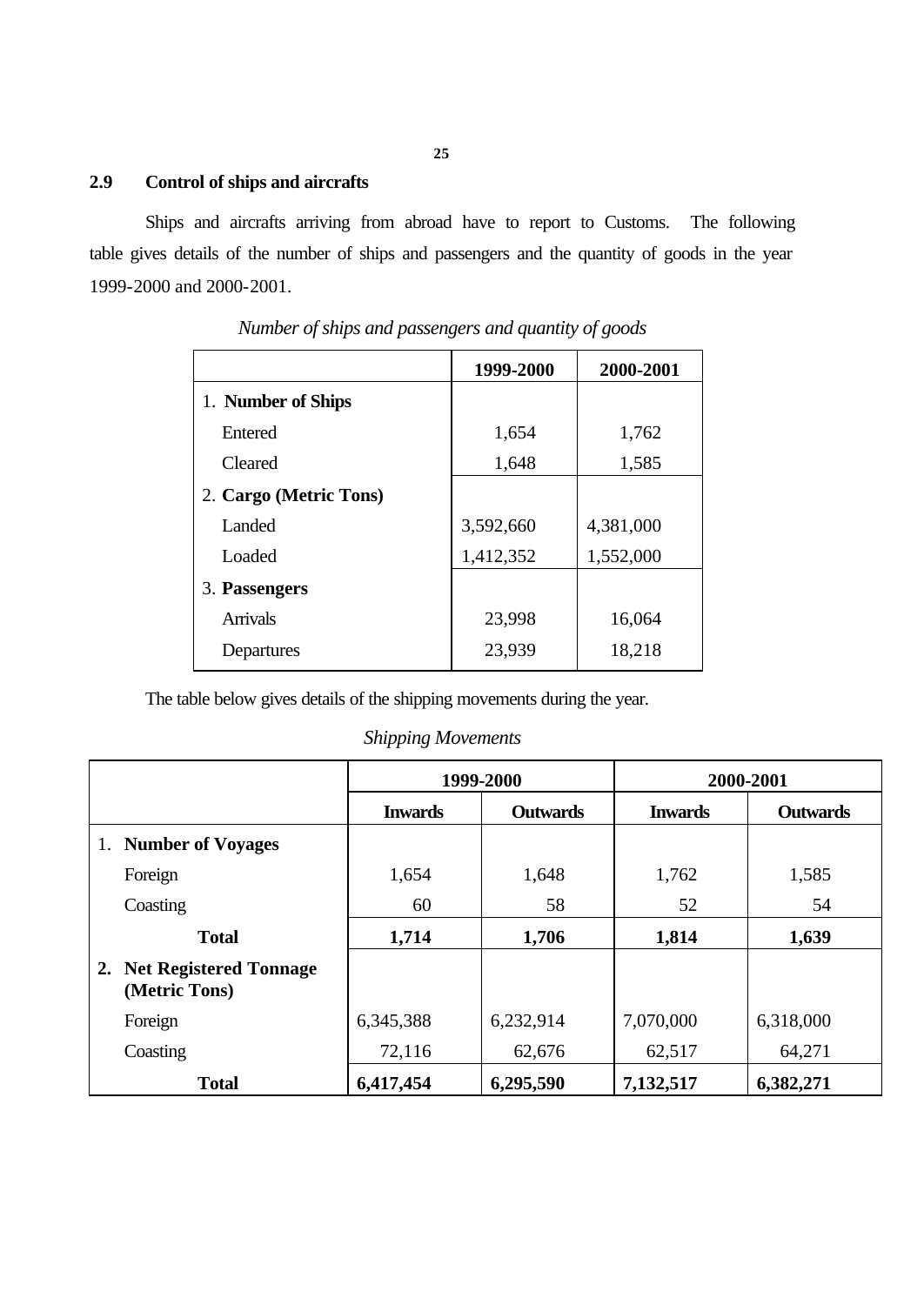The table below shows the number of aircrafts and passengers and the quantity of goods.

| <b>Details</b>                  | 1999-2000 | 2000-2001 |
|---------------------------------|-----------|-----------|
| 1. Number of aircrafts          |           |           |
| Entered                         | 7,721     | 8,494     |
| Cleared                         | 7,723     | 8,498     |
| 2. Cargo (Metric Tons)          |           |           |
| Landed                          | 20,698    | 19,380    |
| Loaded                          | 20,876    | 21,909    |
| 3. Luggage & Mail (Metric Tons) |           |           |
| Incoming                        | 314       | 300       |
| Outgoing                        | 143       | 140       |
| 4. Passengers                   |           |           |
| <b>Arrivals</b>                 | 846,172   | 887,720   |
| Departures                      | 845,264   | 893,494   |

*Number of aircrafts and passengers and the quantity of goods*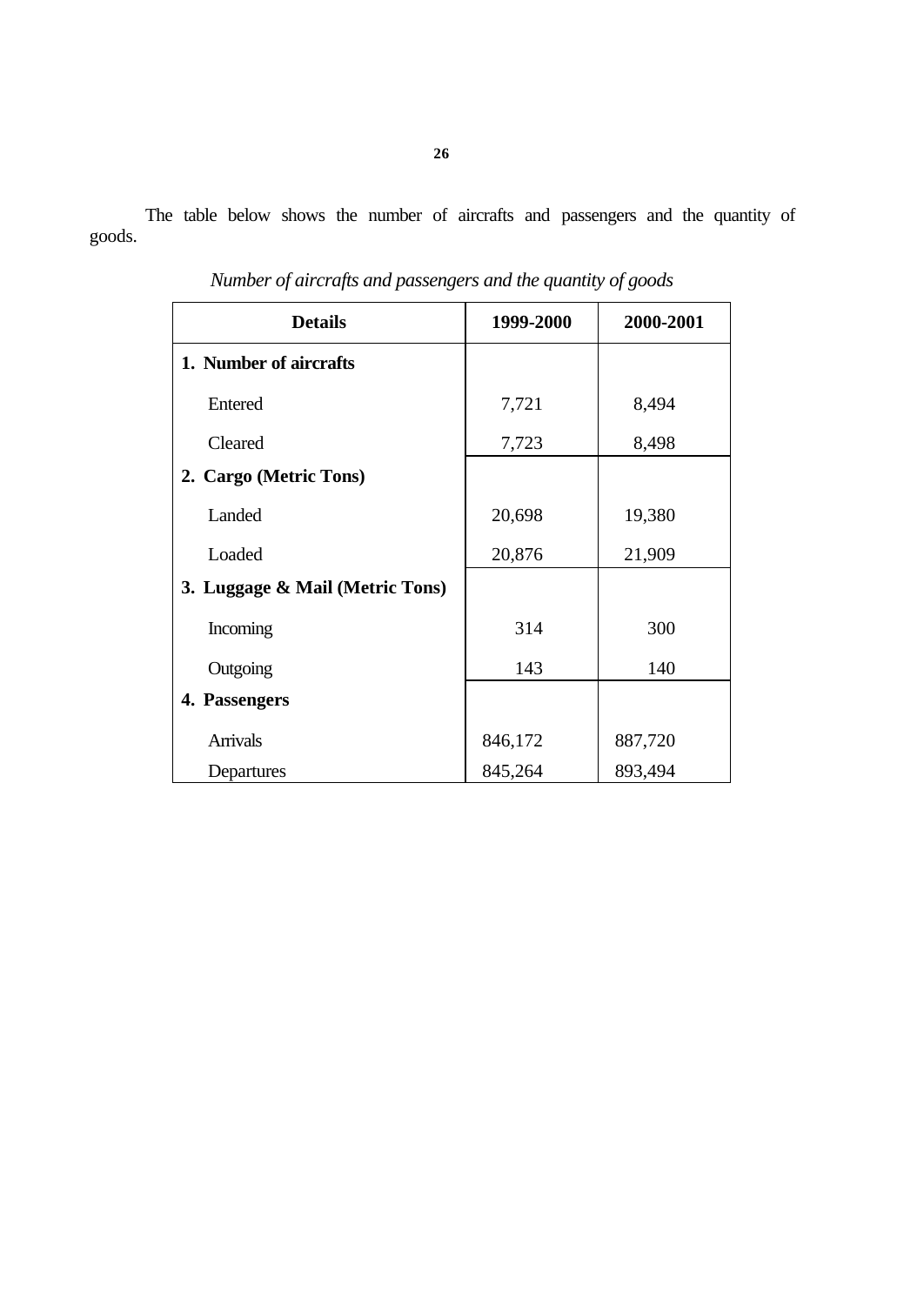# **3. VALUE ADDED TAX DEPARTMENT**

#### **3.1 Responsibilities**

The VAT Department is responsible for the collection and administration of the Value Added Tax and the various duties and taxes payable under the Gaming Act in respect casinos, gaming houses, pool betting, sweepstakes and lotteries.

It is also responsible for the collection of rum and liquor licence fees payable under Part II of the second schedule to the Excise Act 1994.

# **3.2 The VAT System**

Value Added Tax was introduced on 7 September 1998 and is governed by the Value Added Tax Act 1998. It is a tax on the supply of goods and services in Mauritius (including Rodrigues) and is chargeable on the value of the supply. The tax is also levied on the importation of goods into Mauritius. The rate of the tax has been increased from 10 to 12 per cent with effect from 1 July 2001.

With the exception of those which are specifically exempted, all goods and services are subject to the tax. The exempt goods and services include rice, bread, butter, common salt, medical, hospital and dental services, educational and training services. The Act also provides for certain bodies or persons to be exempted from the tax on certain specified goods and services.

Generally, goods and services which are exported are zero-rated. However, as from 1 September 1999 a few goods sold on the local market have been made zero-rated notwithstanding that they are imported or locally manufactured. These include wheat flour, edible oil, chicken, sugar, and fertilisers. As from 1 September 2000 common salt, ghee and fish (fresh, chilled or frozen) produced in Mauritius have been made zero-rated. Water and electricity have also become zero-rated with effect from 2 October 2000.

Persons in business whose annual turnover of taxable goods and services exceed Rs. 3 million are required to be registered for VAT and submit VAT returns.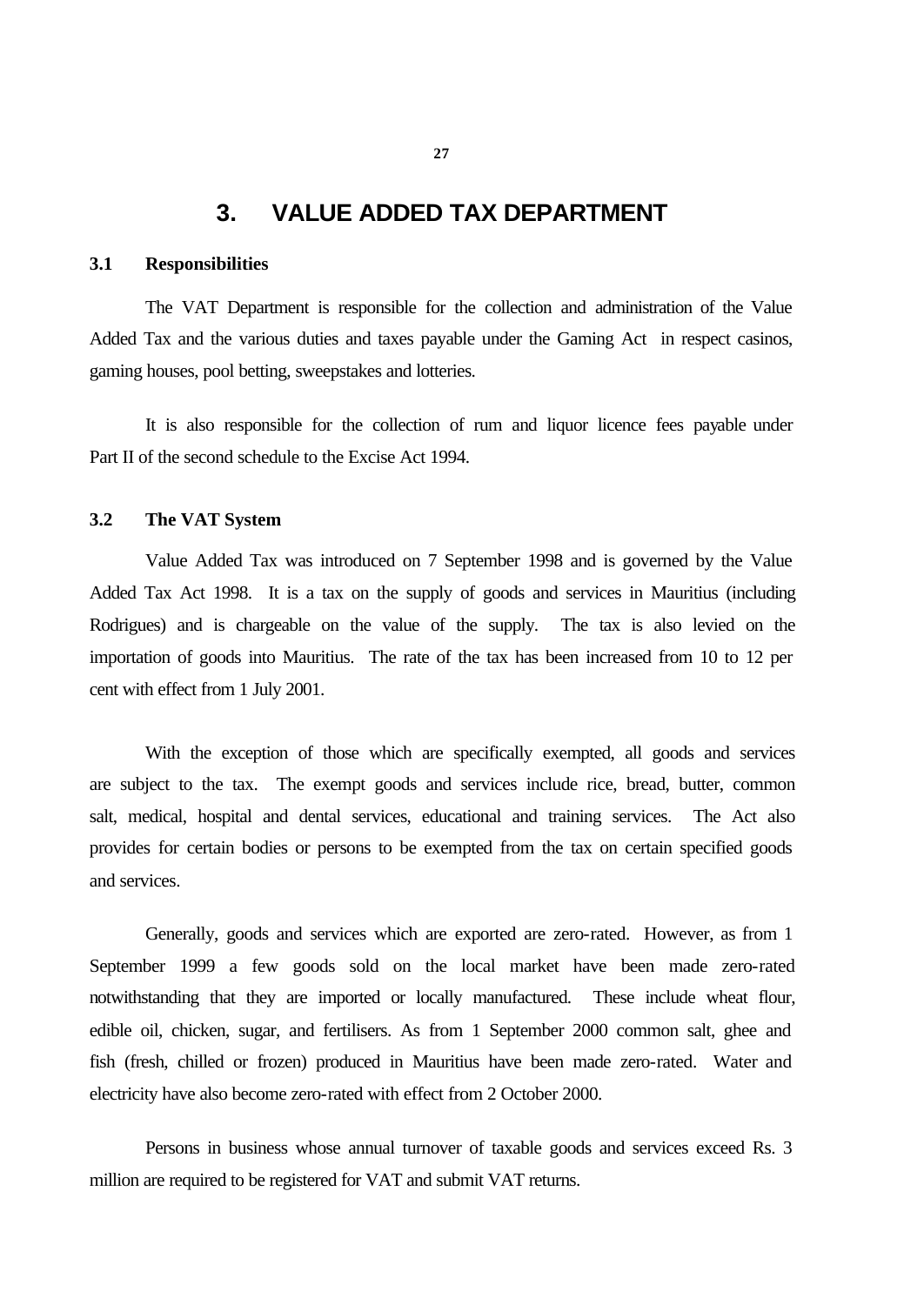# **3.3 Revenue**

Total receipts from Value Added Tax, tax on gaming, betting and sweepstakes and from rum and liquor licence fees amounted to Rs.6,655.2 million in 2000-2001. In addition, receipts from Sales Tax (which had been replaced by VAT as from 7 September 1998) amounted to Rs. 5.4 million and receipts from Hotel and Restaurant Tax amounted to Rs. 26.7 million.

The table shows the trend since 1997-98 and is illustrated in the chart below:

|                                 |         |         |           | Rs. million |
|---------------------------------|---------|---------|-----------|-------------|
|                                 | 1997-98 | 1998-99 | 1999-2000 | 2000-2001   |
| Value Added Tax                 |         | 3,976.3 | 5,595.9   | 5,919.1     |
| Sales Tax                       | 2,724.5 | 662.3   | 8.4       | 5.4         |
| Hotel & Restaurant Tax          | 620.3   | 370.5   | 176.3     | 26.7        |
| Gaming, Betting and Sweepstakes | 557.9   | 607.6   | 694.9     | 680.2       |
| * Gaming licences               |         |         | 41.7      | 45.5        |
| Rum & Liquor licences           | 10.1    | 10.2    | 10.6      | 10.4        |
| <b>Total</b>                    | 3,912.8 | 5,626.9 | 6,527.8   | 6,687.3     |

*Revenue 1997-98 to 2000-2001*

\* **Prior to the year 1999-2000, Gaming licences were accounted for under item "Miscellaneous Licences".**

Out of the total amount of VAT collected, an amount of Rs. 404.6 million was received through electronic payment.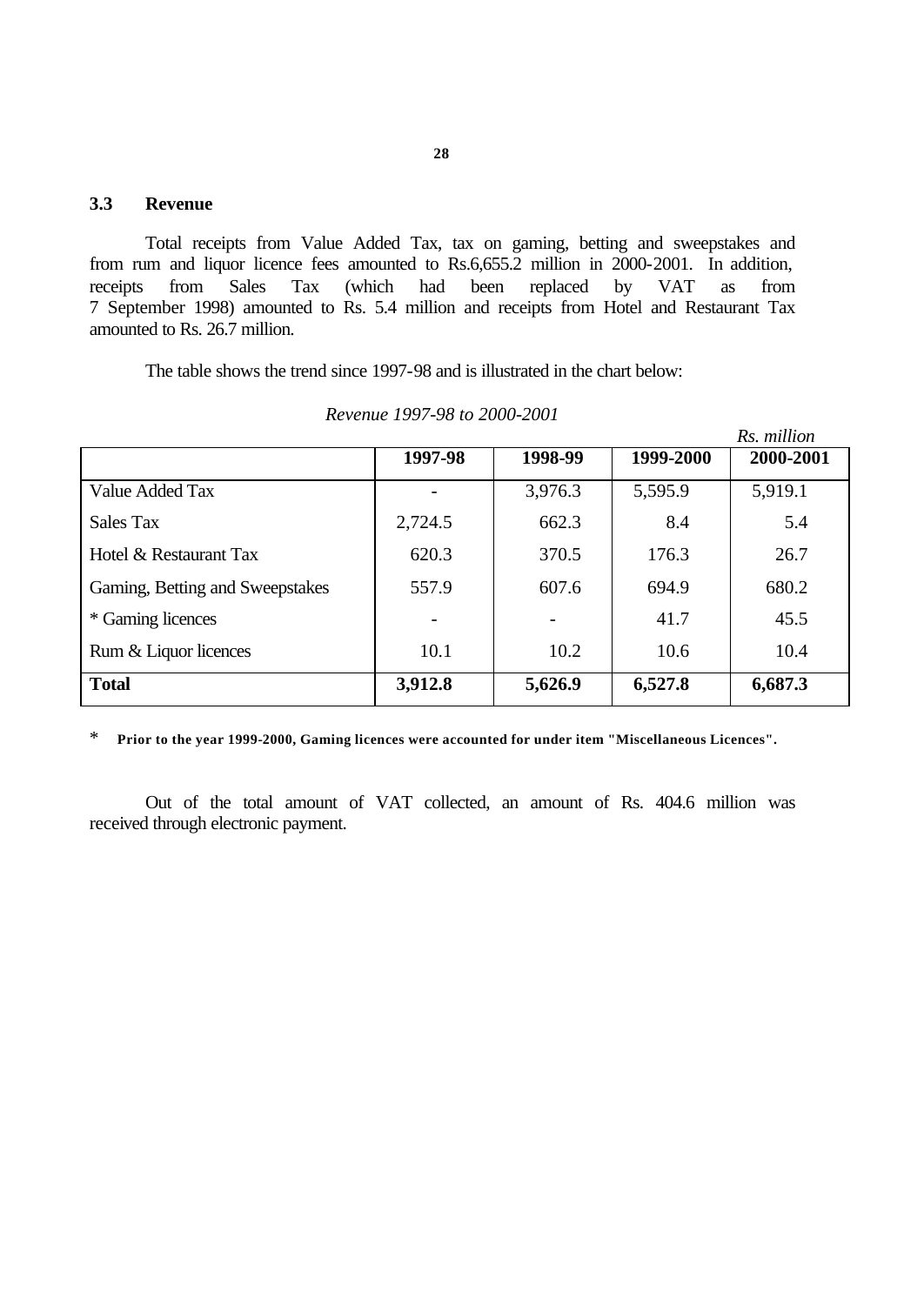The diagram below shows the trend since 1997/98



*Revenue 1997/98 to 2000/2001* 

Note: The Value Added Tax on goods and services has replaced the Sales Tax on goods as from 7 September 1998.

For the year 2000-2001, the percentage of revenue from Value Added Tax, Hotel and Restaurant Tax and from tax on Gaming, Betting, Sweepstakes and licences to total revenue is shown in the chart below.

#### *Revenue 2000/2001*

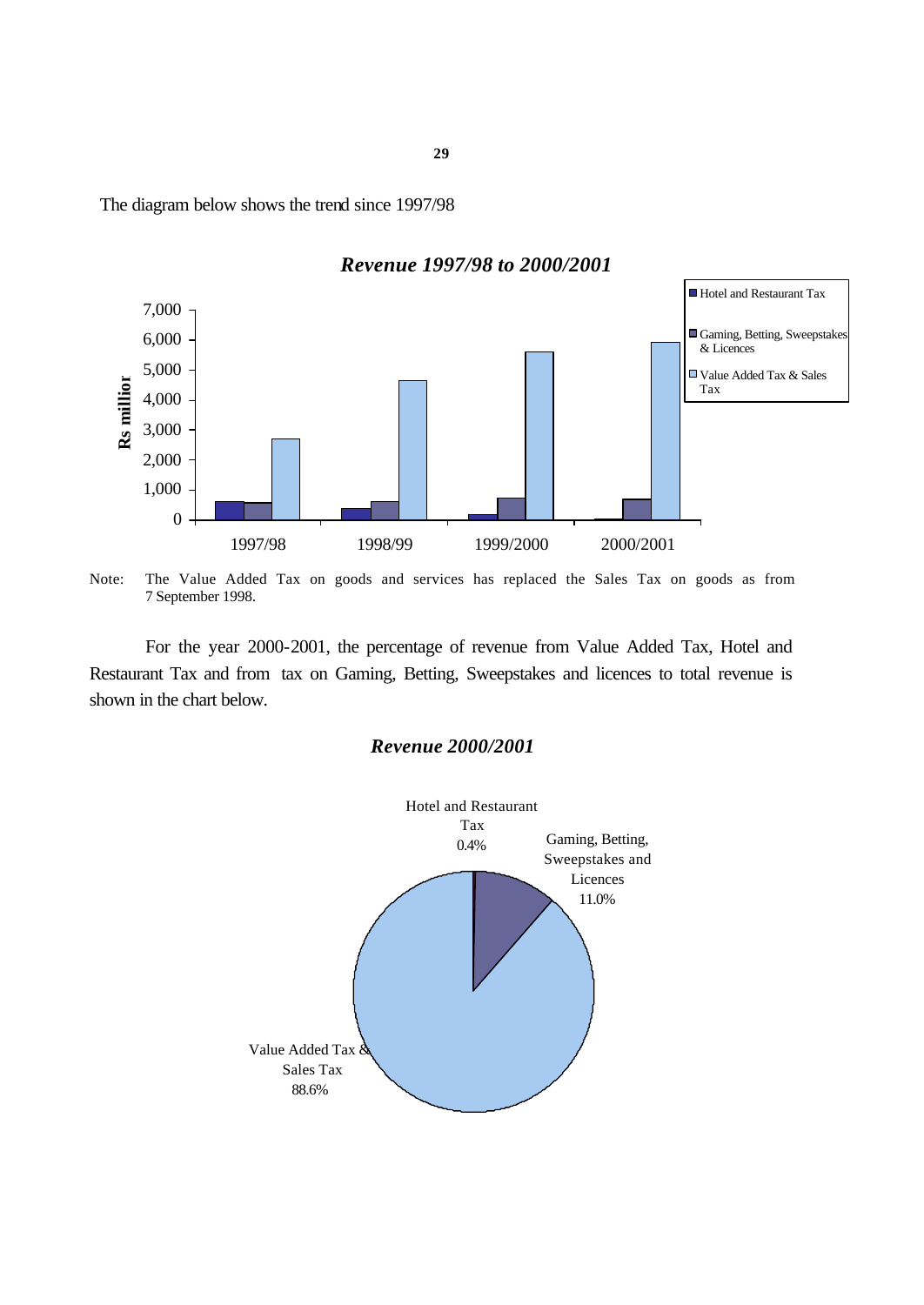### **3.4 Registrations**

The number of persons registered for VAT was 4,867 as at 30 June 2001. Details of the registrations for the years 1999 – 2000 and 2000 – 2001 are given in the table below.

| <i>ivaniber b Registrations</i> |           |           |  |  |  |
|---------------------------------|-----------|-----------|--|--|--|
|                                 | 1999-2000 | 2000-2001 |  |  |  |
| 1 July 2000                     | 4,044     | 4,451     |  |  |  |
| New Registrations               | 568       | 539       |  |  |  |
| Total                           | 4,612     | 4,990     |  |  |  |
| Registration cancelled          | 161       | 123       |  |  |  |
| 30 June 2001                    | 4,451     | 4,867     |  |  |  |

*Number of Registrations*

#### **3.5 Repayment of VAT**

During the year 3,529 claims for an amount of Rs. 1,139 million were received. 3,517 claims for an amount of Rs 1,113 million have been processed and an amount of Rs 927.5 million has been repaid to VAT registered traders. Out of the amount repaid, Rs. 278.4 million was in respect of capital goods and Rs. 649.1 million in respect of zero-rated supplies.

#### **3.6 Assessments**

During the year 98 assessments for a total amount of Rs 103.5 million have been raised following field and desk audits.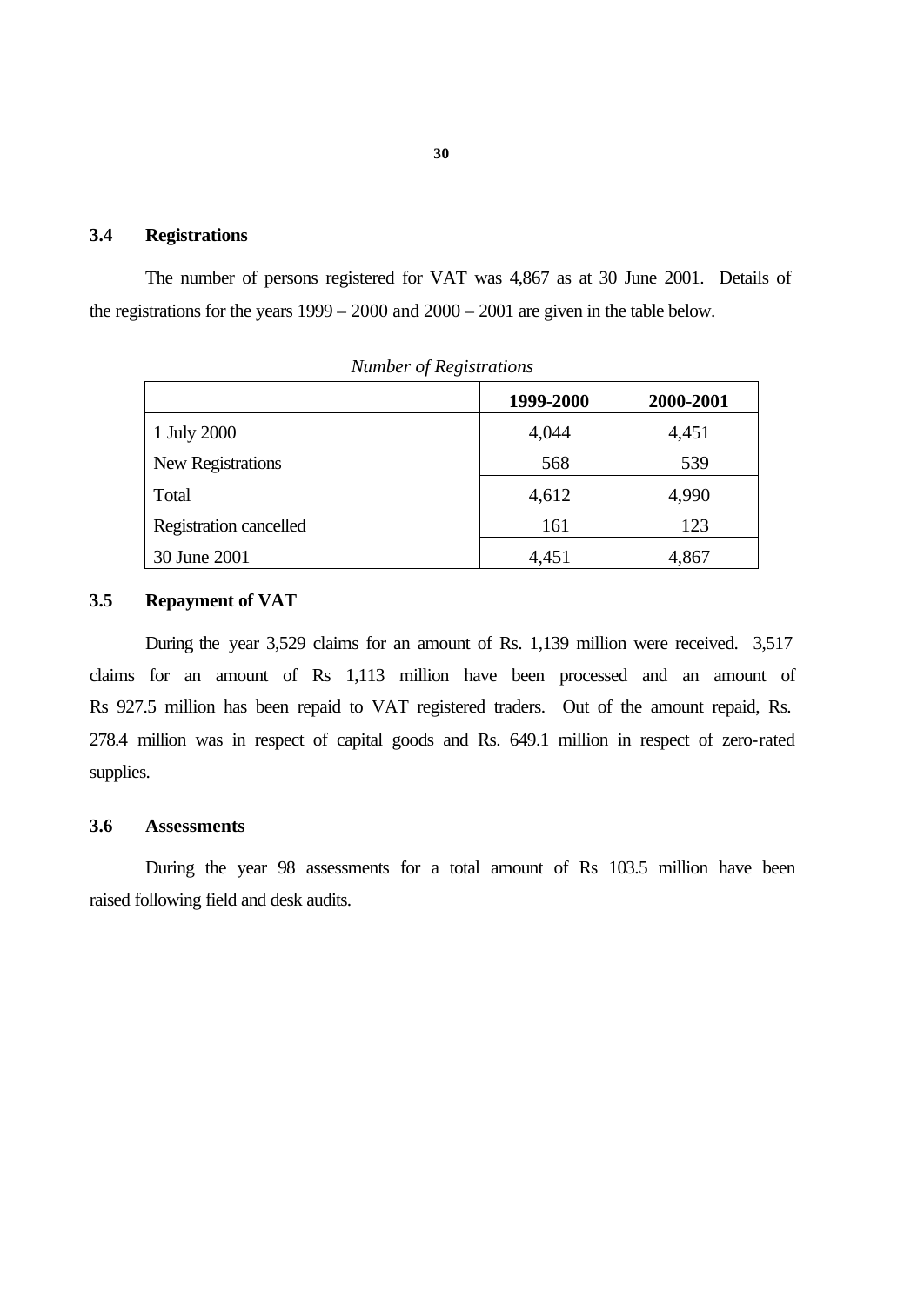# **3.7 Betting, Gaming and Lotteries**

At 30 June 2001 there were 574 licensees under the Gaming Act. The figure for the previous year was 566.

The table below gives a breakdown of the number of licensees.

|                                       | At 30 June 2000 | At 30 June 2001 |
|---------------------------------------|-----------------|-----------------|
| <b>Gaming Houses</b>                  |                 |                 |
|                                       |                 |                 |
| Casino                                | $\overline{7}$  | 7               |
| Gaming House "A" licence              | $\overline{4}$  | 5               |
| Gaming House "B" licence              | $\overline{4}$  | $\overline{4}$  |
| Gaming House "C" licence              | 17              | 17              |
| Coin-operated gaming machine          | 8               | 9               |
| <b>Pool Betting</b>                   |                 |                 |
| Pool Promoter                         | $\overline{2}$  | $\overline{2}$  |
| <b>Agent of Foreign Pool Promoter</b> | 3               | 3               |
| Collector                             | 422             | 423             |
| <b>Sweepstakes &amp; Bets</b>         |                 |                 |
| Pari mutuel organiser                 | 3               | 3               |
| <b>Bookmaker</b>                      | 68              | 77              |
| Totalisator                           | 1               | $\mathbf{1}$    |
| <b>Lotteries (Promotional)</b>        |                 |                 |
| Lottery organiser                     | 27              | 23              |
| <b>Total</b>                          | 566             | 574             |

*Number of Licensees*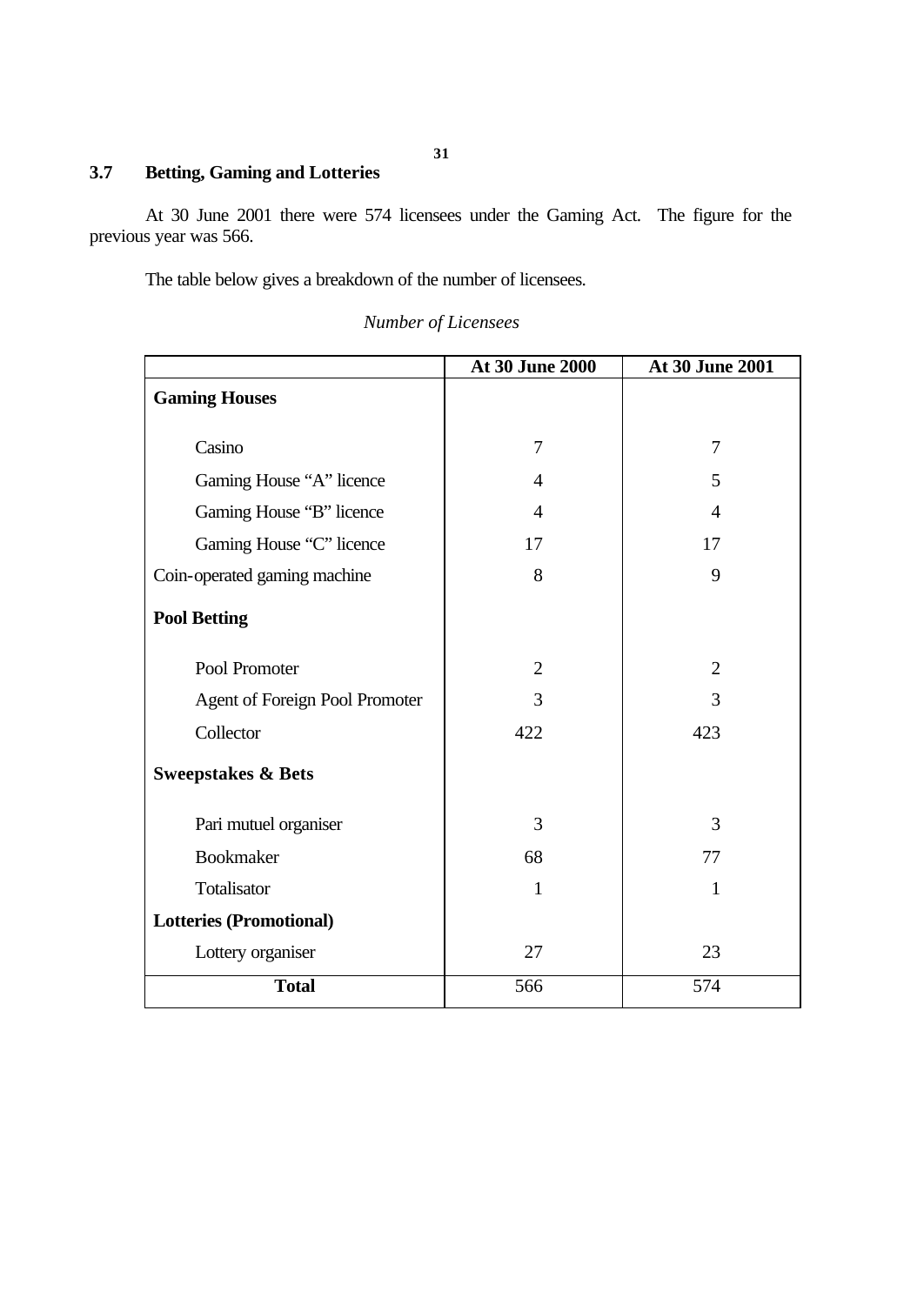#### **3.8 Collection of rum and liquor licence fees**

At 30 June 2001, there were 5,289 licensees under Part II of the Second Schedule to the Excise Act 1994. The figure for the previous year was 5,232.

The table below gives a breakdown of the number of licensees by district.

| <b>District</b>             | <b>At 30 June 2000</b> | At 30 June 2001 |
|-----------------------------|------------------------|-----------------|
| <b>Black River</b>          | 315                    | 339             |
| Flacq                       | 683                    | 676             |
| <b>Grand Port</b>           | 570                    | 578             |
| <b>Lower Plaine Wilhems</b> | 678                    | 671             |
| <b>Upper Plaine Wilhems</b> | 645                    | 662             |
| Moka                        | 339                    | 339             |
| Port Louis                  | 472                    | 466             |
| Pamplemousses               | 591                    | 601             |
| Rivière du Rempart          | 623                    | 637             |
| Savanne                     | 316                    | 320             |
| <b>Total</b>                | 5,232                  | 5,289           |

*Number of licensees by district*

## **3.9 Staffing**

At 30 June 2001 there were 133 officers including 45 supporting staff. As at 30 June 2000, the corresponding figures were 127 and 38 respectively.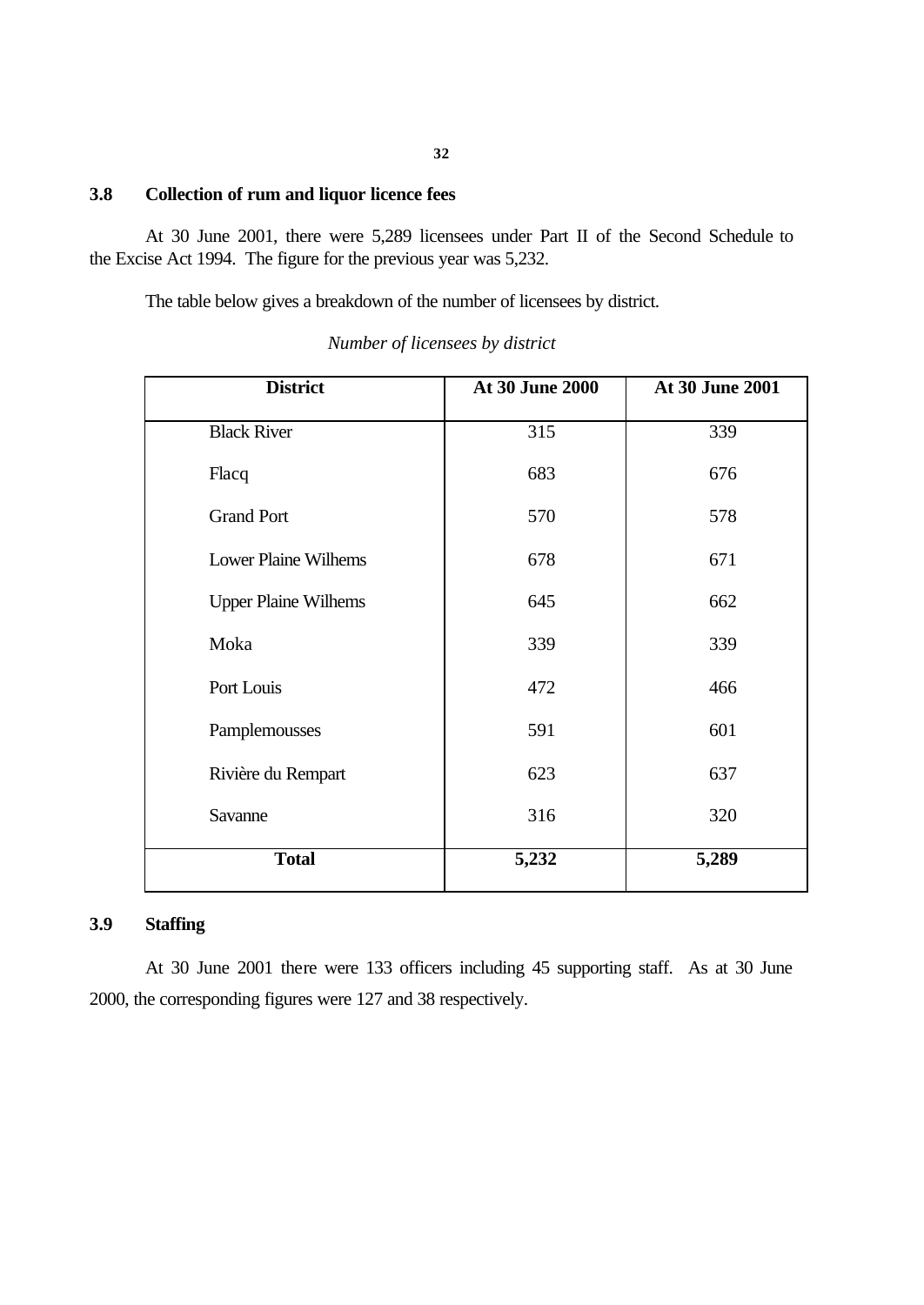#### **3.10 Training courses and seminars**

During the year, the Department has continued its effort to make effective use of training opportunities available in order to upgrade the skill and raise the level of competence of the staff. Officers have attended the following courses and seminars –

- One Principal Revenue Officer attended a seminar on "Formation de Formateurs" from 18 to 29 September 2000 in Madagascar.
- Eight officers employed to give assistance at the level of Clerical Officer/Higher Clerical Officer level followed a one week induction course in January-May 2001 at the University of Technology.
- One Clerical Officer/Higher Clerical Officer followed a refresher course for Clerical Officers at the University of Technology from 4 to 8 June 2001.
- Three Office Attendants followed a one week induction course at the University of Technology in March-April 2001.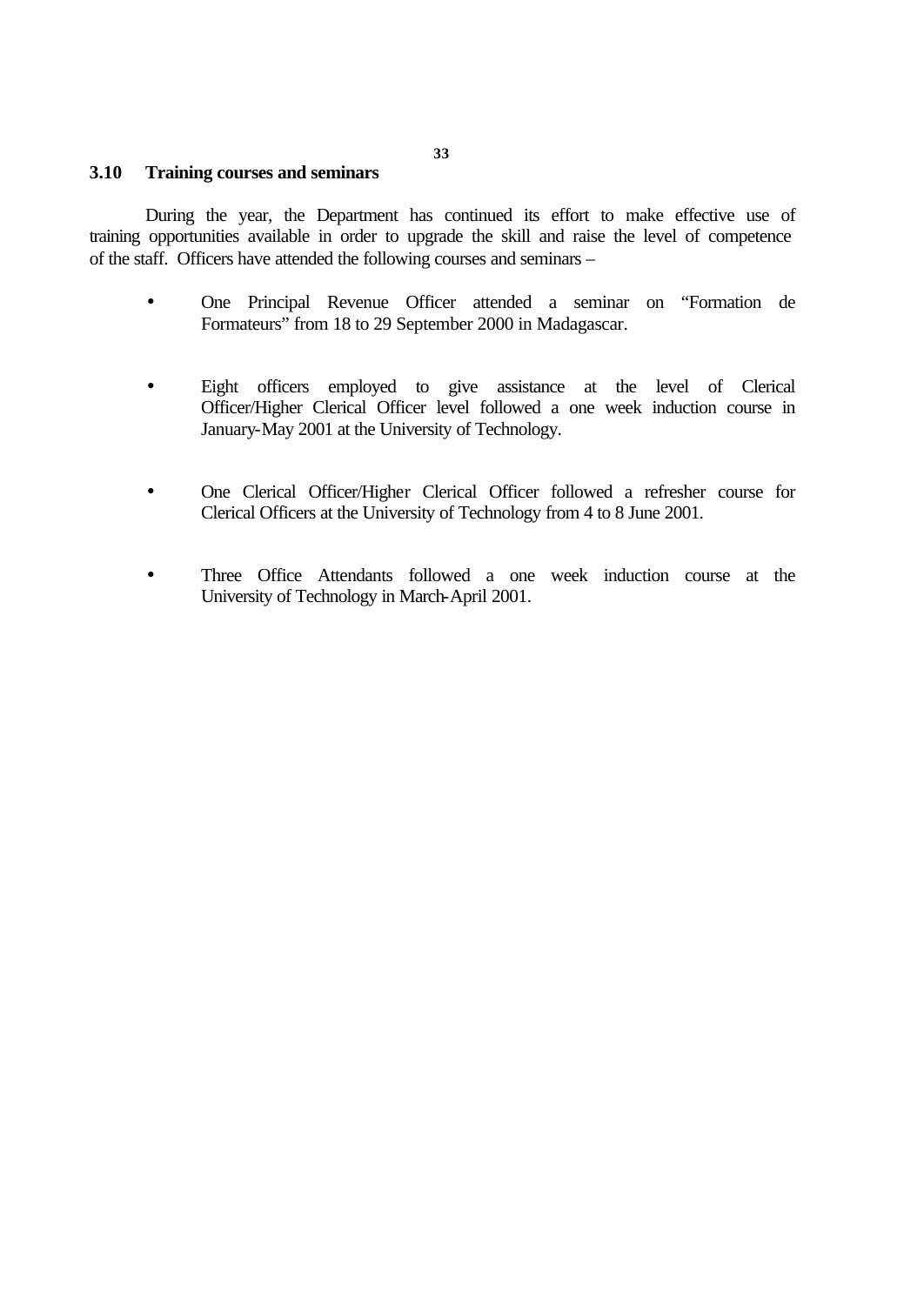# **4. INCOME TAX DEPARTMENT**

#### **4.1 Responsibilities**

The Income Tax Department is responsible for the collection and administration of tax on the income of individuals and companies.

#### **4.2 The Income Tax System**

Mauritius runs a self-assessment system based on the residence concept. A resident of Mauritius is liable on his worldwide income except that earned income derived by an individual from overseas is taxable to the extent that it is remitted to Mauritius.

Income Tax is payable on income derived in the preceding year. The fiscal year commences on 1 July. Individuals are required to submit their returns of income by 30 September while the due date for companies to furnish their returns is 31 January following the income year. Where a company closes its accounts on a date other than 30 June, the return of income has to be submitted by 30 September in the year of assessment.

**Tax Rates** - The income tax rates applicable in respect of income year 2000/2001 are –

#### ♦ **Individuals**

|   |                  | Chargeable Income                           | Rate       |
|---|------------------|---------------------------------------------|------------|
|   |                  | On the first Rs. 25,000<br>On the remainder | 15%<br>25% |
| ٠ | <b>Companies</b> |                                             |            |
|   |                  | Tax incentive companies                     | 15%        |
|   |                  | Others                                      | 25%        |

**PAYE** - The Pay As You Earn (PAYE) System applies to emoluments. The system which operates on a non-cumulative basis was introduced on 1 July 1993.

To arrive at the amount of tax to be withheld from the emoluments of an employee, the employer has to take into account the reliefs and deductions claimed by the employee in his PAYE Employee Declaration Form. The employer has to remit tax withheld to the Income Tax Department within 20 days from the end of the month in which the tax is withheld.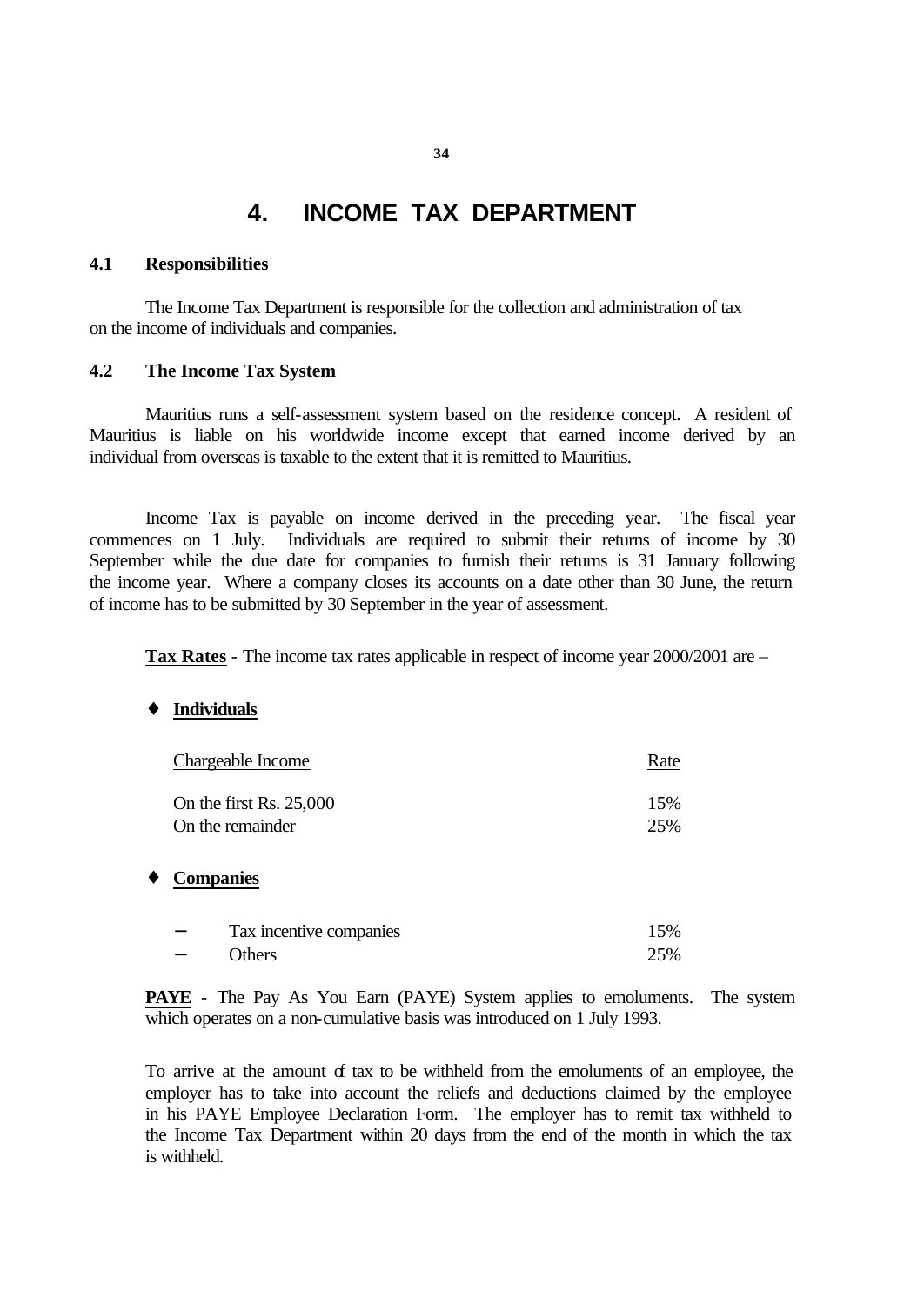**CPS** - The Current Payment System (CPS) was introduced on 1 July 1993. The system concerns self-employed deriving income from trade, business, profession and rent.

A person falling under CPS is required to submit not later than 31 March a Statement of Income in respect of his income for the half year ended 31 December and at the same time pay any tax due in accordance with the statement.

### **4.3 Revenue**

Total revenue in 2000-2001 amounted to Rs. 3,039.1 million as compared to Rs. 2,880.6 million in 1999-2000.

The table below shows the trend since 1997-98 and is illustrated below.

#### *Revenue 1997-98 to 2000-2001*

*Rs. million*

|                    | 1997-98 | 1998-99 | 1999-2000 | 2000-2001 |
|--------------------|---------|---------|-----------|-----------|
| <b>Individuals</b> | 1,237.7 | 1,362.8 | 1,539.7   | 1,517.9   |
| Companies          | 1,171.0 | 1,337.0 | 1,340.9   | 1,521.2   |
| <b>TOTAL</b>       | 2,408.7 | 2,699.8 | 2,880.6   | 3,039.1   |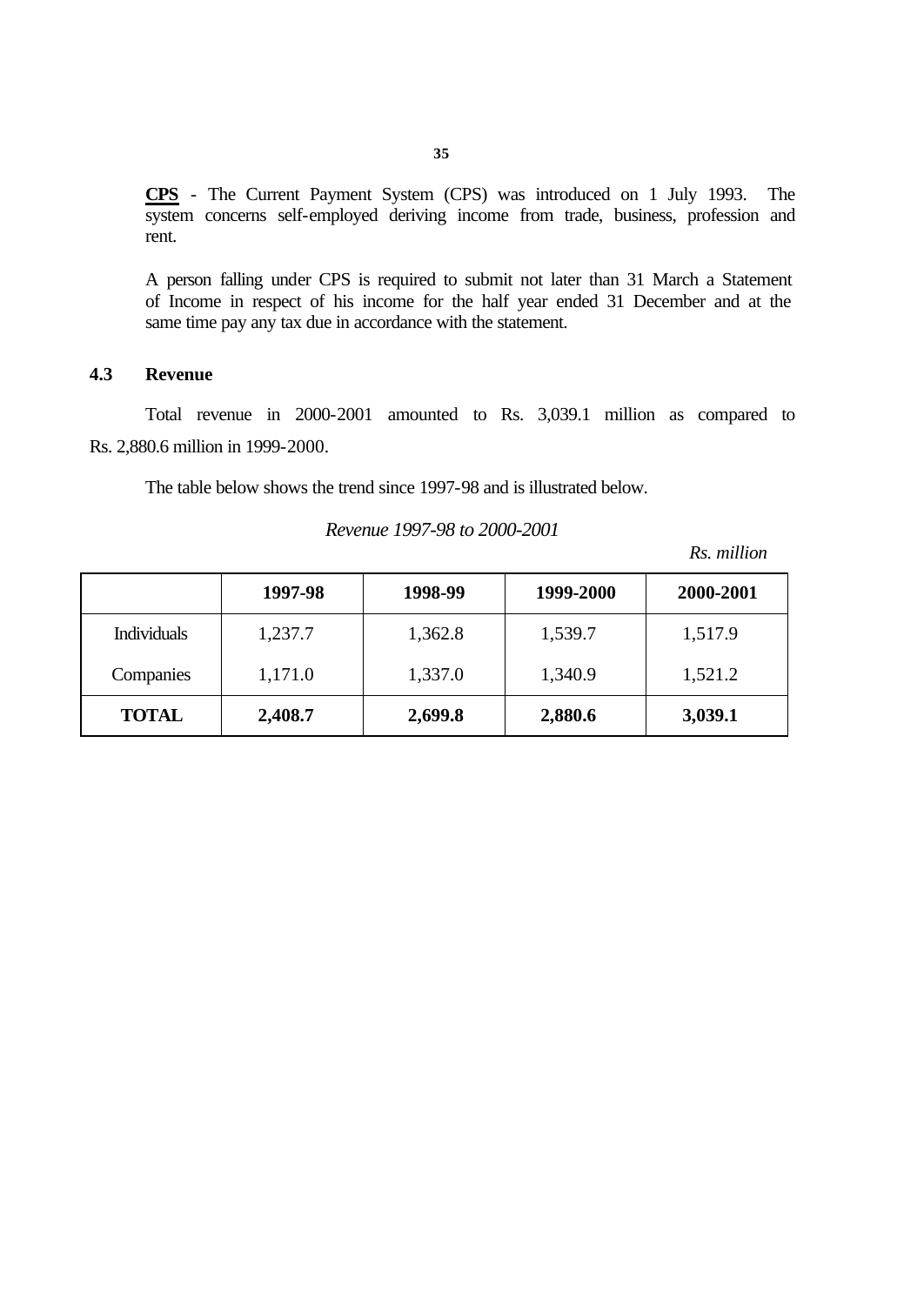**36** *Revenue 1997/98 to 2000 /2001* 



For the year 2000-2001, the percentage of tax collected from companies and from individuals to total revenue is shown in the pie chart below.

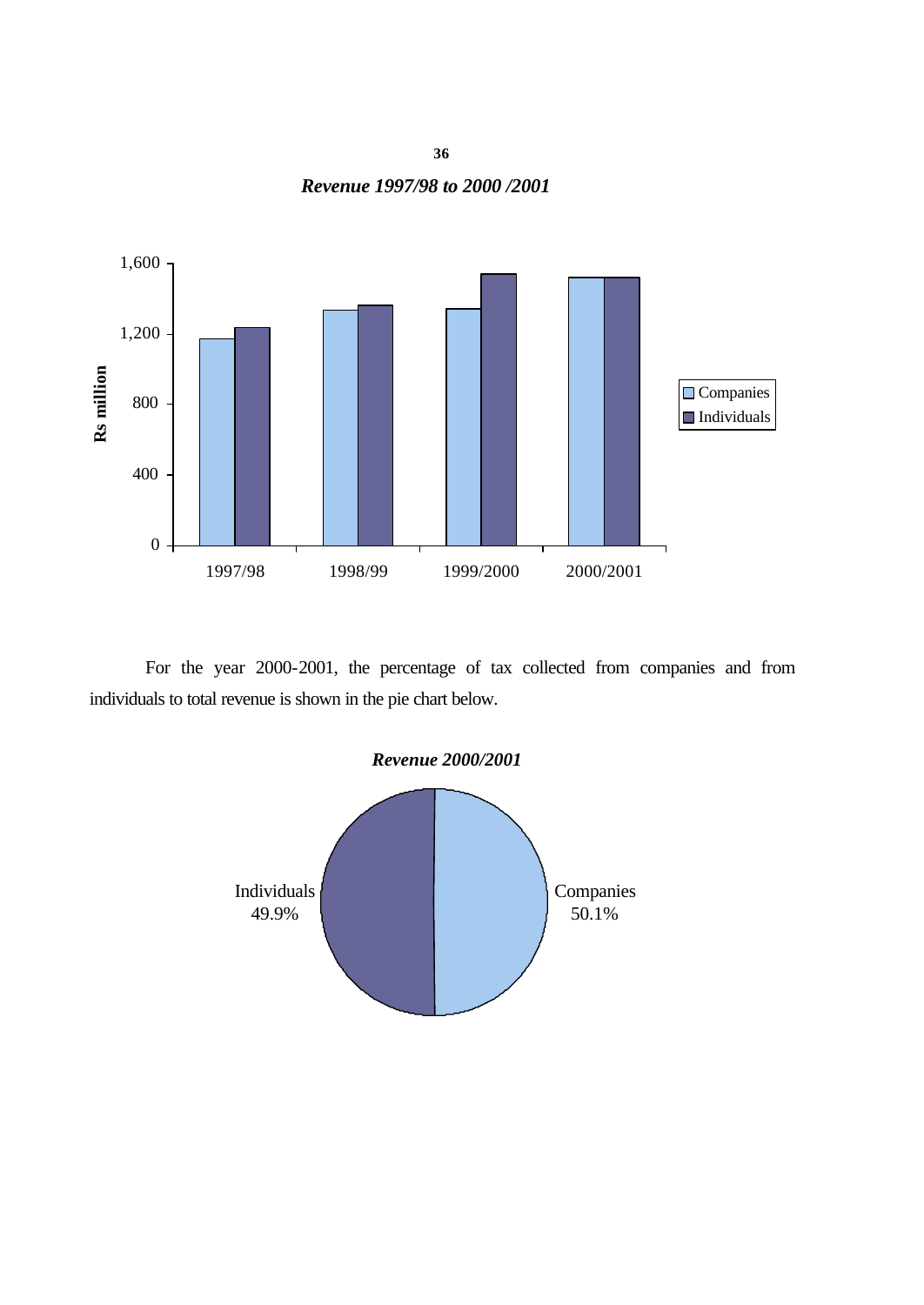# **4.4 Collection under PAYE**

The amount of tax collected under PAYE for the years 1999-2000 and 2000-2001 is shown in the table below.

|                                                         | 1999-2000     |                          | 2000-2001     |                          |
|---------------------------------------------------------|---------------|--------------------------|---------------|--------------------------|
|                                                         | <b>Number</b> | <b>Amount</b><br>(Rs. m) | <b>Number</b> | <b>Amount</b><br>(Rs. m) |
| No. of employers<br>withholding tax<br>No. of employees | 3,984         |                          | 4,327         |                          |
| subject to PAYE                                         | 89,044        |                          | 91,507        |                          |
| Tax collected                                           |               | 1,355.5                  |               | 1,342.4                  |
| Tax collected on returns                                |               | 67.9                     |               | 68.1                     |
| Total tax collected                                     |               | 1,423.4                  |               | 1,410.5                  |
| Tax refunded                                            |               | 203.8                    |               | 214.5                    |
| Net tax collected                                       |               | 1,219.6                  |               | 1,196.0                  |
| No. of refunds                                          | 78,089        |                          | 79,207        |                          |

**Note: The refunds made in 2000-2001 relate to tax collected in excess in the year 1999-2000.**

Out of the total amount of PAYE collected, an amount of Rs. 121.1 million was received through electronic payment.

#### **4.5 Collection under CPS**

The amount of tax collected under CPS for the years 1999-2000 and 2000-2001 is shown in the table below.

|                                                            | 1999-2000     |                          | 2000-2001     |                          |
|------------------------------------------------------------|---------------|--------------------------|---------------|--------------------------|
|                                                            | <b>Number</b> | <b>Amount</b><br>(Rs. m) | <b>Number</b> | <b>Amount</b><br>(Rs. m) |
| No. of self-employed<br>submitting Statements<br>of Income | 6,280         | 80.6                     | 5,224         | 80.1                     |
| No. of self-employed<br>submitting Returns of<br>Income    | 15,938*       | 102.6                    | 6,410         | 132.4                    |
| Total tax collected                                        |               | 183.2                    |               | 212.5                    |

**\* This figure included 9,481 cases where there was a chargeable income but no additional tax was payable after deducting tax paid under CPS**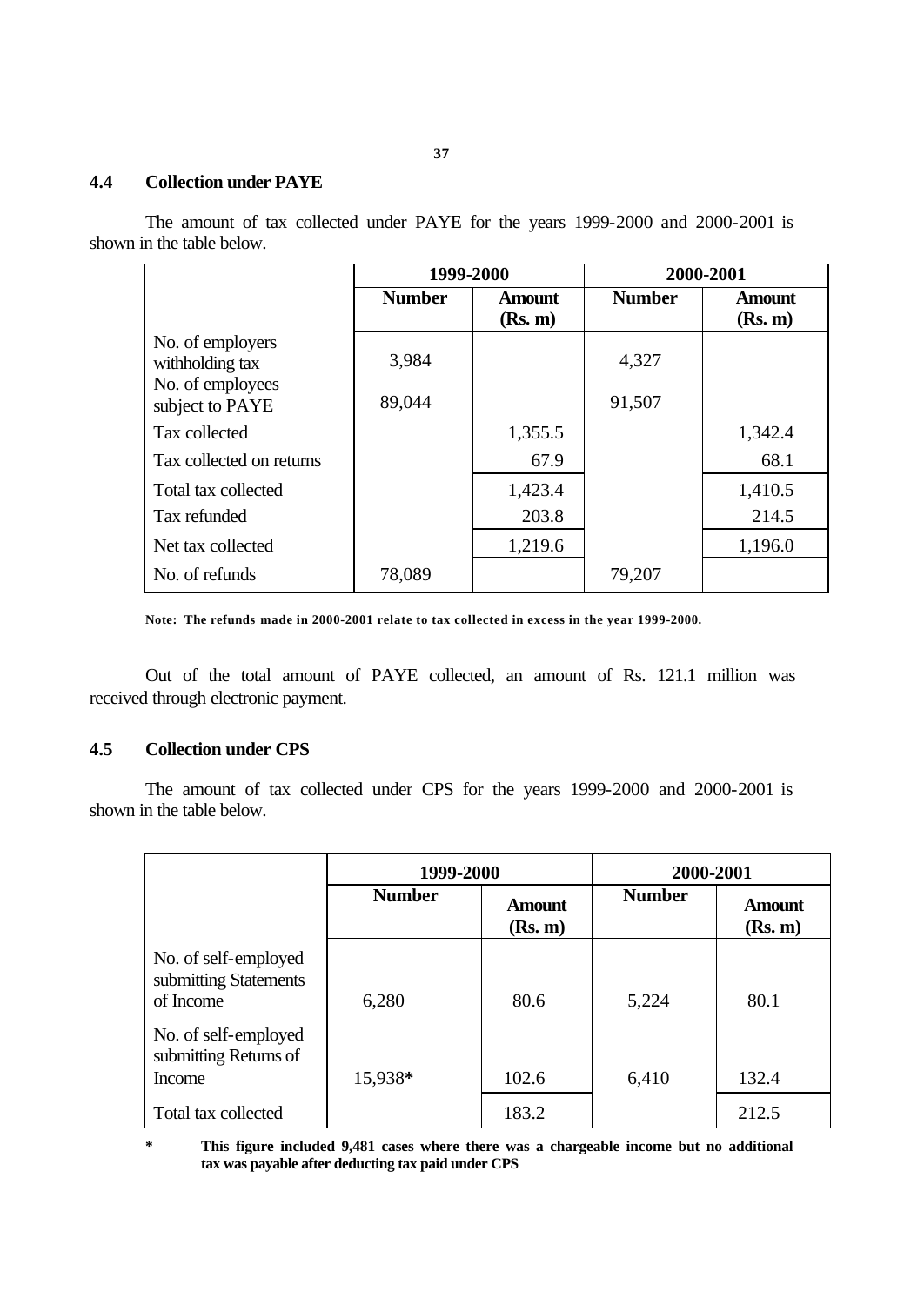# **4.6 Analysis of total revenue**

The table below shows revenue from PAYE, CPS, self-assessments and assessments raised by the Department in the years 1999-2000 and 2000-2001.

|                              |                  |                    |              |                  |                    | Rs. million  |  |
|------------------------------|------------------|--------------------|--------------|------------------|--------------------|--------------|--|
|                              | 1999-2000        |                    |              | 2000-2001        |                    |              |  |
|                              | <b>Companies</b> | <b>Individuals</b> | <b>TOTAL</b> | <b>Companies</b> | <b>Individuals</b> | <b>TOTAL</b> |  |
| <b>PAYE</b>                  |                  | 1,355.5            | 1,355.5      |                  | 1,342.4            | 1,342.4      |  |
| <b>CPS</b>                   |                  | 80.6               | 80.6         |                  | 80.1               | 80.1         |  |
| Self-Assessments             | 1,310.8          | 204.1              | 1,514.9      | 1,450.2          | 205.1              | 1,655.3      |  |
| Assessments by<br>Department | 37.3             | 103.3              | 140.6        | 71.4             | 104.9              | 176.3        |  |
| <b>Total</b>                 | 1,348.1          | 1,743.5            | 3,091.6      | 1,521.6          | 1,732.5            | 3,254.1      |  |
| Less Refund                  | 7.2              | 203.8              | 211          | 0.4              | 214.6              | 215.0        |  |
| <b>Net Revenue</b>           | 1,340.9          | 1,539.7            | 2,880.6      | 1,521.2          | 1,517.9            | 3,039.1      |  |

# **4.7 Number of self-assessments and assessments**

The number of self-assessments and assessments raised by the Department in the years 1999-2000 and 2000-2001 is given in the table below.

|                  | 1999-2000        |                    |              | 2000-2001        |                    |              |  |
|------------------|------------------|--------------------|--------------|------------------|--------------------|--------------|--|
|                  | <b>Companies</b> | <b>Individuals</b> | <b>TOTAL</b> | <b>Companies</b> | <b>Individuals</b> | <b>TOTAL</b> |  |
| Self-Assessments | 2,012            | 55,819             | 57,831       | 2,111            | 60,600             | 62,711       |  |
| Assessments      | 411              | 1.949              | 2,360        | 435              | 3,384              | 3,819        |  |

**38**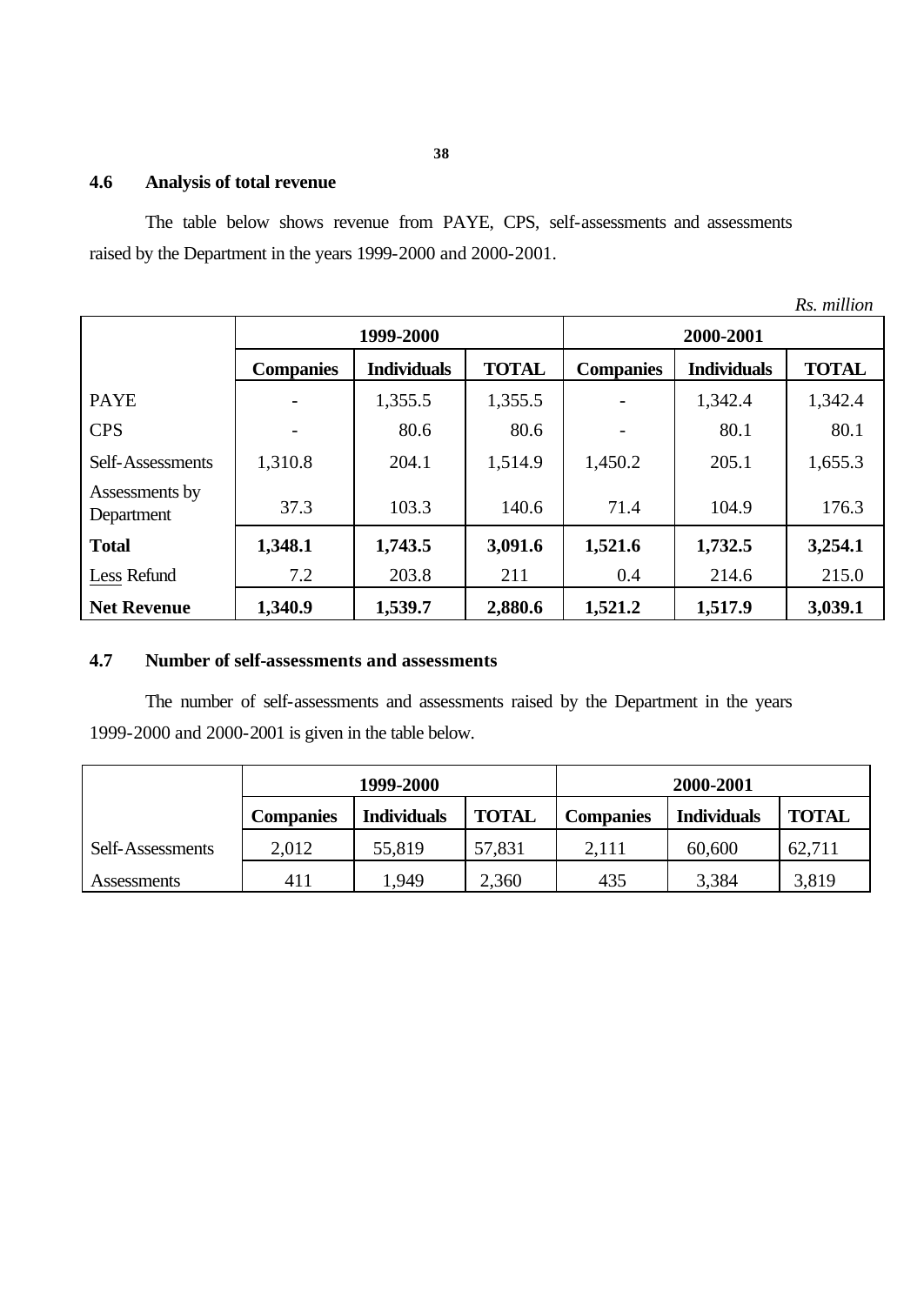# **4.8 Register of taxpayers**

The following table gives a breakdown of the number of taxpayers as at 30 June 2001.

|                                     | <b>Individuals</b> | <b>Companies</b> | <b>Societes</b> | <b>Successions</b> | <b>Total</b> |
|-------------------------------------|--------------------|------------------|-----------------|--------------------|--------------|
| At 1 July 2000                      | 224,263            | 17,037           | 3,417           | 1,318              | 246,035      |
| Revived and<br>transferred from old |                    |                  |                 |                    |              |
| register                            | 3,278              | 964              | 5               | 5                  | 4,252        |
| Added during year                   | 14,889             | 2,799            | 36              | 15                 | 17,739       |
|                                     | 242,430            | 20,800           | 3,458           | 1,338              | 268,026      |
| Removed during year                 | 837                | 475              | 13              | 24                 | 1,349        |
| At 30 June 2001                     | 241,593            | 20,325           | 3,445           | 1,314              | 266,677      |

# *Number of Registrations*

# **4.9 Staffing**

As at 30 June 2001, there were 392 officers including 182 supporting staff. As at 30 June 2000, the corresponding figures were 381 and 194 respectively.

# **4.10 Training**

During the year, 13 Trainee Inspectors followed the in-house training course. In addition, six senior officers followed advanced training courses overseas as follows –

- A workshop on Taxation of International Transactions run by CATA in Malaysia.
- Commonwealth Management Development Programme run by CATA in Zimbabwe.
- General Tax Administration Course run by CATA in Malaysia.
- SADC International Taxation Workshop in South Africa.
- Seminar on "Formation des Formateurs" by the Centre D'Etudes Fiscales de L'Ocean Indien "CEFOI" in Madagascar.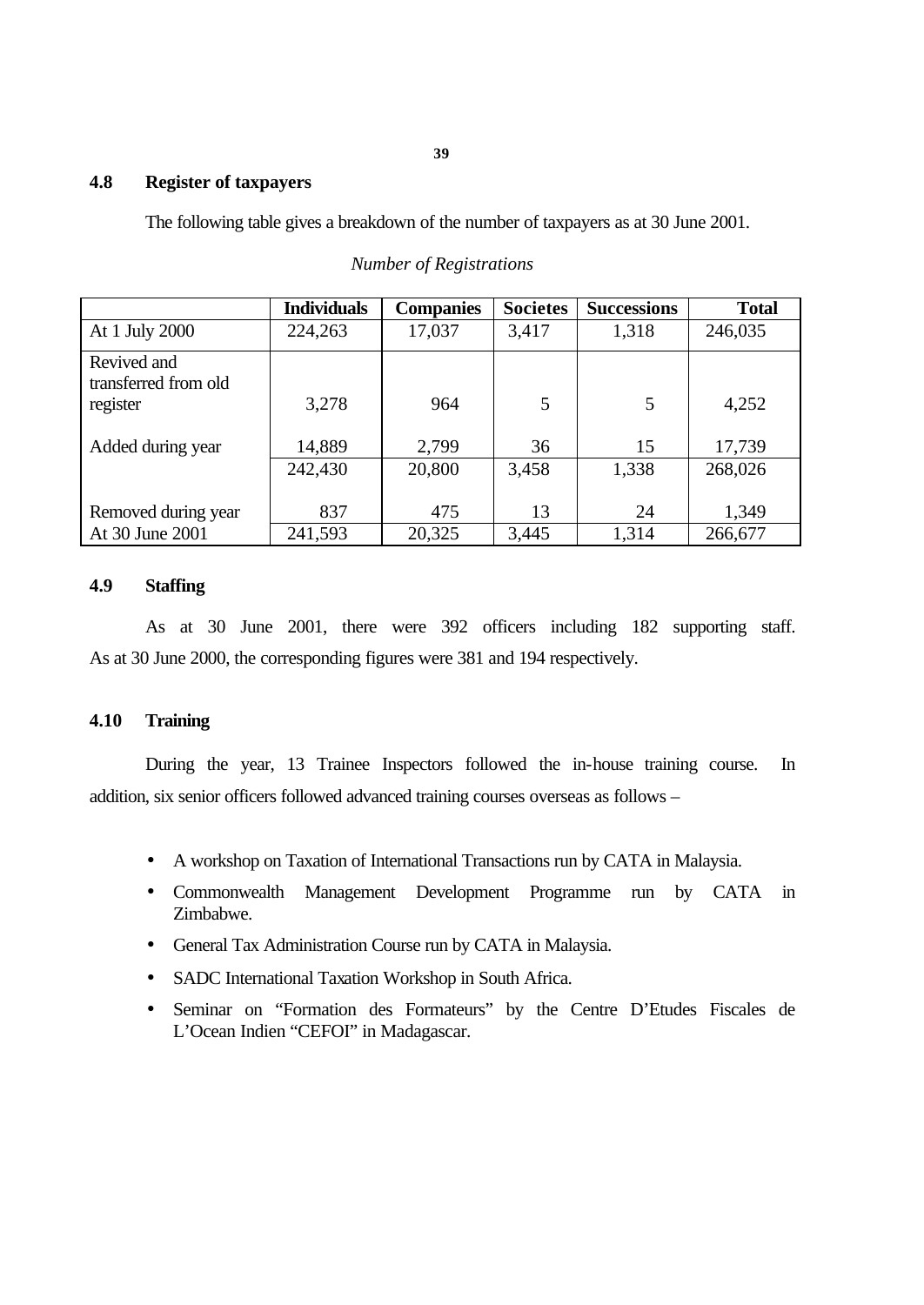#### **4.11 Tax Rulings**

During the year, the Department has given the following rulings under the Income Tax Act 1995.

#### **TR 16**

#### **Facts**

The core activities of a company since its incorporation have been the provision of a wide range of contracting works to the sugar industry for the preparation, upkeep and enhancement of sugar cane fields. These activities have been extended to the mechanical loading and mechanical harvesting of sugar cane crop.

#### **Point at issue**

Whether the company is a tax incentive company under item 22 of Part V of the First Schedule to the Income Tax Act 1995 which reads as follows: " a company deriving at least 75 per cent of its gross income from agriculture, fishery and livestock".

#### **Ruling**

The company is not engaged in agriculture but is providing services to the sugar industry for the preparation, upkeep and enhancement of sugar cane fields. The income derived by the company, although linked with agriculture, represents the return for the services provided to the sugar industry. Hence, the company does not qualify as a tax incentive company.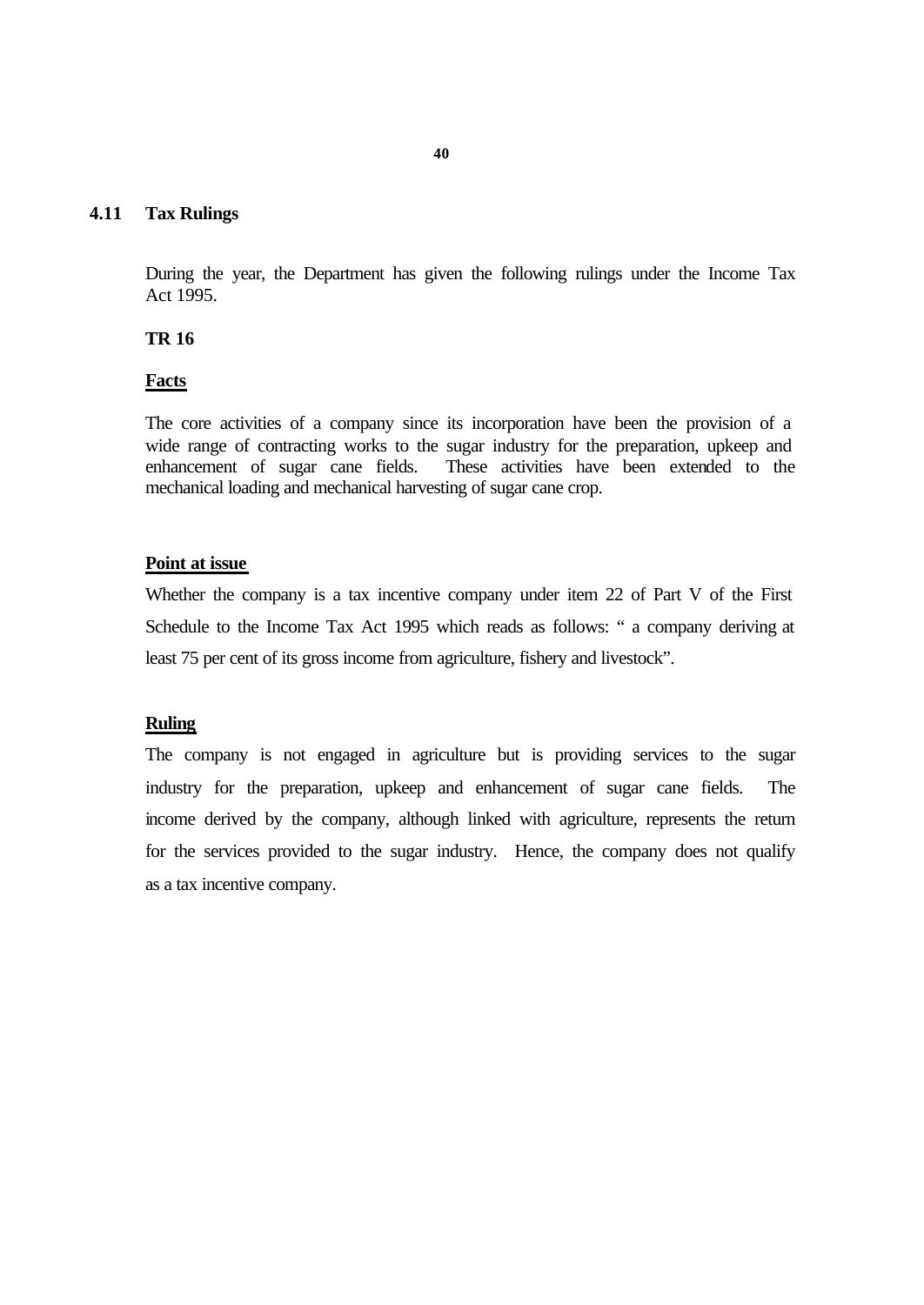#### **TR 17**

#### **Facts**

A foreign bank is offering the opportunity to employees of its branch in Mauritius to subscribe to the share capital of the bank in view of the increase in its capital on the following conditions:

- ♦ For each share subscribed by the employee, the employer should subscribe to one free share in favour of the employee up to a maximum of 16 free shares per employee.
- ♦ Shares subscribed by the employee and the employer cannot be released before five years.

#### **Point at issue**

Whether the employee is assessable to tax on the free shares? If in the affirmative

- when should the tax be paid?
- should the tax be paid under PAYE?

#### **Ruling**

The employee is assessable to income tax on the free shares as these are fringe benefits falling within the ambit of Section 10  $(1)(a)(i)$  of the Income Tax Act 1995. The tax should be paid under the PAYE System at the time the employee receives the benefit in accordance with the provisions under Part VIII, Sub-Part A of the Income Tax Act 1995.

#### **TR 18**

#### **Facts**

A group of companies engaged in sugar cane plantation have made applications for land conversion under Section 5(7)(f) of the SIE Act 1988 (as amended).

The companies propose to subdivide and develop the lands into residential plots and sell same to the public. The lands have been owned by the company for sugar cane plantation for a considerable period of time. The companies have never in the past been engaged in property development. The sale of lands by the group of companies will be effected under the 1200 Arpents Land Conversion Scheme approved by the Government whereby 25% of land will be sold to the Government at nominal prices. The Group has the obligation to plough back at least 60% of the proceeds and carry out the conversion within a specified period, failing which the authority for land conversion will be withdrawn.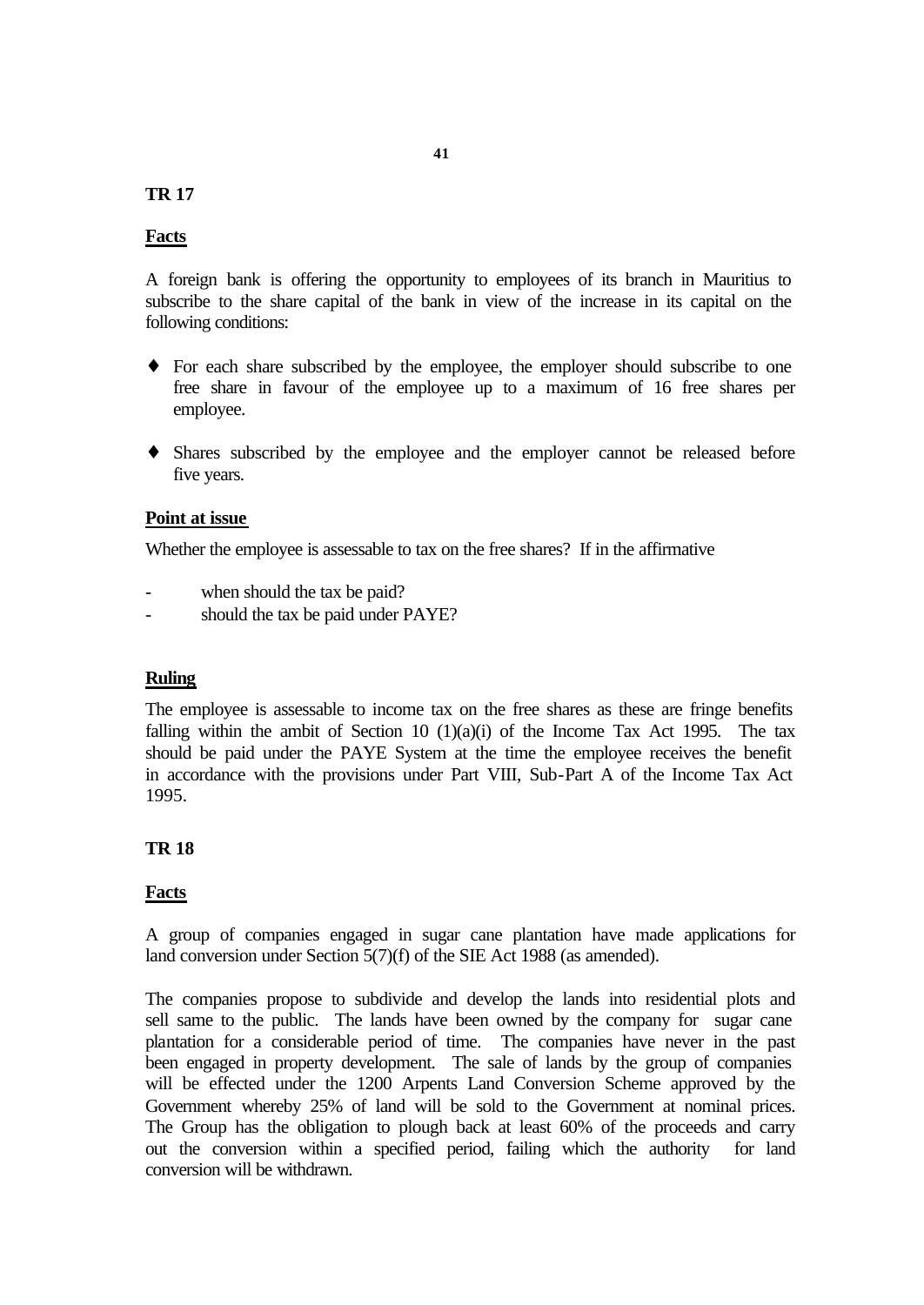#### **Point at issue**

Whether the proceeds from the sale of the lands would constitute a chargeable income for Income Tax purposes.

## **Ruling**

The profits to be realised by the group of companies from the sale of the lands will be considered as capital profits and hence not chargeable to income tax.

# **TR 19**

# **Facts**

A consortium proposes to acquire shares held by a foreign company in a Mauritian company engaged in sugar cane plantation. Apart from 5 different companies holding each an equal percentage of share capital of the consortium, the Government will participate in the shareholding of the consortium. The proposed agreement between the Government and the consortium provides inter alia that the Mauritian company will:

- ♦ sell to the Government some portions of land at a concessionary price;
- $\bullet$  be allowed to
	- (i) parcel out some other portions of agricultural lands to small planters as agricultural morcellements and sell part thereof on a going concern basis to an entity to be designated by Government;
	- (ii) rezone and parcel out other portions of land to be sold to the public.

### **Point at issue**

Whether any gains from the sale of the lands by the Mauritian company would be chargeable to income tax.

### **Ruling**

Any gains from the sale of the lands by the Mauritian company will be considered as capital profits and will not therefore be chargeable to income tax since the lands have been owned by the Mauritian company for sugar cane plantation for a considerable period of time. Moreover, the Mauritian company has never been engaged in property development.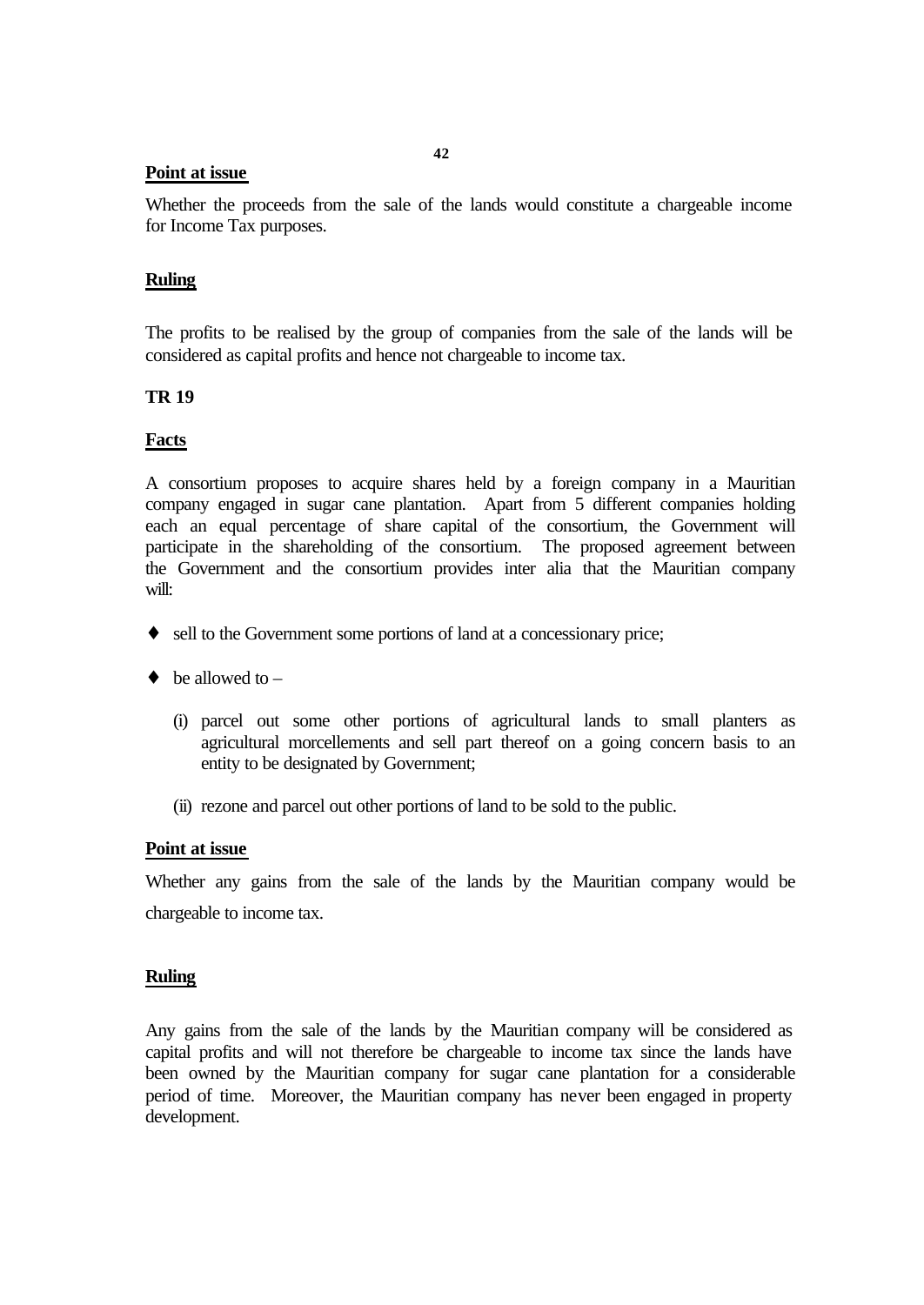#### **TR 20**

### **Facts**

A foreign company intends to register itself with the Registrar of Companies as a foreign company to operate in the offshore sector. The offshore company (the lessor) will contract a loan with an offshore bank for the purchase of a new brewery plant which is being constructed abroad with a view to hire it to a leasing partnership (the lessee) established abroad which will in turn make the new brewery plant available to another company under a financial lease agreement. The lessee will pay a rental to the lessor during the first five years.

### **Points at issue**

- (i) Whether the offshore company is assessable to tax on the lease interest derived by it under the finance lease agreement entered into by it and the leasing partnership.
- (ii) Whether the lease interest paid by the leasing partnership to the offshore company is income derived from outside Mauritius.
- (iii) Whether the offshore company will, by virtue of Section 19 of the Income Tax Act 1995, be entitled to a deduction in respect of interest payable on loan taken from the non-resident bank for the acquisition of the brewery plant.
- (iv) Whether the offshore company is entitled to a deduction in respect of its administrative and other expenses which satisfy the requirements of Section 18(1) of the Income Tax Act 1995.
- (v) Whether the interest paid by the offshore company to a non-resident bank is exempt from tax under item 5 of Part III of the Second Schedule to the Income Tax Act 1995.

#### **Rulings**

- (i) The offshore company, being a resident of Mauritius, is assessable to tax on the lease interest derived by it under the finance lease agreement entered into by it and the leasing partnership.
- (ii) The lease interest paid by the leasing partnership to the offshore company is income derived from outside Mauritius.
- (iii) The offshore company will, by virtue of Section 19 of the Income Tax Act 1995, be entitled to a deduction in respect of interest payable on loan taken from the non-resident bank for the acquisition of the brewery plant.
- (iv) The offshore company is entitled to a deduction in respect of its administrative and other expenses which satisfy the requirements of Section 18(1) of the Income Tax Act 1995.
- (v) Interest paid by the offshore company to a non-resident bank is exempt from tax under item 5 of Part III of the Second Schedule to the Income Tax Act 1995.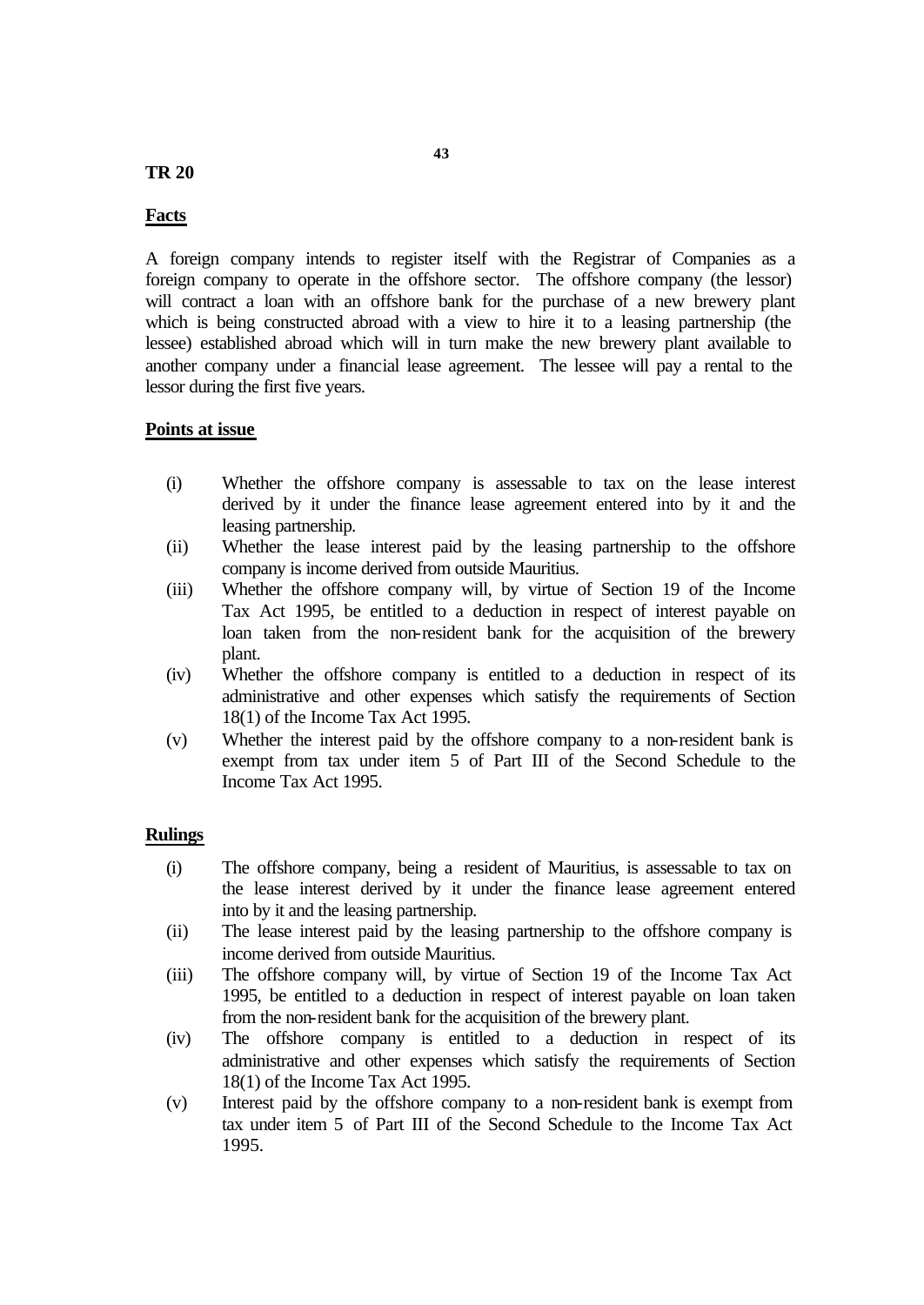### **TR 21**

#### **Facts**

An offshore bank intends to facilitate the roll out of a capital guaranteed investment product on behalf of an international fund. The investment would be in three year Zero Coupon Bonds. The Zero Coupon Bonds do not pay interest during their term. However, the interest accrues annually and the value is paid at maturity.

#### **Points at issue**

- (i) Whether the offshore bank will, by virtue of Section 19 of the Income Tax Act 1995, be entitled to deduct the accrued interest on the Zero Coupon Bonds.
- (ii) Whether the offshore bank will be required to withhold taxes on interest payments at maturity.
- (iii) Whether interest paid to the fund is chargeable to tax.

#### **Rulings**

- (i) The offshore bank will, by virtue of Section 19 of the Income Tax Act 1995, be entitled to deduct the accrued interest on the Zero Coupon Bonds on an annual basis.
- (ii) There are no withholding taxes on interest payments.
- (iii) Interest paid to a non-resident by a corporation holding an Offshore Banking Licence issued under the Banking Act 1988 is exempt from income tax under item 5 of Part III of the Second Schedule to the Income Tax Act 1995.

#### **TR 22**

#### **Facts**

An offshore company resident in Mauritius derives dividends from a foreign company in which it holds 50% of the shares.

#### **Point at issue**

Whether credit for underlying tax on a yearly basis will be granted on the production of a certificate from the tax authority of the foreign country that the company is subject to tax on its profits at a certain rate.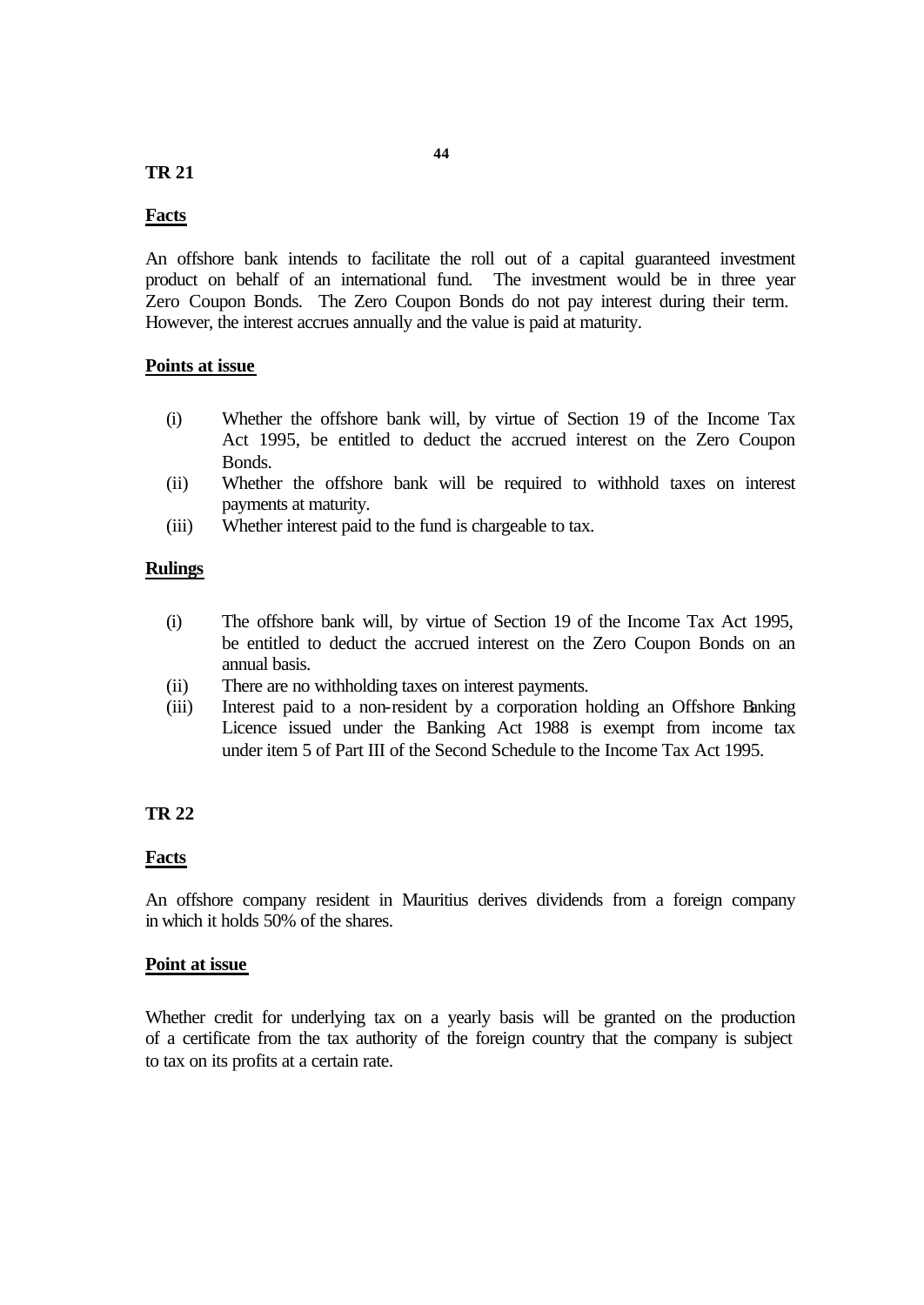### **Ruling**

The offshore company will be entitled to a credit for underlying tax on production of documentary evidence showing, in respect of the year for which credit is claimed, the following particulars:-

- (a) the amount of corporate tax actually paid by the foreign company and
- (b) the total profits of the foreign company out of which the dividends were paid.

The offshore company will still be able to claim an underlying tax credit in respect of a year where no tax has been paid by the foreign company if the dividends can be shown to have been paid out of a previous year's profits which have already been charged to tax. In such a case, the rate used in that previous year will apply for the purpose of calculating the underlying tax credit.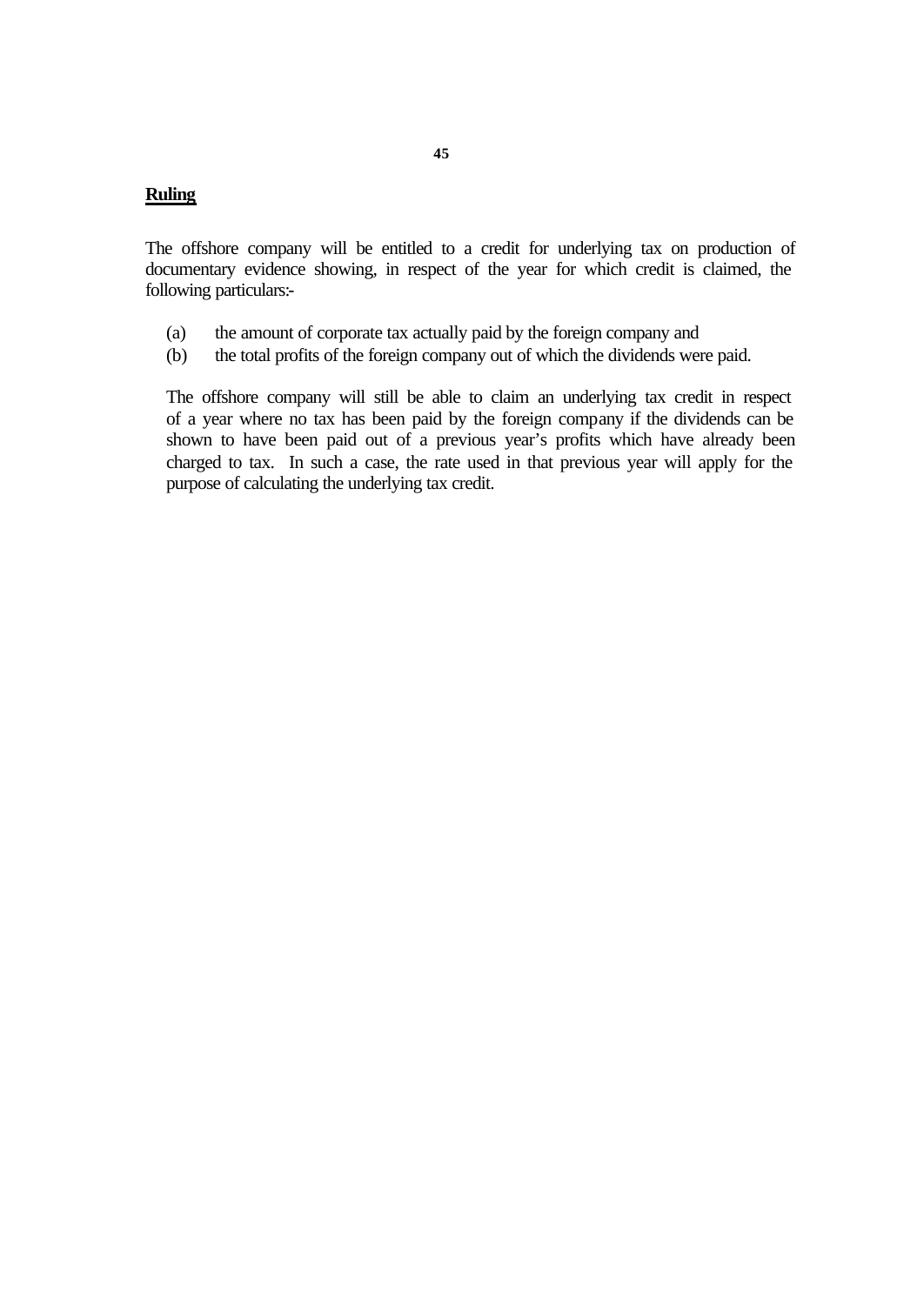# **5. REGISTRAR-GENERAL'S DEPARTMENT**

#### **5.1 Responsibilities**

The Registrar-General's Department is responsible for the collection and administration of –

- Registration duty
- Capital Gains Tax/Land Transfer Tax on transfer of immovable property
- Tax on transfer of leasehold rights in State Land
- Campement Site Tax

The Department also collects a stamp duty on documents deposited for registration, transcription or inscription.

#### **5.2 Registration Duty**

Documents deposited for registration at the Registrar-General's Department attract either a fixed **registration duty** of Rs 50.- or proportional duty varying from 0.1% to 12% plus 10% surcharge or donation duty varying from 10% to 45% plus 10% surcharge.

#### **5.3 Capital Gains Tax/Land Transfer Tax**

A **Capital Gains Tax** or **Land Transfer Tax**, whichever is higher, is levied on transfer of immovable property. The tax is levied as follows –

- **Capital Gains Tax** on any lot in a morcellement on the difference between the sale price and the purchase price which is enhanced by costs of infrastructure and notarial costs at –
	- (i) 30% where any lot is transferred less than 5 years from date of acquisition of the property;
	- (ii) 25% where any lot is transferred more than 5 years but less than 10 years from date of acquisition of the property;
	- (iii) 20% where any lot is transferred more than 10 years but less than 15 years from date of acquisition of the property.
- **Land Transfer Tax** at 5% or 10% of the consideration for the transfer after deducting therefrom an aggregate amount of Rs 75,000 in respect of all transfers of immovable properties effected on or after the 16 July 1984.

**46**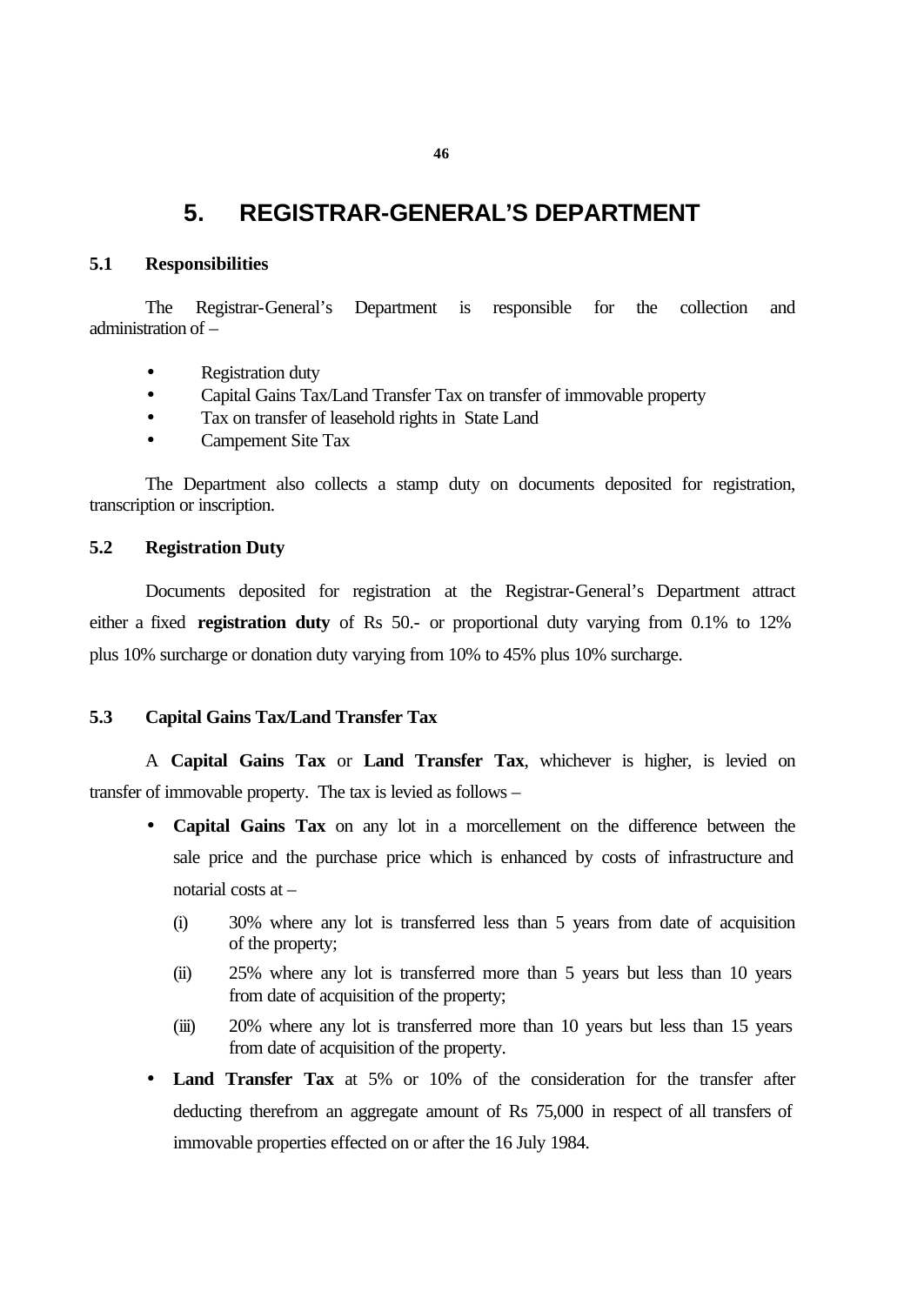#### **47**

#### **5.4 Tax on Transfer of leasehold rights in State Land**

A **tax of 20% on transfer of leasehold rights in State Land** is levied on registration of a deed of transfer of –

- (a) leasehold rights in State land;
- (b) shares in a civil society, partnership, association or company which reckons among its assets any leasehold rights in State land;
- (c) shares in a company which is an associate in a partnership which reckons among its assets any leasehold rights in State land.

#### **5.5 Campement Site Tax**

A **Campement Site Tax** is levied on every owner of a campement site in a zone specified in Part I of the Fifth Schedule to the Land (Duties and Taxes) Act as an annual tax varying from 2 rupees per  $m^2$  to 6 rupees per  $m^2$ .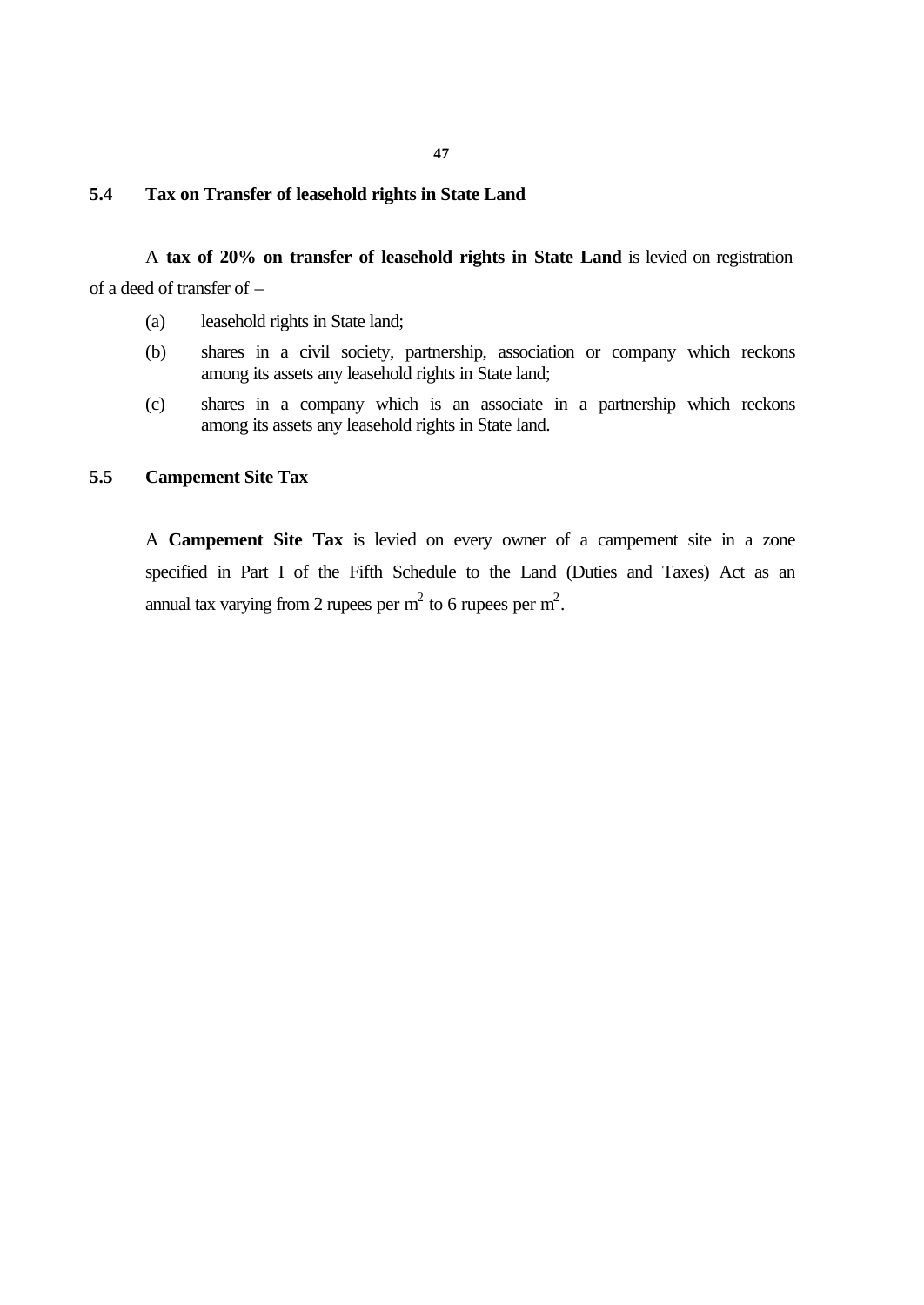#### **5.6 Revenue**

Total receipts from Registration Duties, Land Transfer Tax, Capital Gains Tax, Mortgage Fees, Stamp Duty, Campement Site Tax, Land Conversion Tax and arrears in respect of succession duties (now abolished but still applicable to succession prior to October 1987) amounted to Rs. 1,309.6 million in 2000-2001 as compared to Rs. 1,199.9 million in 1999-2000.

The table below shows the trend since 1997-1998 and is illustrated below:-

*Revenue 1997-98 to 2000-2001*

|                            |         |         |           | Rs. million |
|----------------------------|---------|---------|-----------|-------------|
|                            | 1997-98 | 1998-99 | 1999-2000 | 2000-2001   |
| <b>Registration duties</b> | 908.1   | 981.7   | 960.4     | 1,017.1     |
| Land transfer tax          | 147.7   | 174.4   | 158.3     | 175.7       |
| Stamp duty                 | 12.1    | 12.9    | 12.0      | 11.3        |
| Campement site tax         | 6.9     | 8.4     | 26.5      | 37.5        |
| Land conversion tax        | 5.6     | 6.0     | 10.5      | 29.1        |
| Other                      | 17.7    | 25.4    | 32.2      | 38.9        |
| <b>TOTAL</b>               | 1,098.1 | 1208.8  | 1,199.9   | 1,309.6     |

**Notes: Item "Other" includes Capital Gains Tax, Tax on transfer of leasehold rights in State Land, Mortgage Fees, Succession Dues (arrears).**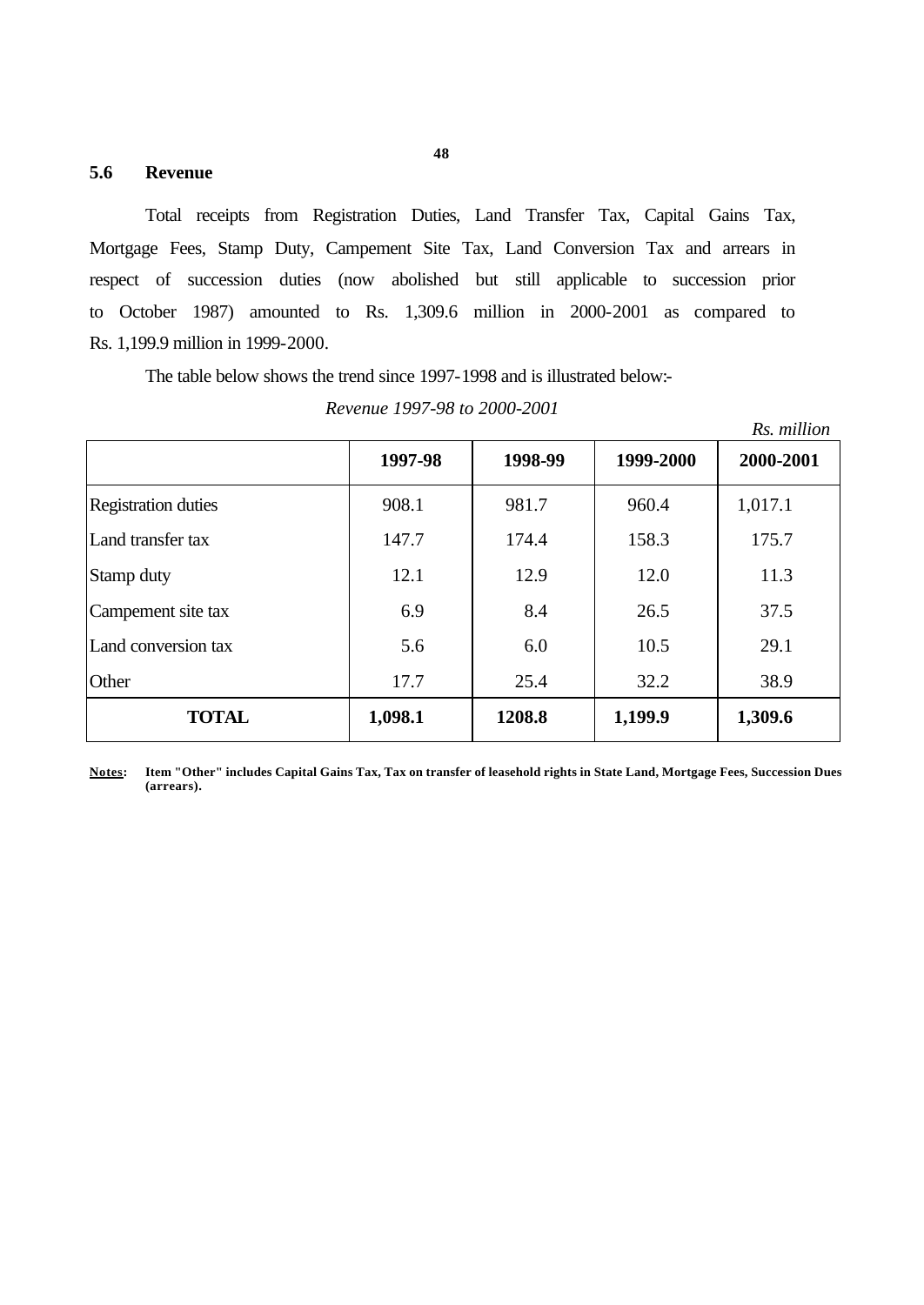# *Revenue 1997/98 to 2000/2001*



For the year 2000-2001, the percentage of revenue from registration duties and land transfer tax to total revenue is shown in the chart below.



**49**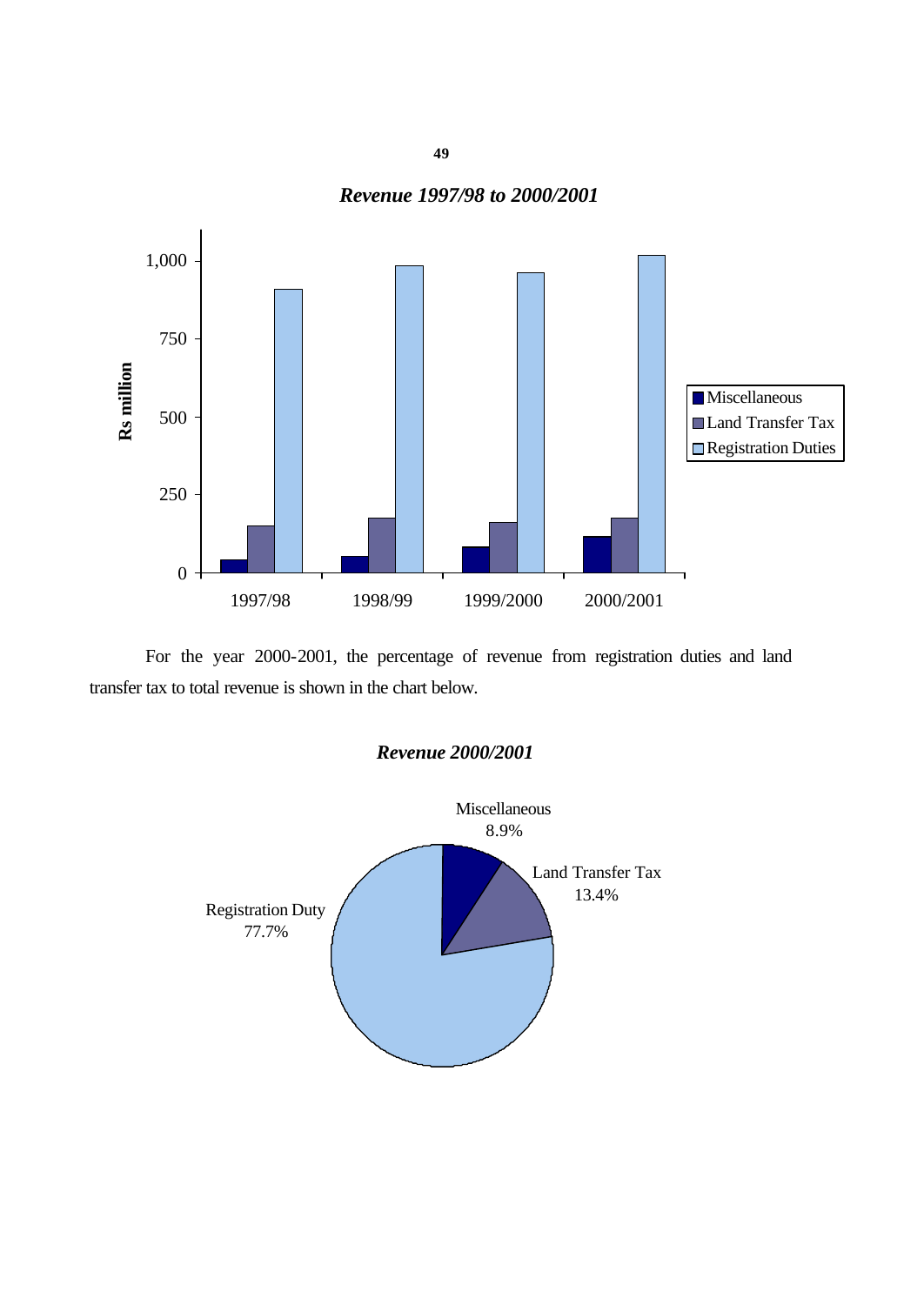#### **5.7 Staffing**

As at 30 June 2001, there were 127 officers including 47 supporting staff. As at 30

June 2000, the corresponding figures were 130 and 50 respectively.

#### **5.8 Number of documents presented for registration and registration dues collected**

During the year 184,642 documents were presented for registration as compared to 227,803 for the previous year. Registration dues collected amounted to Rs. 1,017.1 million as compared to Rs. 960.4 million for the previous year.

The number of documents presented for registration and an analysis of the amount of registration dues collected in each of the years 1999-2000 and 2000-2001 is given in the table below –

|                                                       | 1999-2000              |                                       | 2000-2001              |                                       |  |
|-------------------------------------------------------|------------------------|---------------------------------------|------------------------|---------------------------------------|--|
| <b>Nature of documents</b>                            | Number of<br>documents | <b>Amount</b><br>collected<br>(Rs. m) | Number of<br>documents | <b>Amount</b><br>collected<br>(Rs. m) |  |
| 1. Transfer of immovable<br>properties                | 21,708                 | 316.6                                 | 21,767                 | 357.9                                 |  |
| 2. Transfer of motor vehicles                         | 32,103                 | 511.9                                 | 34,307                 | 541.3                                 |  |
| 3. Deeds creating<br>mortgage/pledge                  | 8,681                  | 8.3                                   | 7,688                  | 15.1                                  |  |
| 4. Instruments creating<br>fixed/floating charge      | 22,129                 | 52.9                                  | 22,030                 | 56.4                                  |  |
| 5. Leases                                             | 5,587                  | 7.1                                   | 5,335                  | 12.8                                  |  |
| Transfer of shares in<br>6.<br>companies              | 2,425                  | 9.7                                   | 2,175                  | 3.6                                   |  |
| 7.<br>(affidavits,<br>security<br>Other<br>bonds etc) | 135,170                | 53.9                                  | 91,340                 | 30.0                                  |  |
| <b>Total</b>                                          | 227,803                | 960.4                                 | 184,642                | 1,071.1                               |  |

*Number of documents presented for registration and registration dues collected*

*Note*: Items 'Transfer of immovable properties' and 'Leases' include documents presented for registration as well as for registration and transcription.

In addition, there were 236 transfers of land qualifying for payment of registration duty at a reduced rate and/or exempted from payment of Land Transfer Tax, Capital Gains Tax and Transcription Fees under the Sugar Sector Package Deal Act 1985.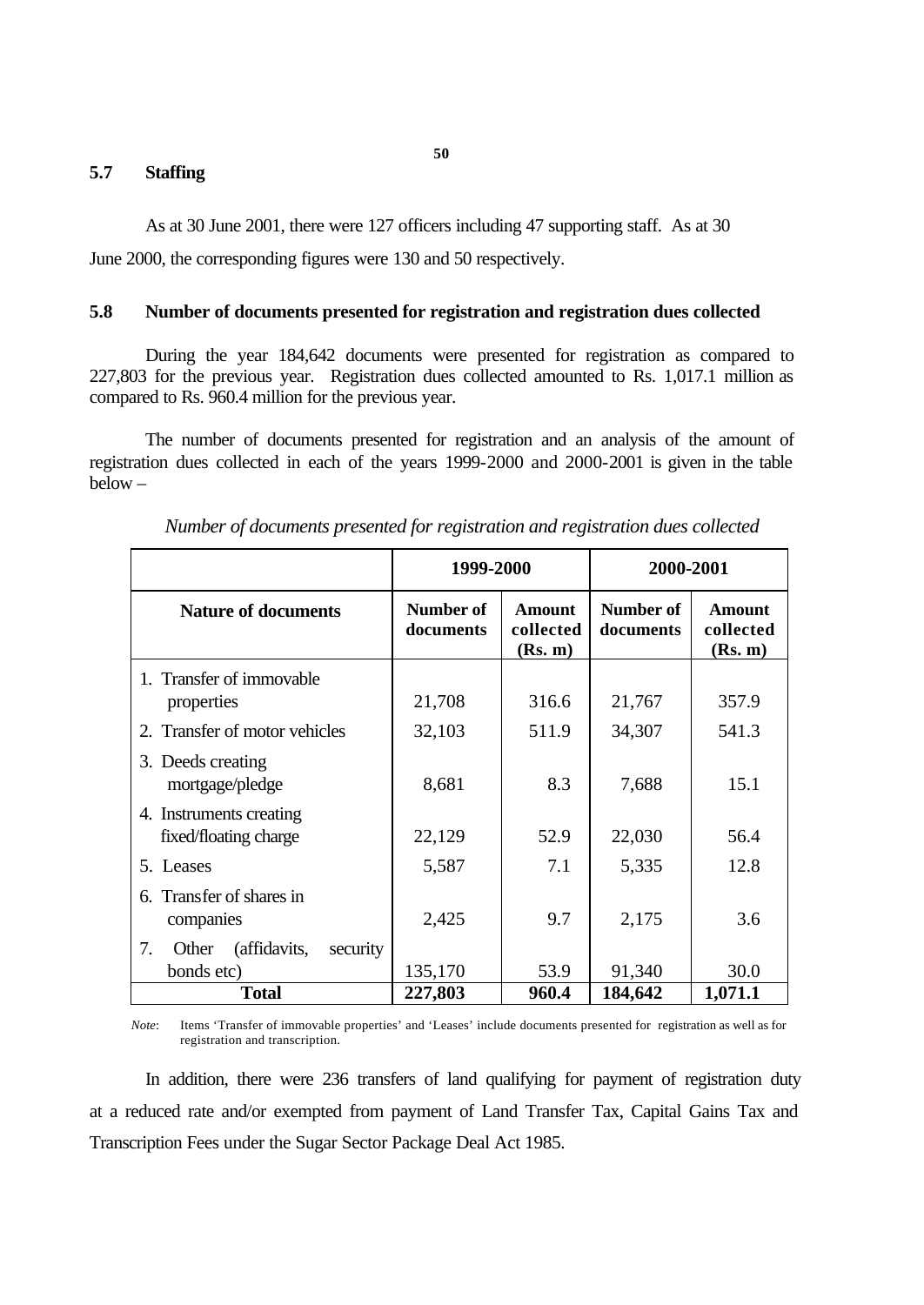# **5.9 Transfer of immovable property**

In 2000-2001, 7,638 deeds of transfer of immovable property were transcribed as against 7,919 in the previous year.

Details of these transfers are shown in the following table.

|                                      | 1999-2000                               |                                     |                                         | 2000-2001                               |                                     |                                         |
|--------------------------------------|-----------------------------------------|-------------------------------------|-----------------------------------------|-----------------------------------------|-------------------------------------|-----------------------------------------|
| <b>Value of Estate</b><br>(Rs.)      | <b>Number</b><br><b>of</b><br>transfers | <b>Total</b><br>extent<br>(hectare) | <b>Total</b><br><b>Value</b><br>(Rs. m) | <b>Number</b><br><b>of</b><br>transfers | <b>Total</b><br>extent<br>(hectare) | <b>Total</b><br><b>Value</b><br>(Rs. m) |
| Up to 100,000                        | 2,221                                   | 173.5                               | 127.1                                   | 1,984                                   | 163.7                               | 126.4                                   |
| 100,001<br>300,000<br>$\blacksquare$ | 2,855                                   | 253.4                               | 595.3                                   | 2,798                                   | 234.3                               | 584.8                                   |
| 300,001<br>500,000<br>$\blacksquare$ | 1,282                                   | 140.8                               | 521.0                                   | 1,307                                   | 180.5                               | 533.4                                   |
| 500,001 -<br>700,000                 | 529                                     | 68.8                                | 325.3                                   | 560                                     | 74.8                                | 343.0                                   |
| 700,001<br>900,000<br>$\blacksquare$ | 338                                     | 54.8                                | 272.7                                   | 335                                     | 56.1                                | 269.5                                   |
| 900,001<br>$-1,000,000$              | 126                                     | 19.4                                | 123.1                                   | 126                                     | 29.5                                | 123.4                                   |
| $1,000,001 - 2,000,000$              | 359                                     | 100.5                               | 500.3                                   | 335                                     | 104.2                               | 477.4                                   |
| 2,000,001 - 4,000,000                | 137                                     | 53.2                                | 383.3                                   | 123                                     | 65.9                                | 337.2                                   |
| $4,000,001 - 8,000,000$              | 53                                      | 81.6                                | 286.9                                   | 49                                      | 50.3                                | 268.3                                   |
| 8,000,001 -15,000,000                | 12                                      | 13.2                                | 136.3                                   | 10                                      | 10.1                                | 102.6                                   |
| 15,000,001 and over                  | $\overline{7}$                          | 34.5                                | 195.1                                   | 11                                      | 50.1                                | 353.9                                   |
| <b>TOTAL</b>                         | 7,919                                   | 993.7                               | 3,466.4                                 | 7,638                                   | 1,019.5                             | 3,519.9                                 |

*Transfer of Immovable Property - Extent and Value*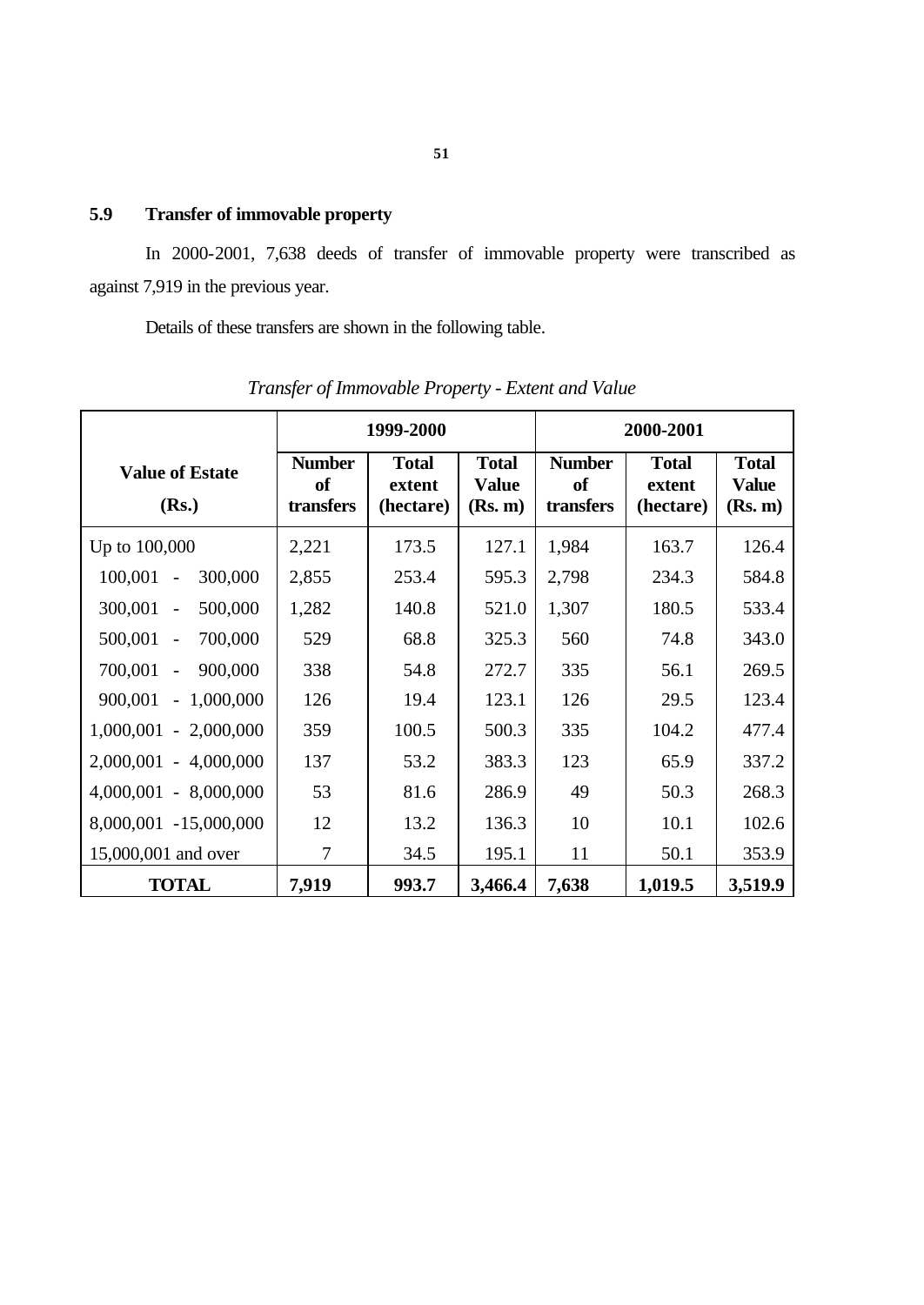#### **5.10 Succession dues collected and the number of successions declared**

The amount of succession dues collected during the year was Rs.  $62,173$  as compared to Rs. 28,769 for the previous year. (This amount is in relation to successions declared during previous years). No succession was declared during the year.

#### **5.11 Amount secured by mortgage inscription/charges**

The total amount secured by mortgage inscription/charges was Rs. 40,451.2. million as compared to Rs. 29,290.0 million for the previous year.

The amount secured in the years 1999-2000 and 2000-2001 is given below.

|                                       |           | Rs. million |
|---------------------------------------|-----------|-------------|
| Nature of mortgage/charge             | 1999-2000 | 2000-2001   |
| Conventional mortgage                 | 873.3     | 895.7       |
| Privileges                            | 1,310.4   | 1,449.9     |
| Renewal of mortgages                  | 228.1     | 270.1       |
| Legal mortgages                       | 0.7       | 0.8         |
| Fixed/Floating charges and<br>pledges | 26,845.2  | 37,826.5    |
| Judicial mortgage                     | 32.3      | 8.2         |
| <b>Total</b>                          | 29,290.0  | 40,451.2    |

*Amount secured by mortgage inscription/charges*